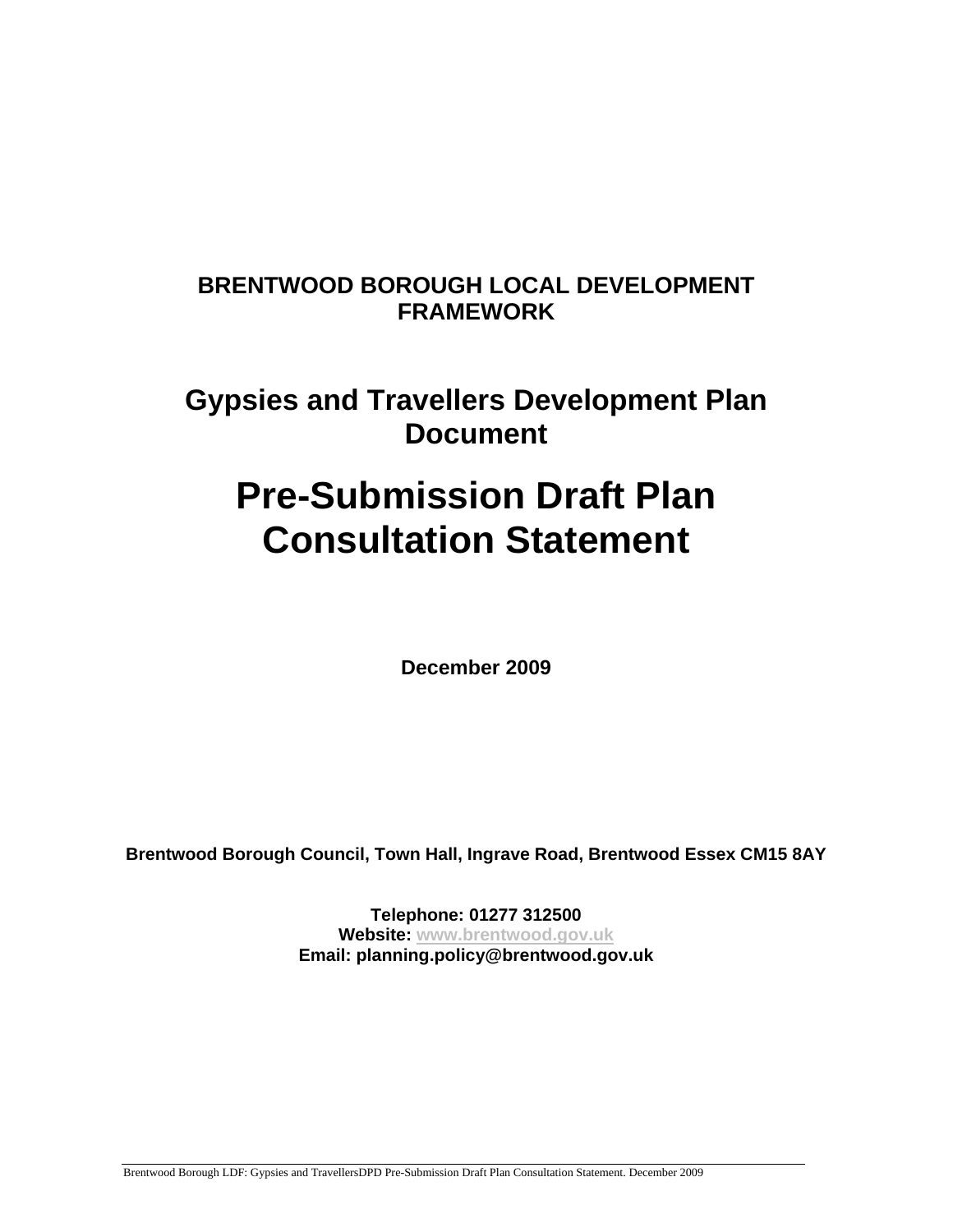**We can provide this document in other formats, such as large print, audio tape or a translation. For more information, please call 01277 312629**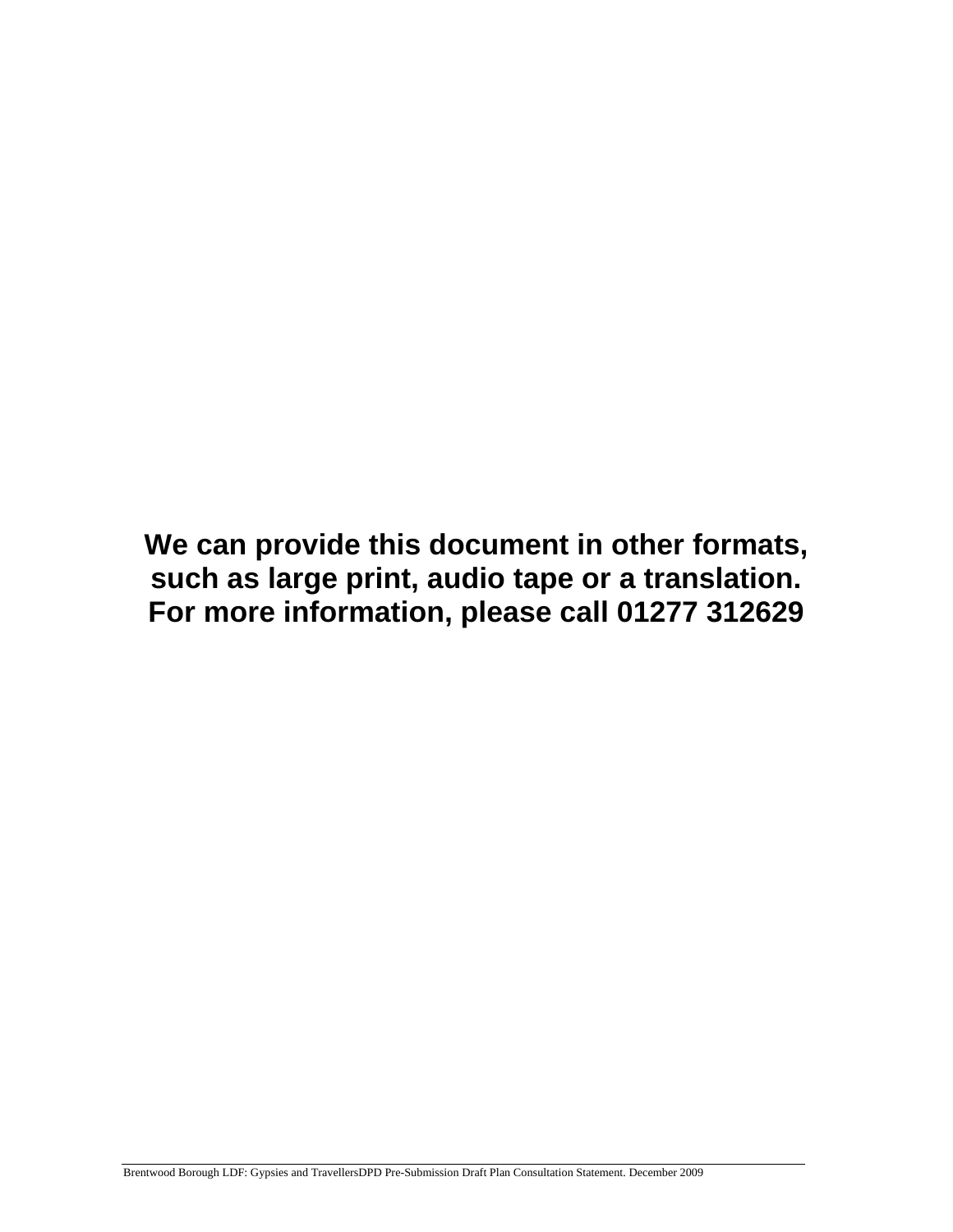### **Contents** Page **Page 2014**

| $\mathbf 1$ . |                                                                      |  |
|---------------|----------------------------------------------------------------------|--|
|               |                                                                      |  |
|               |                                                                      |  |
| 2.            |                                                                      |  |
| 3.            |                                                                      |  |
|               |                                                                      |  |
|               |                                                                      |  |
| 4.            | Issues and Options Stage 2: Suggested Site Options 6                 |  |
|               |                                                                      |  |
|               |                                                                      |  |
|               |                                                                      |  |
| 5.            |                                                                      |  |
|               | <b>Appendices</b>                                                    |  |
|               |                                                                      |  |
|               | Appendix 2: Summary Analysis of Comment Form Responses to the Issues |  |
|               | Appendix 3: Gypsies and Travellers DPD Stage 2 Comment Form 24       |  |
|               | Appendix 4: Summary Analysis of Comment Form Responses to            |  |
|               | Appendix 5: Summary Analysis of All Responses to the Issues and      |  |
|               | Appendix 6: Summary Analysis of Comments on Suggested Sites34        |  |
|               | Appendix 7: Summary Analysis of General Comments on the Issues       |  |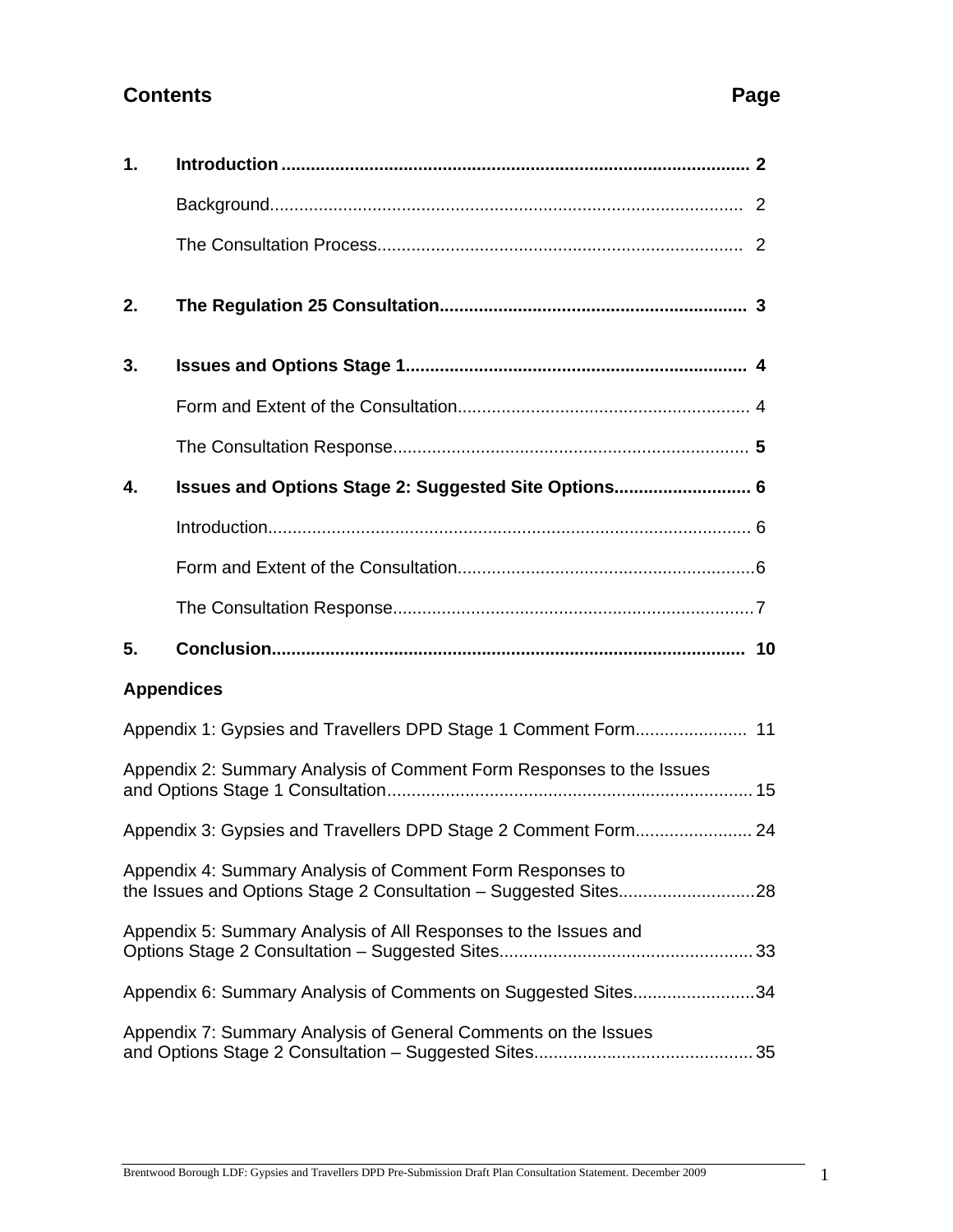### **1. Introduction**

### **Background**

- 1.1 As part of the new Local Development Framework (LDF), which will eventually replace the Brentwood Replacement Local Plan, the Council is required by the government to prepare a Development Plan Document (DPD) dealing with Gypsy and Traveller needs in the Borough.
- 1.2 The planning process for providing for Gypsy and Traveller needs is set out in government Circular 1/2006 'Planning for Gypsy and Traveller Sites'. Councils now have a duty to allocate sufficient land for Gypsy and Traveller accommodation needs. The overall level of need should be assessed as part of the Regional Spatial Strategy (RSS). The RSS should identify the number of pitches required (but not their location) for each local authority. The numbers of pitches set out in the RSS must then be translated into specific site allocations in one of the local planning authority's DPD's as part of the LDF.
- 1.3 The current RSS, the East of England Plan, was approved by the Secretary of State in May 2008. However, even before the final adoption of the Plan an immediate review was required to be undertaken of Policy H4 (Provision of Pitches for Gypsy and Traveller Caravans). Following an examination in public in October 2008, the revised policy was approved in July 2009.
- 1.4 The regional policy requires each local authority in the region to provide pitches to meet both an existing need to 2011 (a minimum of 15 pitches in Brentwood) and an on-going need beyond 2011 for future pitch requirements as resident Gypsy and Traveller family circumstances change (3% compound increase per year to 2021, which equates to 9 additional pitches in Brentwood).
- 1.5 The Brentwood Gypsies and Travellers DPD, therefore, is required to provide for the needs of Gypsies and Travellers within Brentwood Borough in terms of sites and numbers of pitches to meet the approved regional policy.

#### **The Consultation Process**

- 1.6 In preparing a DPD, the Council is required to notify specific and general consultation bodies, together with residents and businesses within the Borough, and invite comments on the proposals [Regulation 25 of the Town and Country Planning (Local Development) (England) (Amendment) Regulations 2008].
- 1.7 Furthermore, before submitting a DPD to the Secretary of State for approval, the Council must make available the proposed submission document to the same specific and general consultation bodies and invite residents and businesses to make further representations [Regulation 27]. At the same time the Council must publish a Consultation Statement setting out the details of the Regulation 25 consultation process. This document is the Consultation Statement.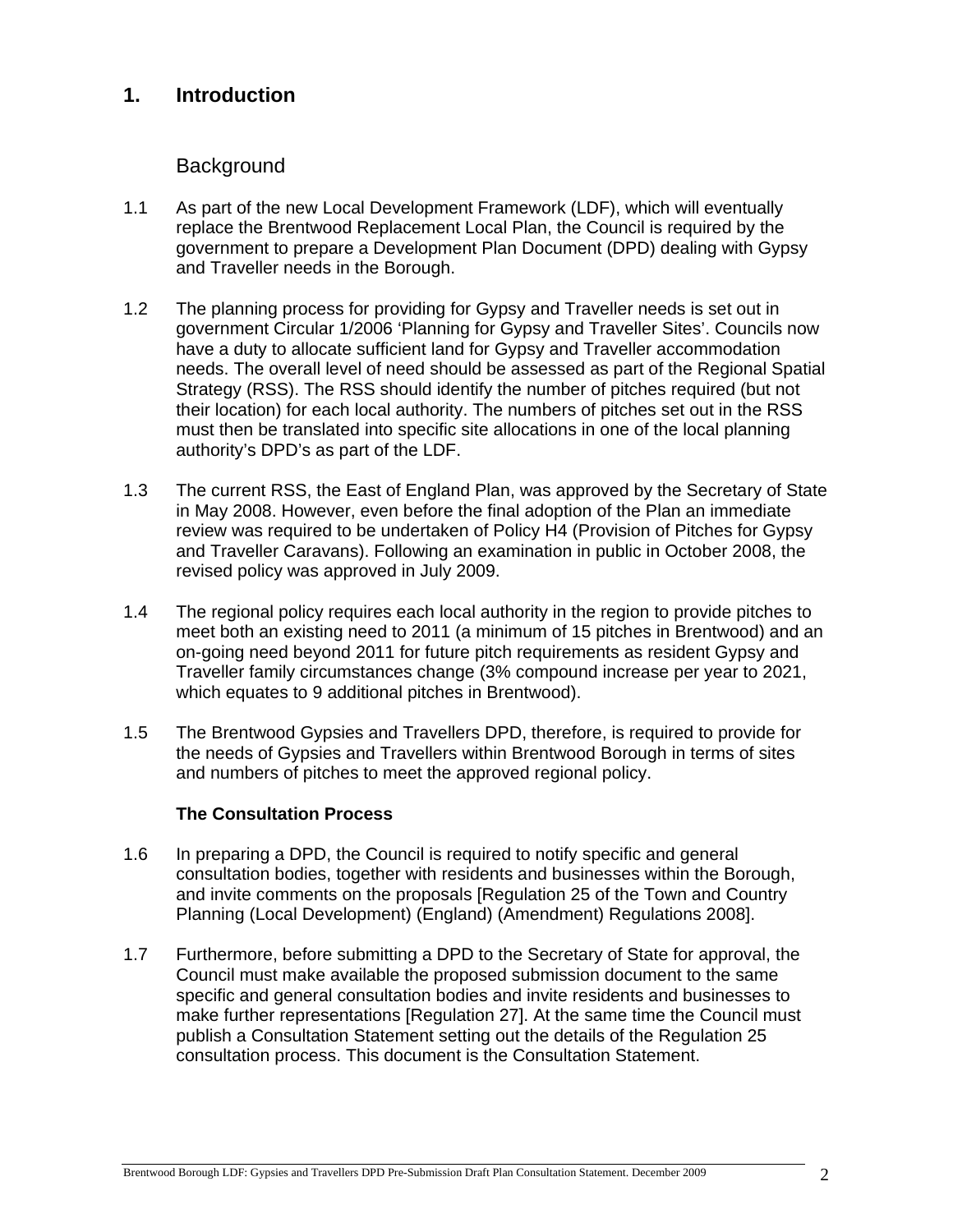### **2. The Regulation 25 Consultation**

- 2.1 The Town and Country Planning (Local Development) (England) Regulations 2004, as amendment in 2008, do not specify how to undertake public consultation at the pre-Draft Plan stage under Regulation 25. The details of how the Council consults on the Local Development Framework are set out in the Statement of Community Involvement (SCI).
- 2.2 The Council's SCI, which sets out how the Council intend to facilitate and encourage public participation in the preparation of Local Development Plan Documents, was approved in […] and has been used to determine the Gypsy and Traveller DPD consultation process.
- 2.3 Consultation undertaken pursuant to Regulation 25 has had two formal stages of public consultation on "Issues and Options". However prior to these formal stages, the Council wrote informally to a number of Specific and General consultees considered appropriate, together with a list of individual and companies who had requested to be informed of each consultation opportunity on the LDF (the LDF Mailing List), inviting suggestions for the issues and options consultation. This open ended request occurred between December 2006 and May 2007.
- 2.4 During this same period, the Council advertised the opportunity to make suggestions on the Council's website and published an article in the Council's 'Vision' magazine in December 2006, which is delivered to all residents in the Borough.
- 2.5 As a result 13 responses were received from Billericay Town Council, the Brentwood Gypsy Support Group, Brindles Wood Residents Association, Campaign to Protect Rural Essex, Chelmsford Borough Council, Doddinghurst Parish Council, Essex County Council, The East of England Regional Assembly, the Environment Agency, Hutton Preservation Society, Ingatestone & Fryerning Parrish Council, Natural England, and Stapleford Tawney Parish Council.
- 2.6 Comments ranged from general concerns regarding the fairness of any policy; the need for a broad consultation; an appropriate methodology; Green Belt policy; the process of consultation; and sustainability issues to detailed comments regarding the types, size and location of sites needed; environmental concerns and the regional plan review. These were fed into the first of the two formal 'Issues and Options' consultations.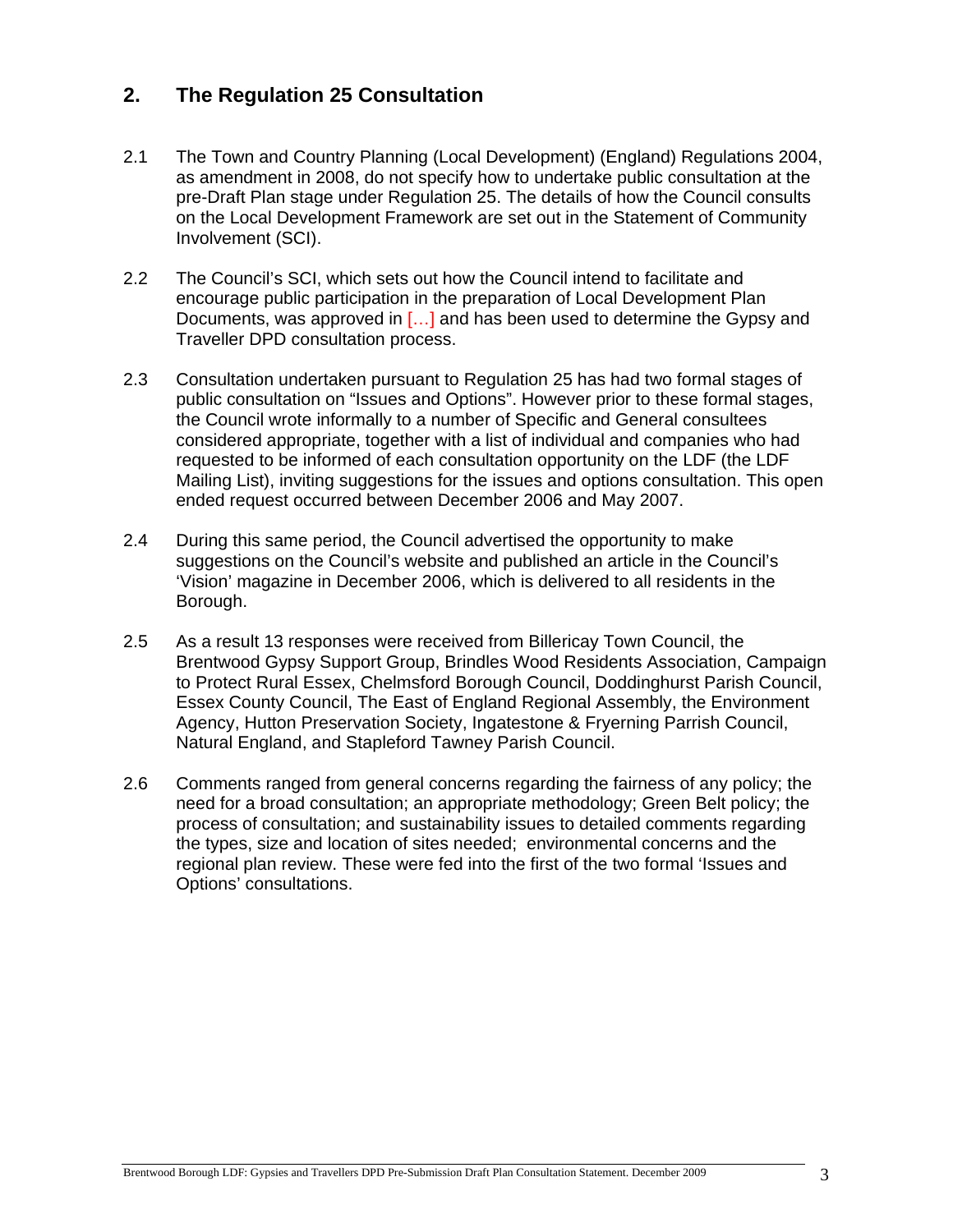### **3. Issues and Options Stage 1**

#### **Form and Extent of the Consultation**

- 3.1 At this first stage of consultation the Council did not seek views on specific sites, but raised questions regarding the assessment and level of need, and, if sites were required, the choices for site locations and the criteria by which the appropriateness of any sites should be assessed. A copy of the questionnaire is attached at Appendix 1.
- 3.2 The Council had deliberately not set out any specific sites itself at this stage in order not to be seen to prejudge the issue of need and site locations before a wider debate on the issues and options had been undertaken. This was considered as being in line with the purpose of the new LDF process to engage with the public and other stakeholders at an early stage and before putting forward draft proposals.
- 3.3 The consultation period ran for six week beginning Friday 27 July and ending on Friday 7 September 2007. A statutory notice with details of the consultation was published in the Brentwood Gazette on Wednesday 25 July.
- 3.4 The document was available free of charge and was sent either in hard copy or as an email attachment to specific and general consultees, including adjacent local authorities, Parish Councils and local interest groups, government departments and national and local agencies (including Gypsy and Traveller representative groups).
- 3.5 Hard copy of the consultation documents were deposited at the Town Hall (Planning Services Reception); the Council Information Centre; and the three local libraries in Brentwood town centre, Shenfield and Ingatestone.
- 3.6 All documents, including an electronic version of the questionnaire, were published on the Council's website.
- 3.7 A summary leaflet was distributed to every residential property and available from Council buildings, local shops, halls and other locations. Copies of the consultation document were distributed to the local media (both newspaper and radio) and press releases were issued. Posters were displayed on Council Notice Boards and distributed to Parish Councils and Local Interest Groups. In addition the letter to Parish Councils and Local Interest Groups included an offer to attend a public meeting if they wish to organise one. Subsequently a meeting was held with Blackmore Parish Council on 16 August 2007 and meeting with the Association of Parish Council on 3 September 2007, which enabled officers to respond to questions raised.
- 3.8 Contact with Gypsies and Travellers representatives through the Brentwood Gypsy Support Group sought their views on the best method of engagement.
- 3.9 All those on LDF mailing list were informed in writing or by email of consultation period and details.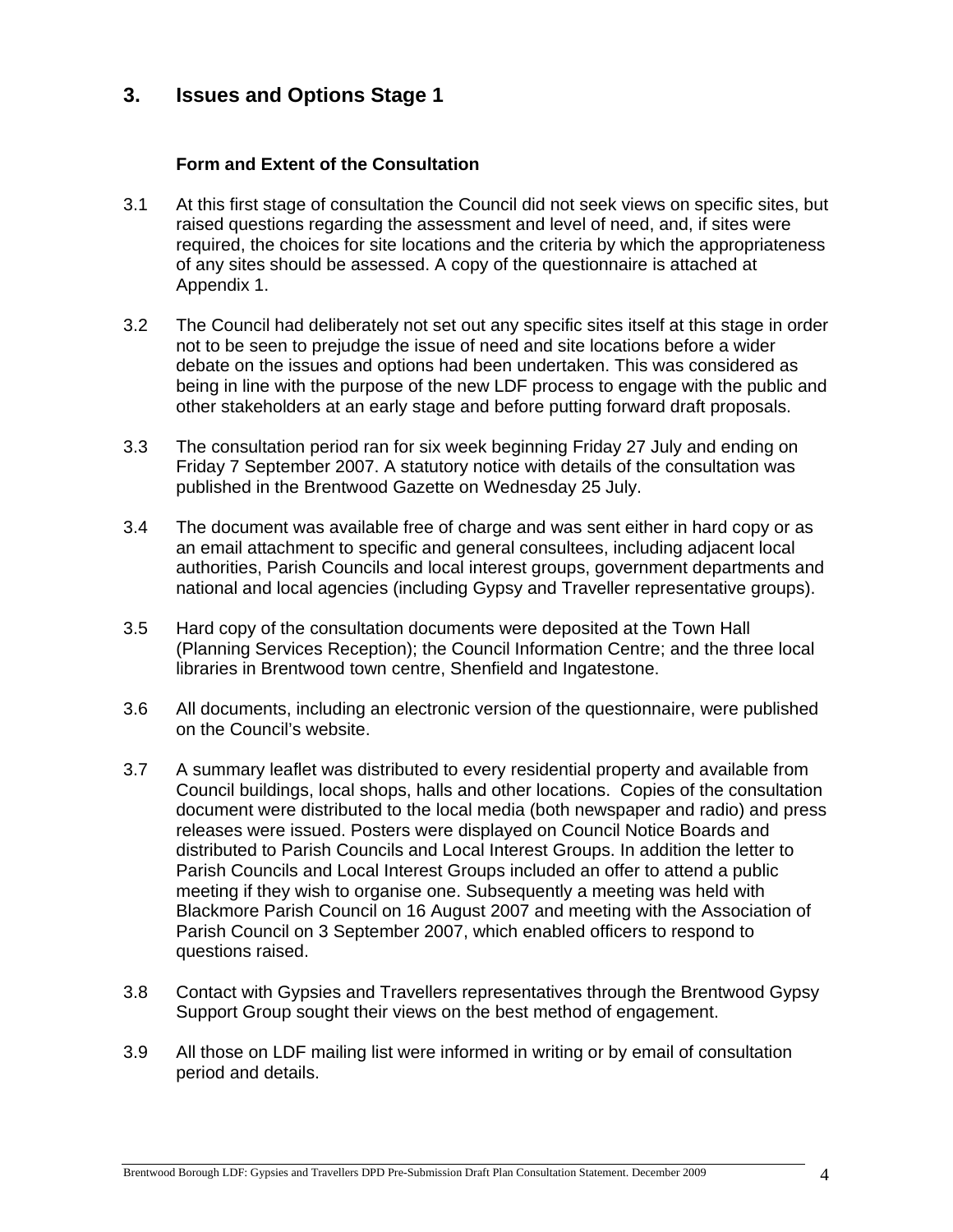#### **The Consultation Response**

- 3.10 A total of 185 responses were received on behalf of 153 individuals and 28 organisations (32 responses).
- 3.11 Of these 89 responses were made using the on-line form (including 6 organisations: Hutton FC, Doddinghurst Parish Council, Navestock Parish Council, Mountnessing Parish Council, South West Essex PCT, and the Campaign to Protect Rural Essex).
- 3.12 A further 50 responses were made on hard copy forms (including 14 organisations: Thorndon Park Golf Club, Brentwood Gypsy Support Group (x 5), Essex County Council School Organisation and Planning, Essex County Council Adult Health & Wellbeing, Ingatestone & Fryerning Parish Council, Navestock Parish Council, Commission for Justice and Social Responsibility, House Builders Federation, Parish Church of St Mary the Virgin, Shenfield, Brindles Wood Residents Association, Brentwood Baptist Church/Brentwood Gypsy Support Group, National Farmers Union East Anglian Region, East of England Regional Assembly, and Friends, Families & Travellers – Planning)
- 3.13 In addition to the comment forms, 28 responses were received by letter or email (including 8 organisations: Environment Agency, Essex Wildlife Trust, Natural England, Highways Agency, Billericay Town Council, East of England Development Agency, English Heritage, and the Government Office for the East of England).
- 3.14 Whilst the overall response was limited, it was wide ranging, with comments from a broad spectrum of groups and individual residents. Whilst it is difficult to be precise, overall some two thirds of responses were generally negative to the issue of providing for Gypsies and Travellers and one third were positive to recognising a level of need and making some form of provision. A summary of the response by question in the comment form is set out at Appendix 2.
- 3.15 An initial report on the overall response and in particular the comments of the Government Office (GO-East), which set out a number of important issues, was presented to the Council's Policy Board on 26 September 2007.
- 3.16 A meeting was subsequently held with representatives of the Brentwood Gypsy Support Group on 19 November 2007, at which the group were able to elaborate on their comments concerning the level of need and their suggested 5 sites for meeting existing needs in the Borough and 5 general locations for meeting future needs. (see the Issues and Options: Stage 2 consultation below).
- 3.17 A further report was made to Policy Board on 28 November 2007, following a meeting with GO-East on 8 November 2007 to discuss their comments. Members resolved at that meeting to undertake the second stage consultation on the sites suggested to the Council. A detailed report on the consultation responses was presented to the Local Development Framework Member Working Group when they approved the Second Stage consultation document on 7 May 2008.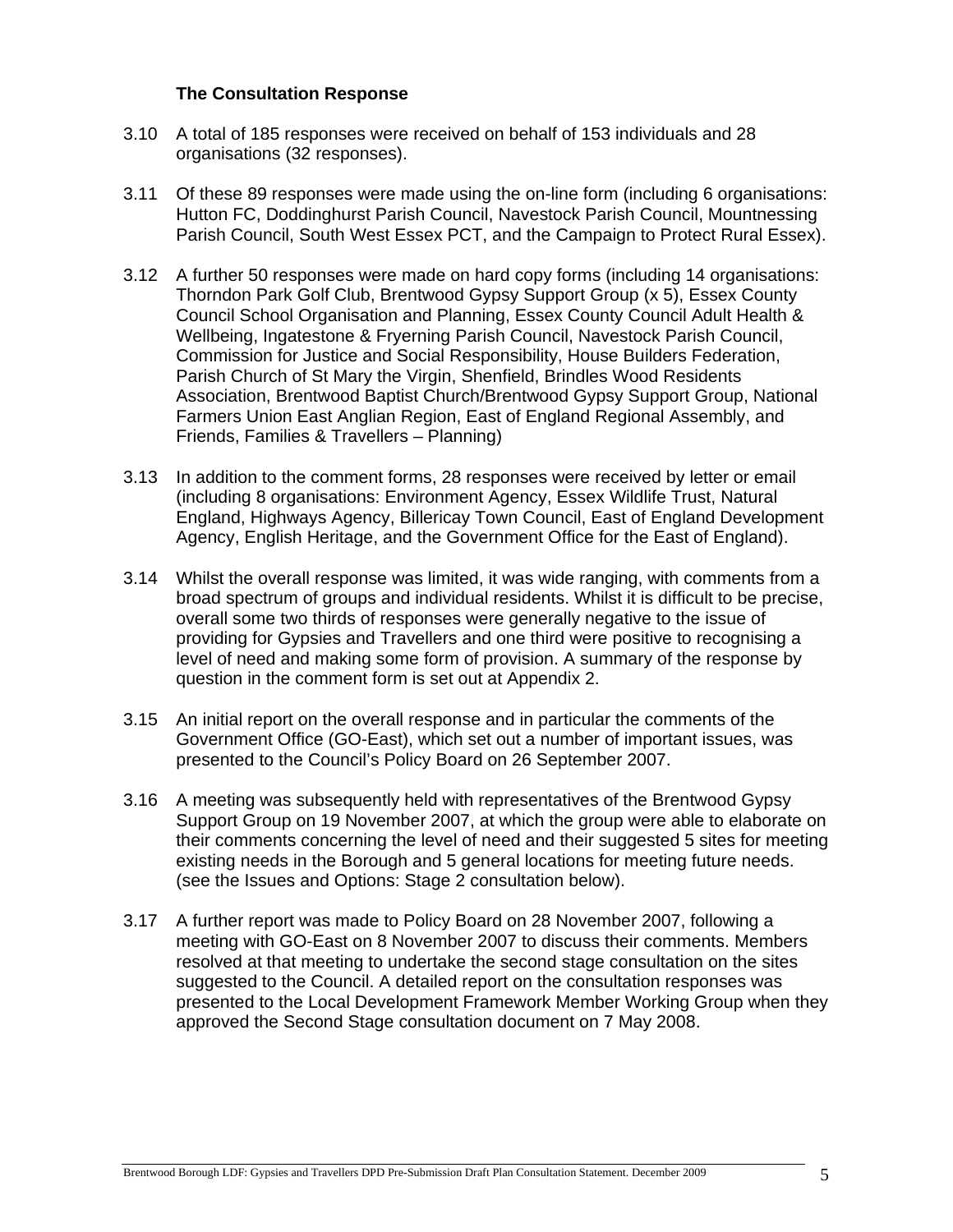### **4. Issues and Options Stage 2: Suggested Site Options**

#### **Introduction**

4.1 As part of the responses to the Stage 1 consultation a number of suggested possible sites for permanent residential Gypsy and Traveller sites were put forward. The Council had made clear in the first Issues and Options consultation document that any suggestions put forward as possible sites would be advertised and an opportunity given for wider public consultation and comment be made.

#### **Form and Extent of the Consultation**

- 4.2 A second stage consultation, therefore, commenced for a six week period beginning on Friday 30 May and ending on Friday 11 July 2008 (this was subsequently extended to 25 July 2008). The Gypsy and Traveller Development Plan Document (DPD) Issues and Options Stage 2 consultation sought public comment on 18 sites or general locations that had been suggested to the Council during the earlier Stage 1 consultation as possible additional permanent residential Gypsy and Traveller sites. Of these, 10 suggestions were made by the Brentwood Gypsy Support Group (5 specific sites and 5 general locations). At that stage the Council made no view on the appropriateness of the sites or any support or preference for a site or sites. A copy of the consultation questionnaire is attached at Appendix 3.
- 4.3 A statutory notice with details of the consultation was published in the Brentwood Gazette on Wednesday 28 July 2008.
- 4.4 Again, the document was available free of charge and was sent either in hard copy or as an email attachment to specific and general consultees as for the Stage 1 consultation.
- 4.5 Hard copy of the consultation documents were deposited at the Town Hall (Planning Services Reception); the Council Information Centre; and the three local libraries in Brentwood town centre, Shenfield and Ingatestone.
- 4.6 All documents, including an electronic version of the questionnaire, were published on the Council's website.
- 4.7 A summary leaflet was distributed to every residential property and available from Council buildings, local shops, halls and other locations. Copies of the consultation document were distributed to the local media (both newspaper and radio) and press releases were issued. Posters were displayed on Council Notice Boards and distributed to Parish Councils and Local Interest Groups. In addition the letter to Parish Councils and Local Interest Groups included an offer to attend a public meeting if they wish to organise one. A public meeting was subsequently arranged by Navestock Parish Council on 3 July 2008, which officers attended and responded to questions raised.
- 4.8 All those on LDF mailing list were informed in writing or by email of consultation period and details.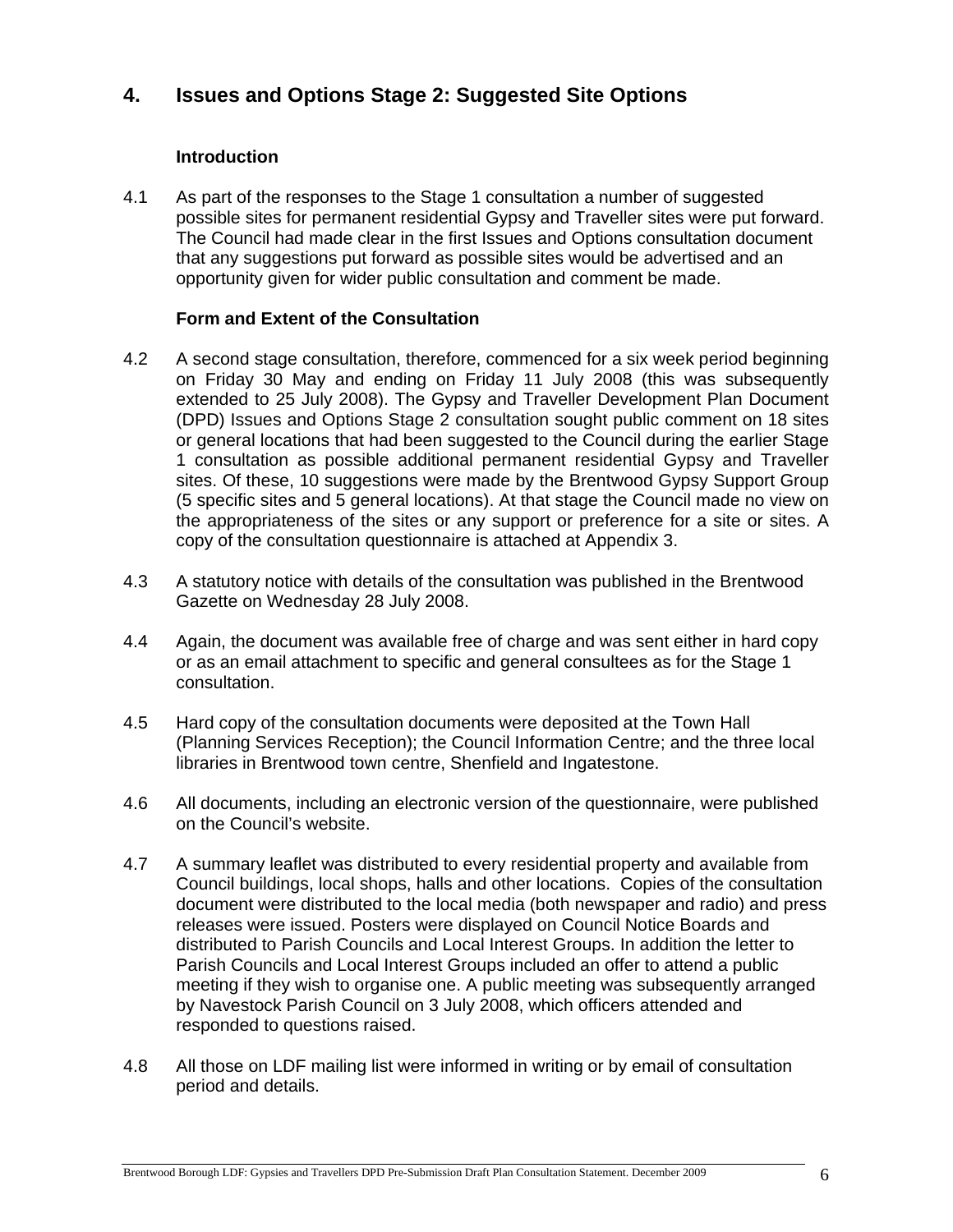4.9 Two presentations were made to the Brentwood Citizens Panel on 14 July 2008 (3 pm and 7 pm with web cast and live email questions)

#### **The Consultation Response**

- 4.10 A total of 2259 responses were received within the consultation period as follows:
	- 1194 hard copy comment forms
	- 934 electronic comment forms
	- 131 emails/letters
- 4.11 18 of the comment forms received in electronic format were either not filled in (presumably due to individual errors in sending on-line) and there were 28 duplicates (in some cases forwarding additional comments). 71 of the comment forms were sent in anonymously.
- 4.12 In addition, further responses were received by way of:
	- A petition of 1183 signatures objecting to the suggested site at Hutton Country Park
	- 326 Proformas objecting to the suggested site at Hutton Country Park, of which 16 also had accompanying letters.
- 4.13 There clearly may also have been some duplication between the hard and electronic comment forms and signatures on the petition and/or proformas.
- 4.14 The vast majority of comments were returned from local residents, with responses also from the following 32 bodies/groups:

Federation of Small Businesses Great Warley Conservation Society Essex Wildlife Trust Hutton Preservation Society Mountnessing Parish Council Development Securities plc Stapleford Tawney Parish Council Sainsburys Supermarkets Ltd LRG Acquisition Ltd Maylands Green Belt Action Group Herongate and Ingrave Parish Council Brentwood Chamber of Commerce Highways Agency Brentwood Joinery Group East and West Horndon Environment Group Thames Water John Daldry Partnership East of England Development Agency Martin Grant Homes Essex County Council Schools, Children, Families Directorate Government Office for the East of England Bentley Golf Club Ltd London Borough of Havering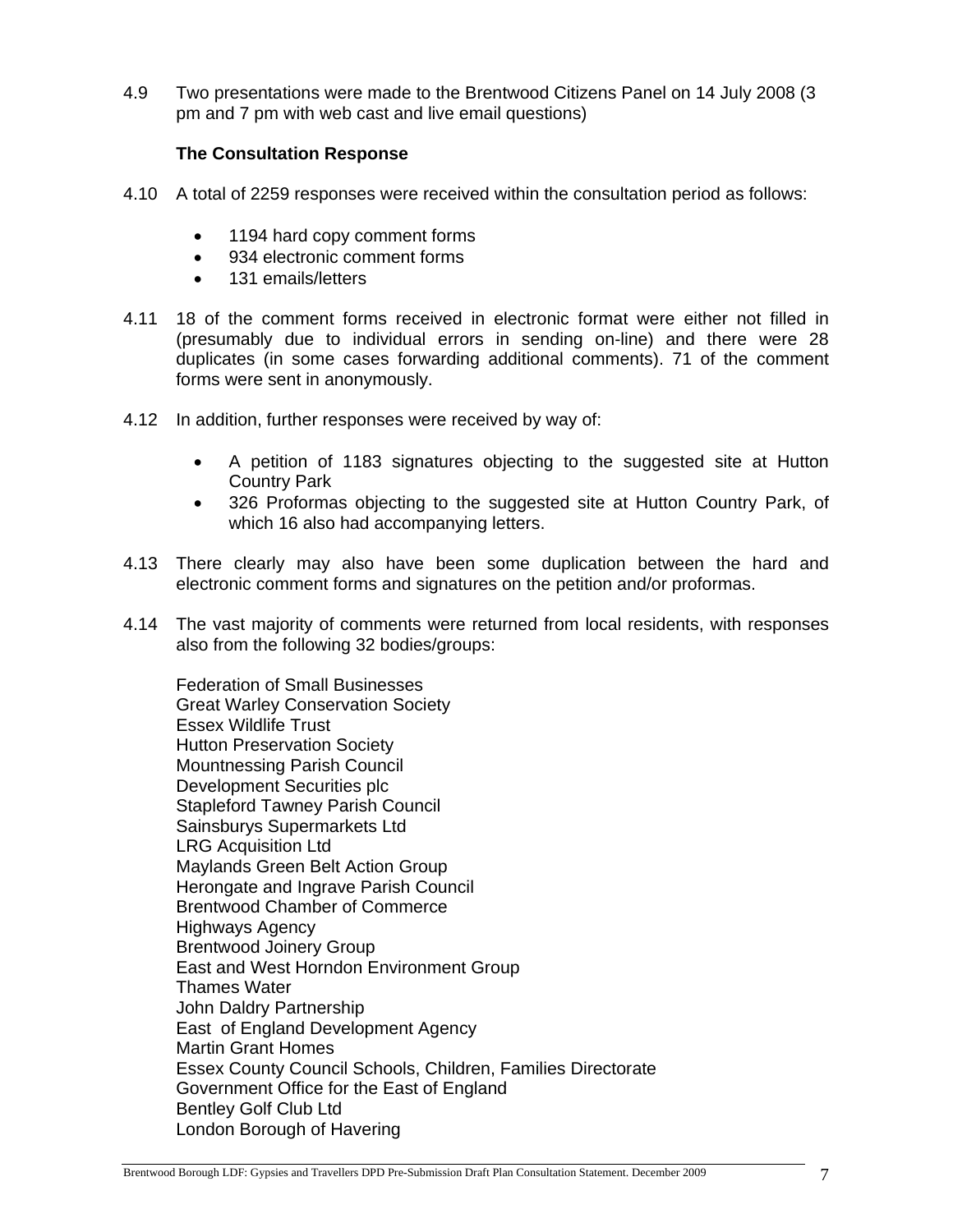Stapleford Abbotts Parish Council Curtis Mill Green Commoners and Residents Committee Bentley Golf Holdings Ltd Mizu Restaurant CPRE Essex Mount Pleasant Avenue Residents Association Billericay Town Council Sport England Brindles Wood Residents Association

- 4.15 In addition to the comments returned by the end date there were also 46 late comments:
	- 15 electronic comment forms
	- 24 head copy comment forms
	- 7 letters/emails (including Natural England)
- 4.16 At the Policy Board meeting on 24 September 2008, an initial report was presented on the overall level of response to the 'Issues and Options Stage 2 consultation.
- 4.17 Members noted the content of the report and were advised that a full analysis of the response would take some time to complete and would be considered by the Local Development Framework (LDF) Member Working Group as soon as possible. Members also decided that late representations should be included in the analysis.
- 4.18 A presentation was subsequently made to a meeting of the Hutton Preservation Society 1 October 2008.
- 4.19 The full report and analysis, which is attached at Appendices 4 to 7, was presented and discussed at the Local Development Framework Member Working Group on 5 March 2009. Following consideration of the responses to the Issues and Options consultation, together with a report on progress being made with the preparation of the Regional Spatial Strategy single issue review and an update on recent Gypsy and Traveller site planning and enforcement appeals, the Working Group recommended to Policy Board that it is in the best interest of the Borough to accept that 15 additional authorised permanent residential pitches be provided by 2011. It further recommended that it would be preferable to consider meeting that requirement from the existing sites with temporary permission or existing unauthorised sites.
- 4.20 These recommendations were approved at Policy Board on 11 March 2009 (Min. 610). The Council also resolved to identify the following preferred sites to meet the 15 pitch requirement to 2011:
	- Willow Farm, Stock Lane, Ingatestone (5 pitches)
	- Roman Triangle, Roman Road, Mountnessing (5 pitches)
	- Hope Farm, Horsemanside/Goatswood Lane, Navestock (1 pitch)
	- Treetops, Curtis Mill Lane, Navestock (3 pitches)
	- Cottage Garden, Beads Hall Lane, Pilgrims Hatch (1 pitch)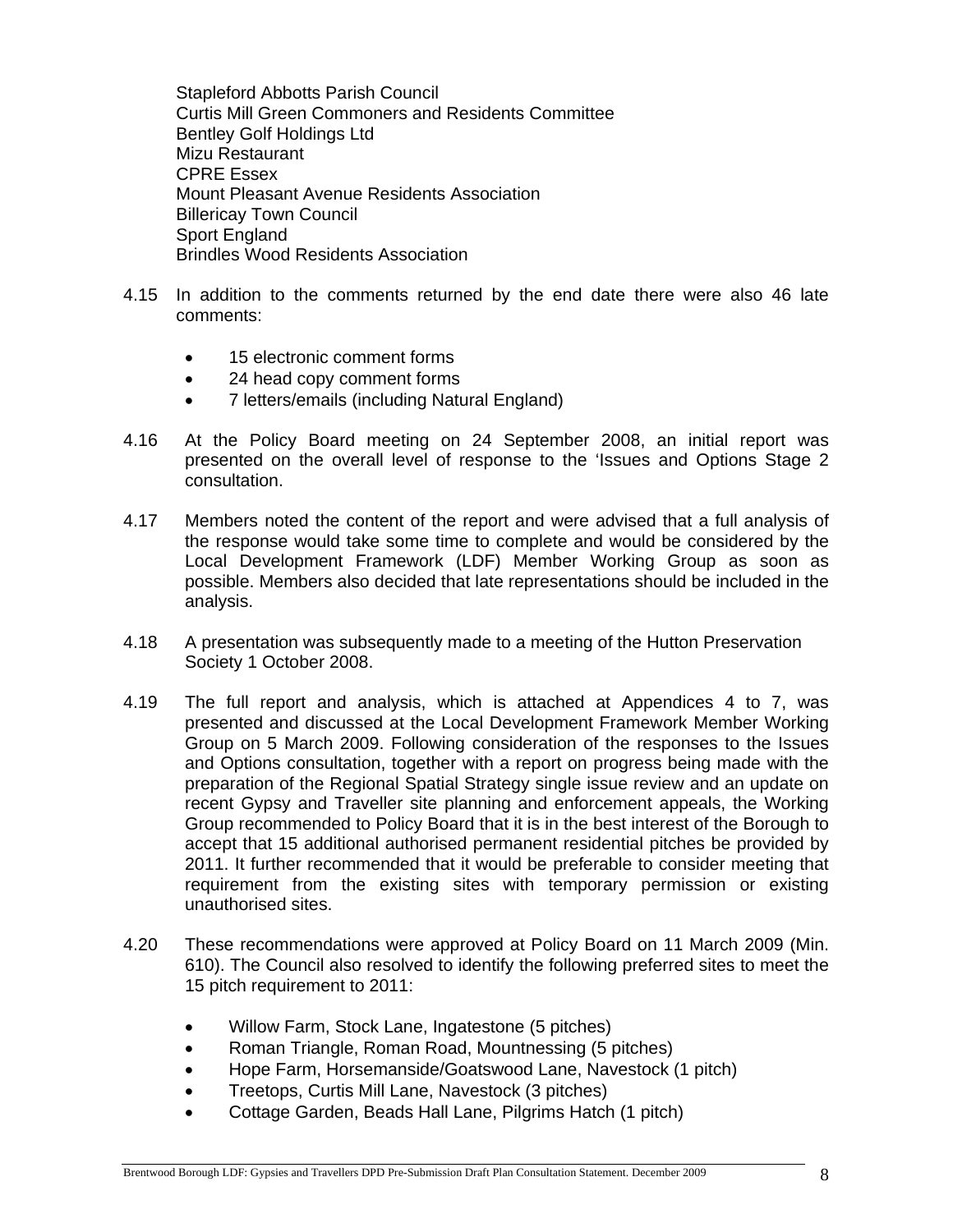4.21 These sites, together with a draft criteria-based policy for considering the appropriateness and suitability of any site for the accommodation of Gypsies and Travellers, are the subject of the pre-Submission Draft Plan (Regulation 27 consultation).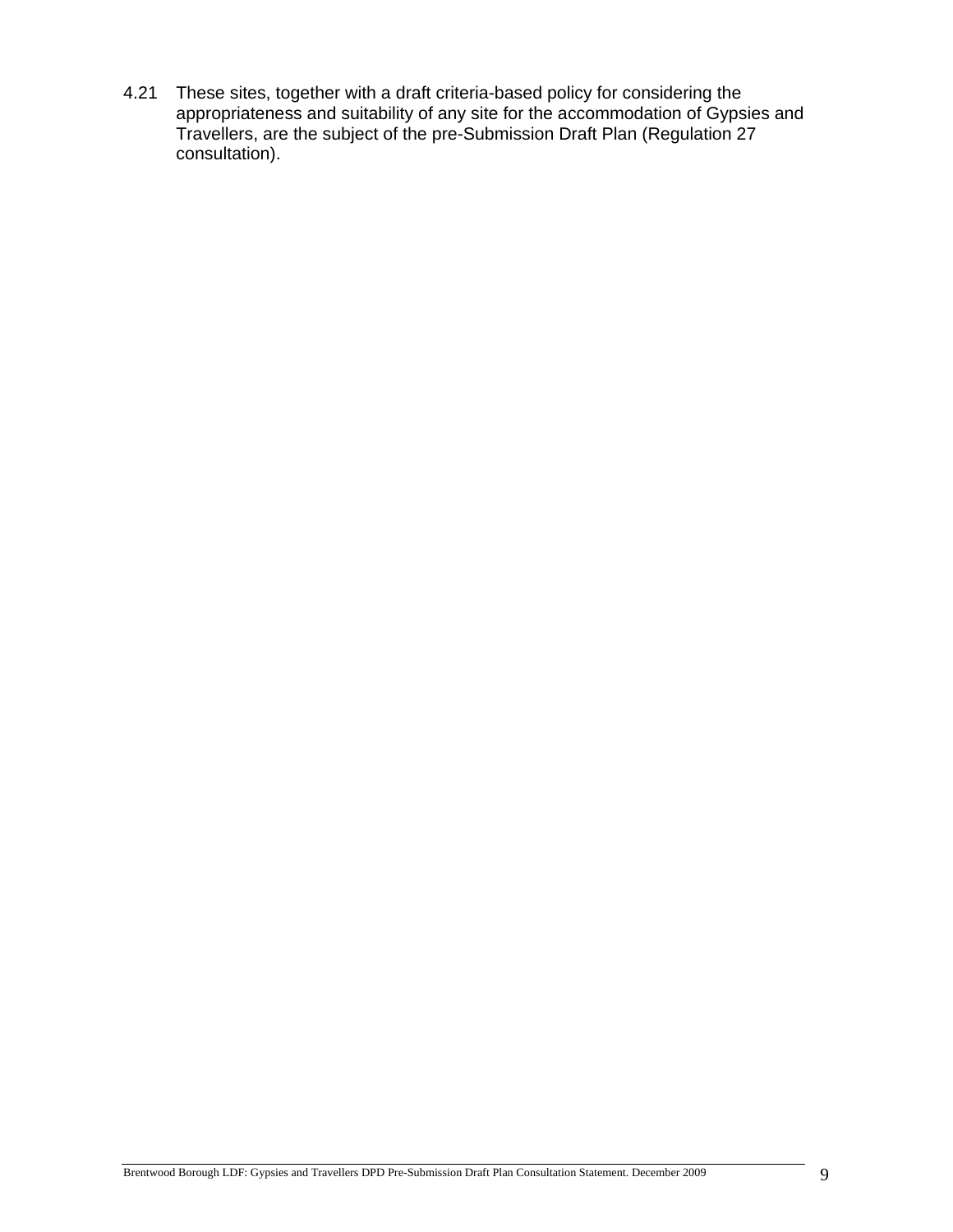### **5. Conclusion**

- 5.1 It is considered that the Council has consulted widely during the two stages of Issues and Options consultation, and in accordance with the adopted Statement of Community Involvement.
- 5.2 The Council has carefully and fully considered all the comments received in determining the content and way forward set out in the Pre-Submission Draft Plan.
- 5.3 The Council is satisfied, therefore, that the consultations undertaken on the Issues and Options for the Gypsies and Travellers DPD, referred to in this Consultation Statement, have been sufficient to comply with the requirements pursuant to Regulation 25 of the Town and Country Planning (Local Development) (England) (Amendment) Regulations 2008.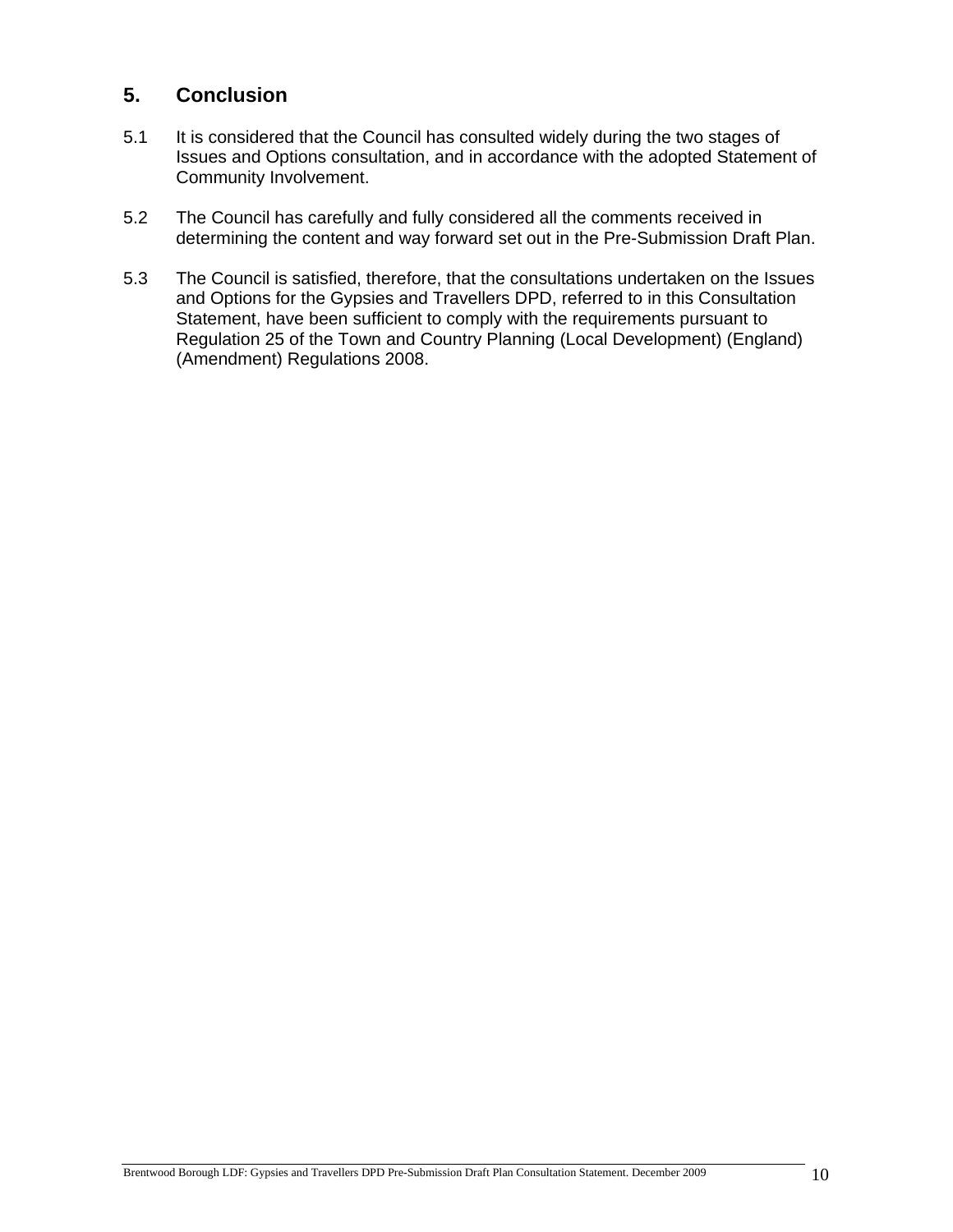# **Appendix 1: Gypsies and Travellers DPD Stage 1 Comment Form**

|                              |                                                                              | 日日日 |        |         | Tel: 01277 312500 Minicom: 01277 312809<br>Fax: 01277 312743 DX No. 5001 | <b>Town Hall</b><br>Ingrave Road, Brentwood<br>Essex CM15 8AY<br>www.brentwood.gov.uk                                                                                                                                                                                                                                                                                                                                                                                                                                                                                                                                                                                                                                                                                                                                            |
|------------------------------|------------------------------------------------------------------------------|-----|--------|---------|--------------------------------------------------------------------------|----------------------------------------------------------------------------------------------------------------------------------------------------------------------------------------------------------------------------------------------------------------------------------------------------------------------------------------------------------------------------------------------------------------------------------------------------------------------------------------------------------------------------------------------------------------------------------------------------------------------------------------------------------------------------------------------------------------------------------------------------------------------------------------------------------------------------------|
|                              |                                                                              |     |        |         | BRENTWOOD BOROUGH LDF                                                    |                                                                                                                                                                                                                                                                                                                                                                                                                                                                                                                                                                                                                                                                                                                                                                                                                                  |
|                              |                                                                              |     |        |         | <b>GYPSIES AND TRAVELLERS DPD</b>                                        |                                                                                                                                                                                                                                                                                                                                                                                                                                                                                                                                                                                                                                                                                                                                                                                                                                  |
|                              | Brentwood<br>Borough Council                                                 |     |        |         | <b>COMMENT FORM</b>                                                      |                                                                                                                                                                                                                                                                                                                                                                                                                                                                                                                                                                                                                                                                                                                                                                                                                                  |
| independent examination.     |                                                                              |     |        |         |                                                                          | Please use this form to share with us your views on the issues and options set out in the Gypsies and<br>Travellers consultation document. The Issues and Options identified in the consultation<br>document, together with the associated questions set out in this form, should not be<br>interpreted as reflecting in any way the Council's view on the issues. Nor should the inclusion<br>of a question be taken as prejudging an issue. Your involvement at this early stage of preparation<br>of this policy document will help to draft the subsequent 'Preferred Options' consultation document and<br>thereafter the document to be formally submitted to the Secretary of State for adoption, following an<br>You may have responded at an earlier informal stage of consultation, but please take the time to repeat |
|                              | your views or add to them as part of this wider formal consultation process. |     |        |         |                                                                          |                                                                                                                                                                                                                                                                                                                                                                                                                                                                                                                                                                                                                                                                                                                                                                                                                                  |
| PERSONAL DETAILS             |                                                                              |     |        |         |                                                                          |                                                                                                                                                                                                                                                                                                                                                                                                                                                                                                                                                                                                                                                                                                                                                                                                                                  |
|                              | First Name                                                                   |     |        | Surname |                                                                          |                                                                                                                                                                                                                                                                                                                                                                                                                                                                                                                                                                                                                                                                                                                                                                                                                                  |
| Title                        |                                                                              |     |        |         |                                                                          |                                                                                                                                                                                                                                                                                                                                                                                                                                                                                                                                                                                                                                                                                                                                                                                                                                  |
| Organisation (if applicable) |                                                                              |     |        |         |                                                                          |                                                                                                                                                                                                                                                                                                                                                                                                                                                                                                                                                                                                                                                                                                                                                                                                                                  |
| Job Title (if applicable)    |                                                                              |     |        |         |                                                                          |                                                                                                                                                                                                                                                                                                                                                                                                                                                                                                                                                                                                                                                                                                                                                                                                                                  |
| Address                      |                                                                              |     |        |         |                                                                          |                                                                                                                                                                                                                                                                                                                                                                                                                                                                                                                                                                                                                                                                                                                                                                                                                                  |
|                              |                                                                              |     |        | Tel No. |                                                                          |                                                                                                                                                                                                                                                                                                                                                                                                                                                                                                                                                                                                                                                                                                                                                                                                                                  |
| Postcode<br>Email Address    |                                                                              |     |        |         |                                                                          |                                                                                                                                                                                                                                                                                                                                                                                                                                                                                                                                                                                                                                                                                                                                                                                                                                  |
| the appropriate boxes):      |                                                                              |     |        |         |                                                                          | To help us assess how well we have been able to achieve a representative response across a wide<br>diverse cross-section of the community please provide the following information about yourself (tick                                                                                                                                                                                                                                                                                                                                                                                                                                                                                                                                                                                                                          |
| Gender                       | Male                                                                         |     | Female |         |                                                                          |                                                                                                                                                                                                                                                                                                                                                                                                                                                                                                                                                                                                                                                                                                                                                                                                                                  |
| Age                          | Under 19                                                                     |     | 19-24  | 25-40   | 41-65                                                                    | Over <sub>65</sub>                                                                                                                                                                                                                                                                                                                                                                                                                                                                                                                                                                                                                                                                                                                                                                                                               |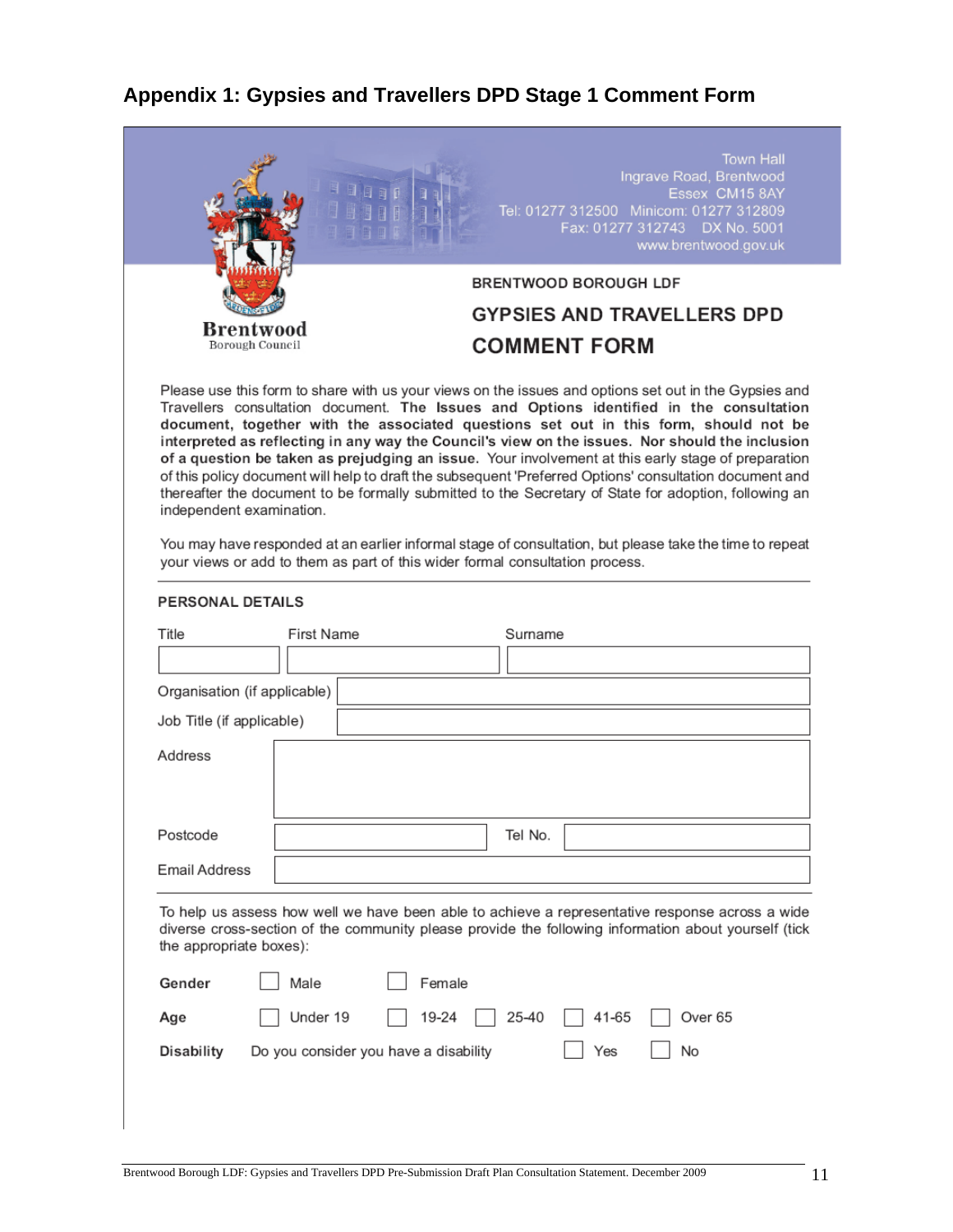ETHNIC ORIGIN How would you describe your ethnic origin?

| White                                                                                           | <b>Black or Black British</b>                                    |
|-------------------------------------------------------------------------------------------------|------------------------------------------------------------------|
| British<br>Irish<br>Any other White background                                                  | Caribbean<br>African<br>Any other Black background               |
| Mixed                                                                                           | Asian or Asian British                                           |
| White & Black Caribbean<br>White & Black African<br>White & Asian<br>Any other Mixed background | Indian<br>Pakistani<br>Bangladeshi<br>Any other Asian background |
| Chinese and other ethnic groups                                                                 |                                                                  |
| Chinese<br>Other ethnic groups                                                                  |                                                                  |

#### **CONSULTATION QUESTIONS**

The Consultation Document sets out a number of specific questions to which you are invited to respond. However, you may have other views that you wish to make in addition to these questions and therefore there is a box at the end of this form for additional comments. In making response to the questions you are strongly advised to read the relevant section in the document to fully understand the context in which the questions are set.

Comment boxes are provided for each question. However, if necessary, continue your response to any question on to a further sheet, but please ensure that the question number is made clear.

Question 1: Should the Development Plan Document seek to provide for additional residential pitches for the period up to 2011, 2016 or 2021?

Question 2: What do you think is an appropriate and reasonable estimate of the level of need for additional residential pitch provision in the Borough? Please explain as fully and as clearly as possible how that level is derived.

Question 3: Do you agree that consideration of transit pitch provision should await further guidance from the Regional Spatial Strategy review? If not, on what basis should an appropriate level of provision within the Borough be assessed?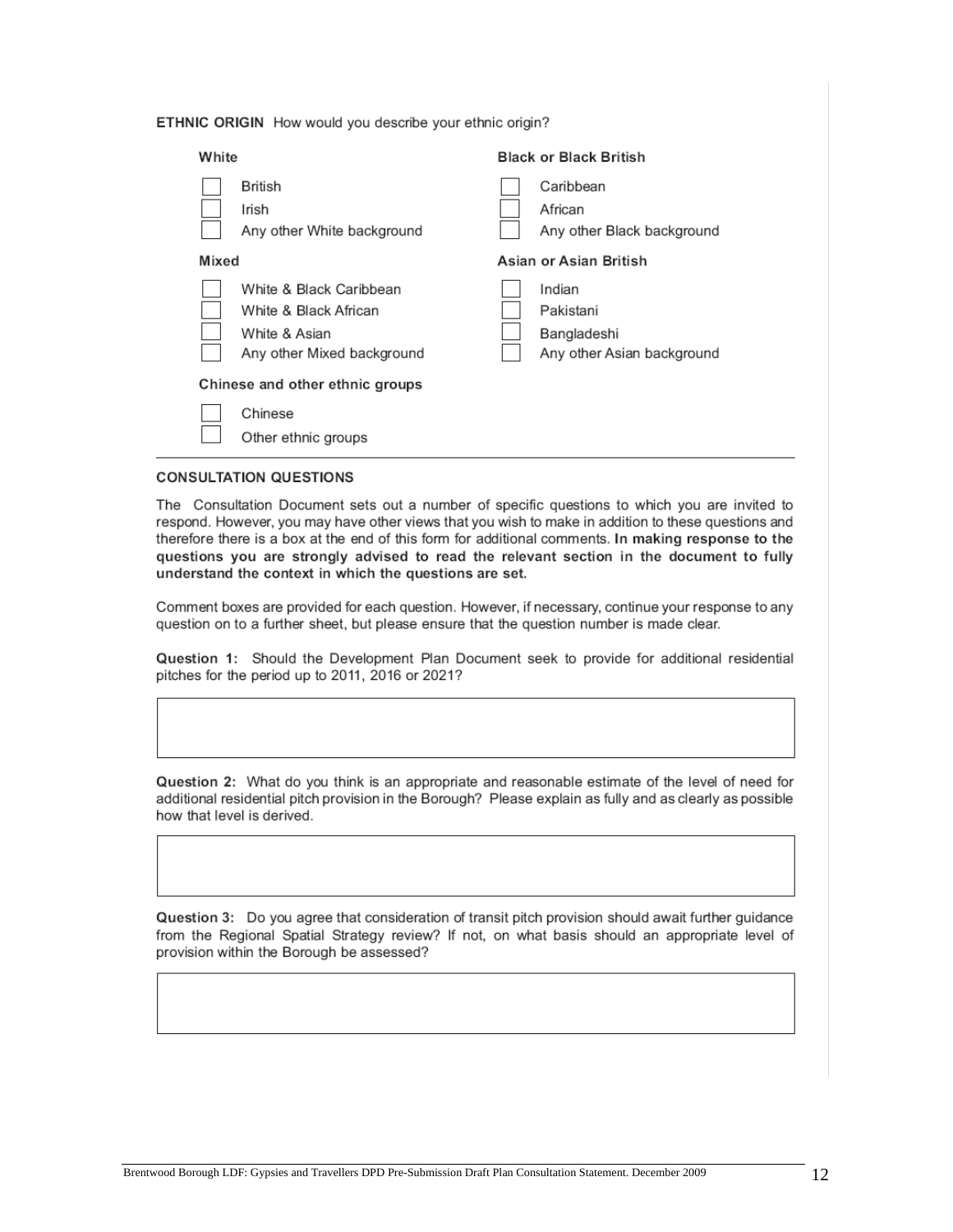Question 4: Should provision be made for Travelling Showpeople in advance of the consideration of this issue through the Regional Spatial Strategy review, and if so, on what basis?

Question 5: Should Brentwood's Green Belt location be a factor in limiting the level of Gypsy and Traveller Pitch provision? Are there other factors that should be taken into account in assessing the appropriate level of provision and, if so, what are they?

Question 6: Should possibilities for Gypsy and Traveller sites being located within existing urban areas be considered before rural sites? Are you able to identify sites within any of the Borough's existing settlements for further consideration?

Question 7: If the level of pitch provision requires sites outside existing settlement boundaries, how and where should these be located? Should they be based on the existing unauthorised sites or should they be new sites, either removed from the Green Belt or identified as 'exception sites' within the Green Belt?

Question 8: Should the Council also adopt a criteria-based policy (in addition to the allocation of specific sites), either to meet any current shortfall in identifying sufficient suitable sites or as a basis for assessing unexpected need and/or the future projected growth in Gypsy and Traveller households?

Question 9: Should the Council seek to provide Gypsy and Traveller sites as part of proposed larger residential developments? If so, how should this be achieved and is there a site threshold that should be adopted?

Question 10: To what extent is it reasonable and appropriate to rely on Gypsies and Travellers delivering the required level of pitch provision through acquiring their own private sites?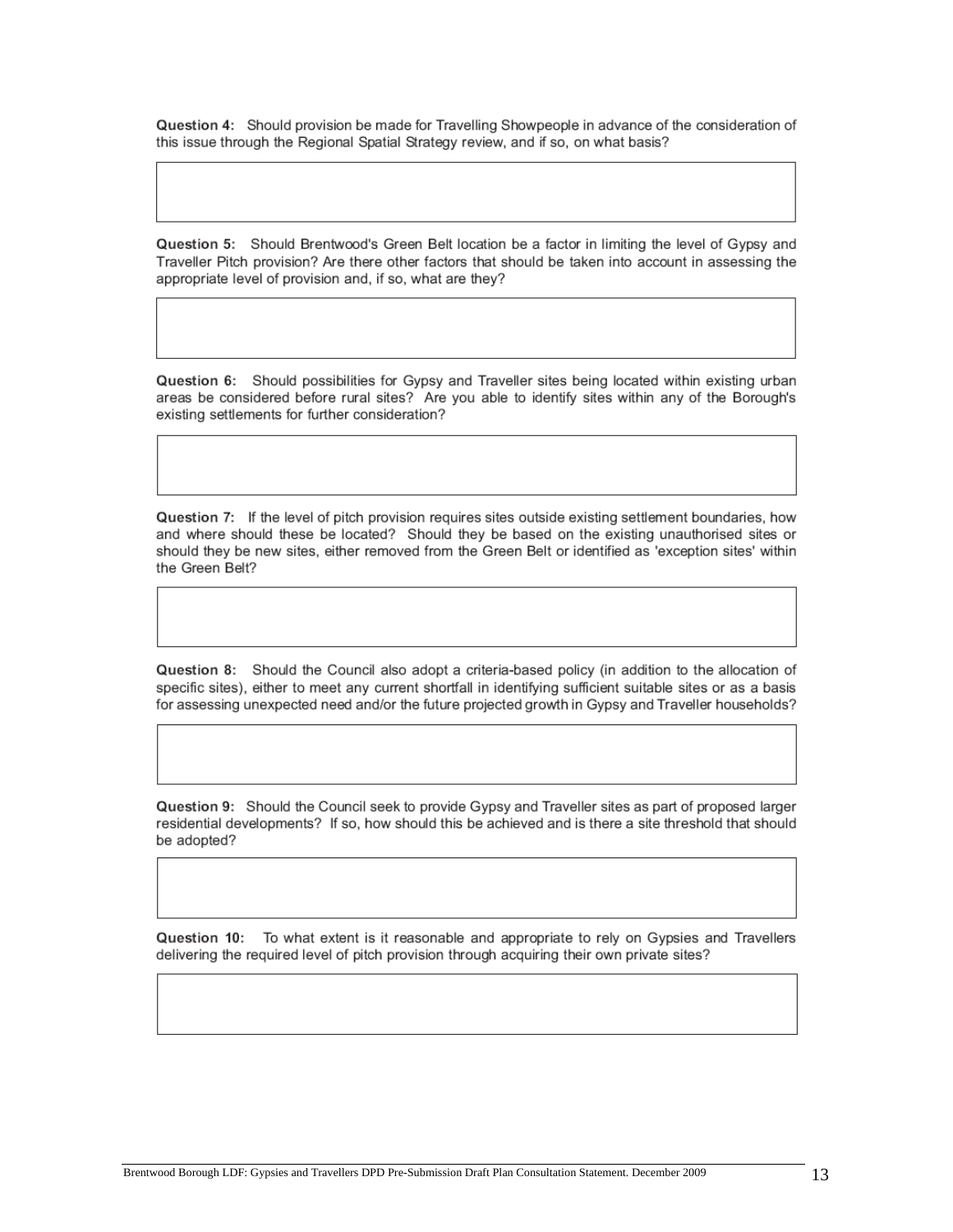| Question 11: Should the Council be responsible for acquiring and managing the required level of |
|-------------------------------------------------------------------------------------------------|
| pitch provision through a Registered Social Landlord, and how should this be funded?            |

Question 12: How realistic is it to expect the development industry to provide sites as part of larger residential developments and how should such sites be funded?

Question 13: Is there an optimum site size in terms of number of pitches (or range of pitch numbers) and if so what is this?

Question 14: If you have any other comments or views on the Gypsies and Travellers Issues and Options consultation, please add them in the box below.

| Please continue as necessary on a separate sheet |  |  |  |  |  |
|--------------------------------------------------|--|--|--|--|--|
|--------------------------------------------------|--|--|--|--|--|

| THIS COMMENT FORM                                                                                                                                                                                                                                |    |
|--------------------------------------------------------------------------------------------------------------------------------------------------------------------------------------------------------------------------------------------------|----|
| Yes<br>Did you find this Comment Form easy to use?                                                                                                                                                                                               | No |
| If not, why and what could be done to improve it?                                                                                                                                                                                                |    |
|                                                                                                                                                                                                                                                  |    |
| Please return the completed form by 5pm Friday 7th September 2007 to The Chief Planning<br>Officer, Brentwood Borough Council, Town Hall, Brentwood, Essex CM15 8AY. Alternatively, you can<br>complete the form online at www.brentwood.gov.uk. |    |
| For further information, telephone the Policy Section on 01277 312609/312610, or email:<br>planning@brentwood.gov.uk.                                                                                                                            |    |
| This document is available in alternative languages or audiotape format.                                                                                                                                                                         |    |

Please contact the Corporate Services Department, Brentwood Borough Council, Town Hall, Ingrave Road, Essex CM15 8AY or telephone: 01277 312749

Copies of all comments received will be made available for public inspection so that other people may know about them. They cannot be treated as confidential.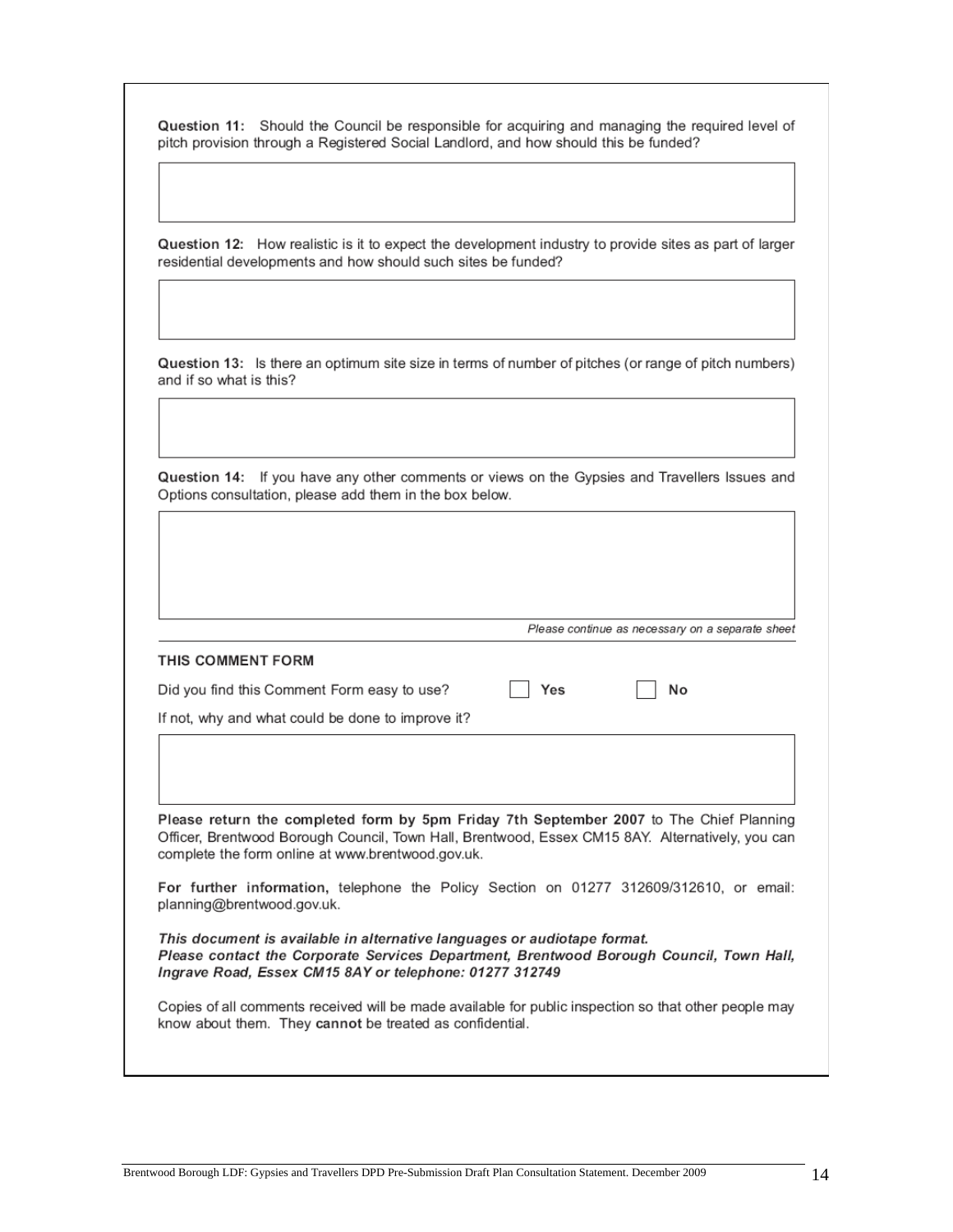### **Appendix 2: Summary Analysis of Comment Form Responses to the Issues and Options Stage 1 Consultation**

**Note**: The percentage that answered the question is based on the total number of responses. The percentage given for each view is based on the number that answered the question rather than the total number of responses.

This analysis relates only to the responses made on the comment form (on-line and hard copy).

The letters and emails received did not, for the most part, respond to the questions set out in the comment form, and are set out in the accompanying table in relation to Question 14 'Other Comments', although where a comment could be assigned to one of the questions this has been done in the table, but these are not in included in the figures below (and would not have any significant affect on the statistics).

Whilst it is difficult to be precise, overall some two thirds of responses were generally negative to the issue of providing for Gypsies and Travellers and one third were positive to recognising a level of need and making some form of provision.

#### **Question 1: Should the Development Plan Document seek to provide for additional pitches for the period up to 2011, 2016 or 2021?**

Number that answered this question: 145 (92.4% of all respondents)

| Yes:                     | 51 (35.2% of those that answered the question) |
|--------------------------|------------------------------------------------|
| No:                      | 70 (48.3%)                                     |
| None/No pitches:         | 16 (11.0%)                                     |
| Undecided/Indeterminate: | $4(2.8\%)$                                     |
| Other responses:         | $4(2.8\%)$                                     |
|                          |                                                |

Of those answering Yes:

| Up to 2011:                                           | $10(6.9\%)$ |
|-------------------------------------------------------|-------------|
| Up to 2011 and then as necessary:                     | $6(4.1\%)$  |
| As soon as possible, and make provisions beyond 2011: | $3(2.1\%)$  |
| Up to 2016:                                           | $3(2.1\%)$  |
| At least 2016, preferably 2021:                       | $1(0.7\%)$  |
| 2021/All three dates:                                 | 20 (13.8%)  |
| Up to 2021 and beyond:                                | $8(5.5\%)$  |
|                                                       |             |

#### **Headlines**

86 responses or 59.3% answered "No" to this question or more specifically stated that "No pitches" should be provided.

Of the 51 responses that answered "Yes" (35.2%), the majority (28 responses) stated that the DPD should seek to provide pitches for the period up to 2021 or beyond.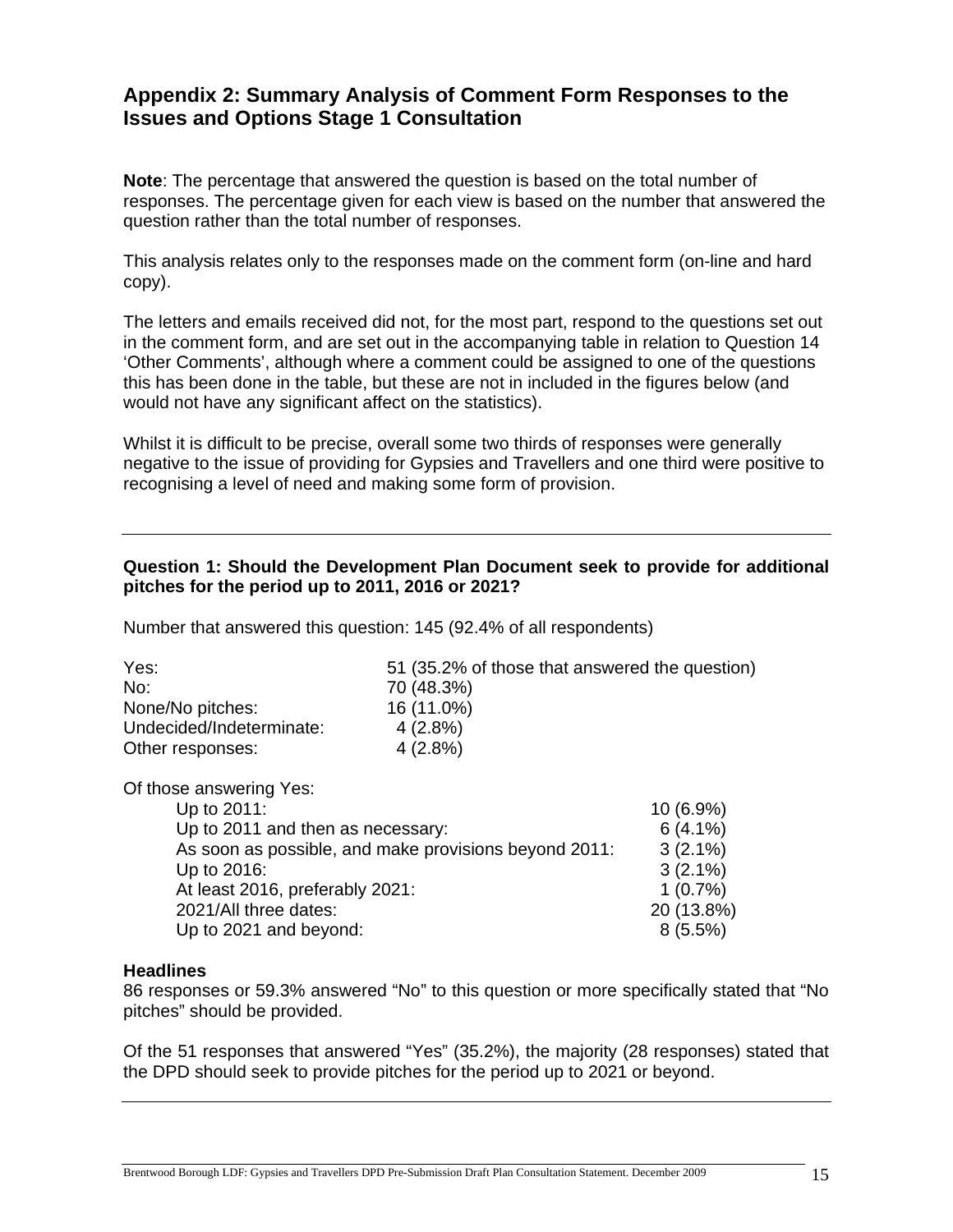**Question 2: What do you think is an appropriate and reasonable estimate of the level of additional residential pitch provision in the Borough? Please explain as fully and as clearly as possible how that level is derived.** 

Level of need specified: 20 (14.5%) Less than 15: 5 (3.6%) 15: 5 (3.6%) More than 15: 10 (7.2%)

Number that answered this question: 138 (87.9%)

| Level of need unspecific/indeterminate: |                                                | 26 (18.8%) |
|-----------------------------------------|------------------------------------------------|------------|
|                                         | Minimal Limited:                               | 6(4.3%)    |
|                                         | Sites for 2/3 caravans:                        | 1(0.7%)    |
|                                         | Consultation number seems reasonable: 2 (1.4%) |            |
|                                         | Existing unauthorised developments:            | $1(0.7\%)$ |
|                                         | Indeterminate:                                 | 16 (11.6%) |
| No additional need:                     | 71 (51.4%)                                     |            |
| Difficult to answer/No idea:            | $8(5.8\%)$                                     |            |
|                                         |                                                |            |

Other comments: 13 (9.4%)

#### **Headlines**

71 responses or 51.4% considered there to be no additional need for pitches.

46 responses were of the view that there was a level of need.

The 26 responses that were unspecific varied widely in terms of the level of need e.g. "minimal"; "high level of need"; "the same as other Boroughs accept"; "fair share"; and "average".

20 responses specified a level of need, of which 15 considered the need to be 15 or more pitches, although 3 unspecific responses considered the "consultation number" or "existing detailed studies" or "existing unauthorised developments" to provide the figure.

**Question 3: Do you agree that consideration of transit pitch provision should await further guidance from the Regional Spatial Strategy review? If not, on what basis should an appropriate level of provision within the Borough be assessed?** 

| Number that answered this question: | 135 (86%)  |
|-------------------------------------|------------|
| Yes:                                | 76 (56.3%) |
| No:                                 | 28 (20.7%) |
| No transit pitches:                 | 19 (14.1%) |
| Undecided:                          | $4(3.0\%)$ |
| <b>Other Comment:</b>               | 6(4.4%)    |
| Unable to comment:                  | 2(1.5%)    |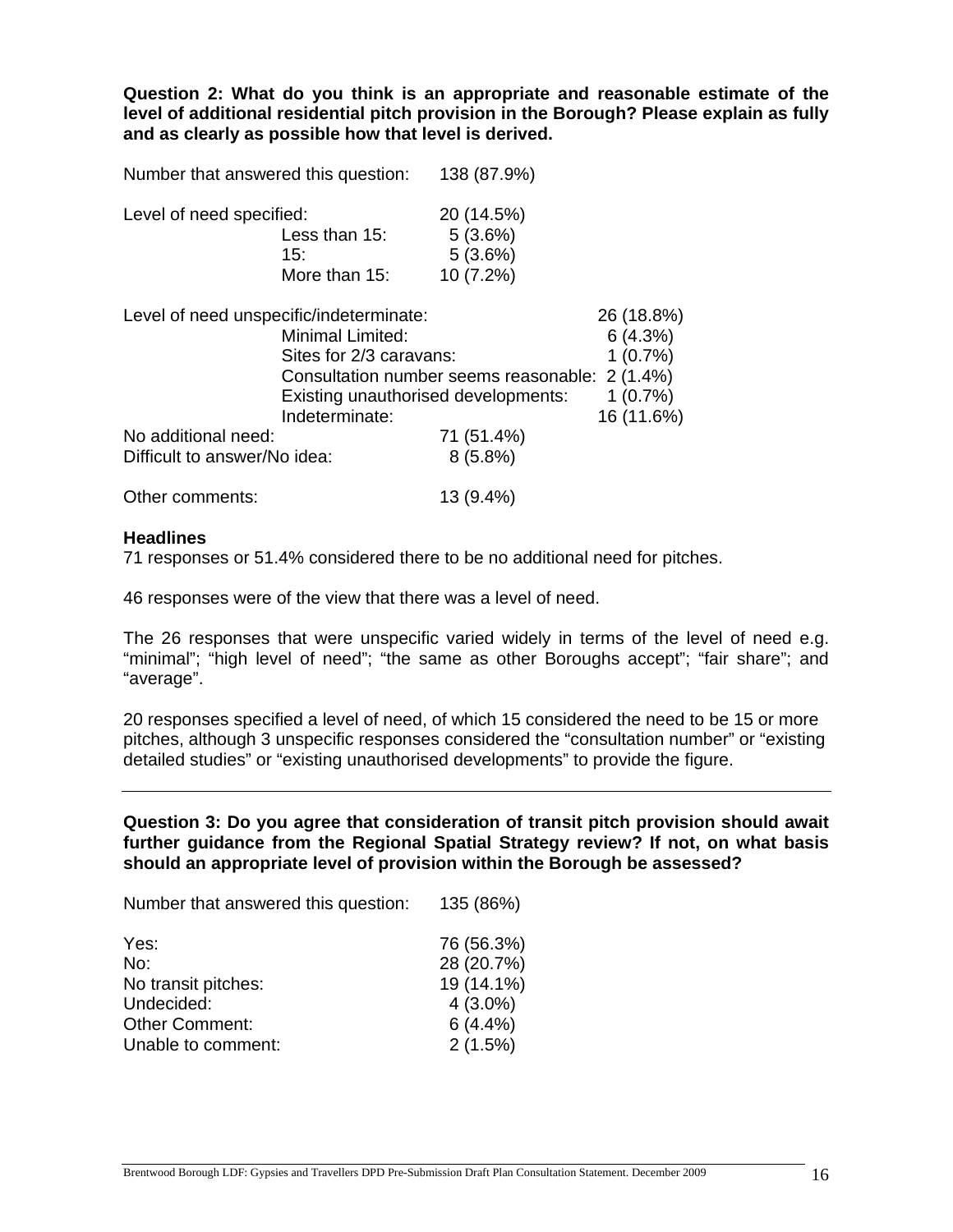#### **Headlines**

76 responses or 56.3% agreed that consideration of transit pitch provision should await the RSS review, but a number of these considered some provision needed before then (6 responses) and that a debate should take place now (7 responses).

28 responses or 20.7% did not agree, but the reasons varied from "existing provision adequate" to "more urgent need for transit sites". 9 responses considered that there should be a local referendum.

19 responses (14.1%) felt that no transit pitch provision should be made.

**Question 4: Should provision be made for Travelling Showpeople in advance of the consideration of this issue through the Regional Spatial Strategy review, and if so, on what basis?** 

| Number that answered this question: | 137 (87.3%) |
|-------------------------------------|-------------|
| Yes:                                | 26 (19.0%)  |
| No:                                 | 79 (57.7%)  |
| Other comments:                     | 19 (13.9%)  |
| Undecided/No view:                  | 5(3.6%)     |
| No provision needed:                | $8(5.8\%)$  |

#### **Headlines**

79 responses or 57.7% considered that provision for Travelling Showpeople should not be made in advance of the RSS review, and a number of comments referred to "winter quarters" or "temporary" nature of need.

8 responses (5.8%) felt no provision was needed.

Of the 26 responses (19.0%) that considered provision should be made, again 11 responses considered this should be for "shows only" or "temporary at venues" and this was also reflected in some of the 'other comments'.

**Question 5: Should Brentwood's Green Belt location be a factor in limiting the level of Gypsy and Traveller Pitch provision? Are there other factors that should be taken into account in assessing the appropriate level of provision and, if so, what are they?** 

Number that answered this question: 146 (93%)

| Yes:                              | 116 (79.5%)              |
|-----------------------------------|--------------------------|
| No:<br>Normally:                  | 16 (11.0%)<br>$3(2.1\%)$ |
| <b>Other Comments</b>             | 10 (6.8%)                |
| Green Belt nothing to do with it: | 1(0.7%)                  |
| <b>Other Factors:</b>             | 23 (15.7%)               |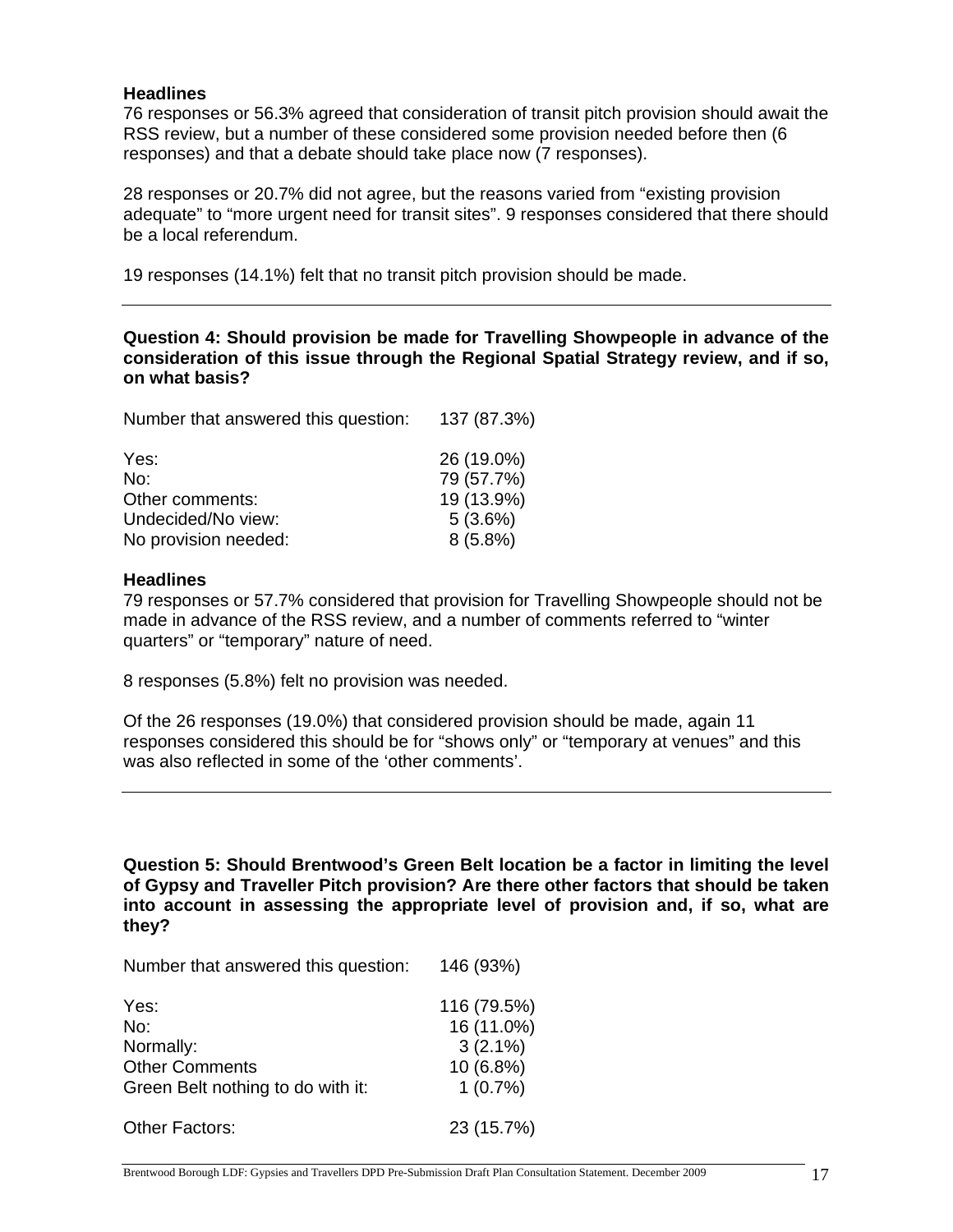#### **Headlines**

116 responses or 79.5% considered that the Borough's Green Belt location should be a limiting factor. A number of responses made the comment that Green Belt protection should apply equally to everyone (37 responses or 23.6%).

16 responses (11.0%) felt Green Belt should not be a factor for a variety of reasons, including "the boundary drawn too tightly"; "Circular 1/2000 provides for exceptions"; and "special needs".

Other factors were varied, but included "proximity to London"; "impact on schools and surrounding housing"; "impact on local services and infrastructure"; "access to main roads"; and "the number of houses to be built" etc.

**Question 6: Should possibilities for Gypsy and Traveller sites being located within existing urban areas be considered before rural sites? Are you able to identify sites within any of the Borough's existing settlements for further consideration?** 

| Number that answered this question:      | 139 (88.5%) |
|------------------------------------------|-------------|
| Yes:                                     | 50 (36.0%)  |
| No:                                      | 35 (25.2%)  |
| Both Urban and Rural/All possible areas: | 5(3.6%)     |
| Neither Urban or rural/No provision:     | 21 (15.1%)  |
| <b>Rural Not Urban:</b>                  | $3(2.2\%)$  |
| Possibly:                                | 6(4.3%)     |
| Undecided:                               | $2(1.4\%)$  |
| Other views:                             | 17 (12.2%)  |

Site Suggestions:

Chep Site on B186/A127 William Hunter Way Land by A12/M25 Old Holly Trees Playing Field Next to CA sites on Coxtie Green Road or Mountnessing Old A12 work site heading into Ingatestone West Horndon side of Brentwood/Warley New road alignment at Shenfield A12

#### **Headlines**

50 responses (36.0%) agreed that urban sites should be considered before rural sites with a further 6 responses (4.3%) caveating that as a possibility. Reasons for this view included access to services and infrastructure; use of commercial brown field sites; integration into the settled community.

However, 35 responses (25.2%) disagreed and 3 responses (2.2%) specified rural rather than urban sites.

21 responses (15.1%) considered no provision (neither urban nor rural) should be made whilst 5 responses (3.6%) felt both urban and rural should be considered.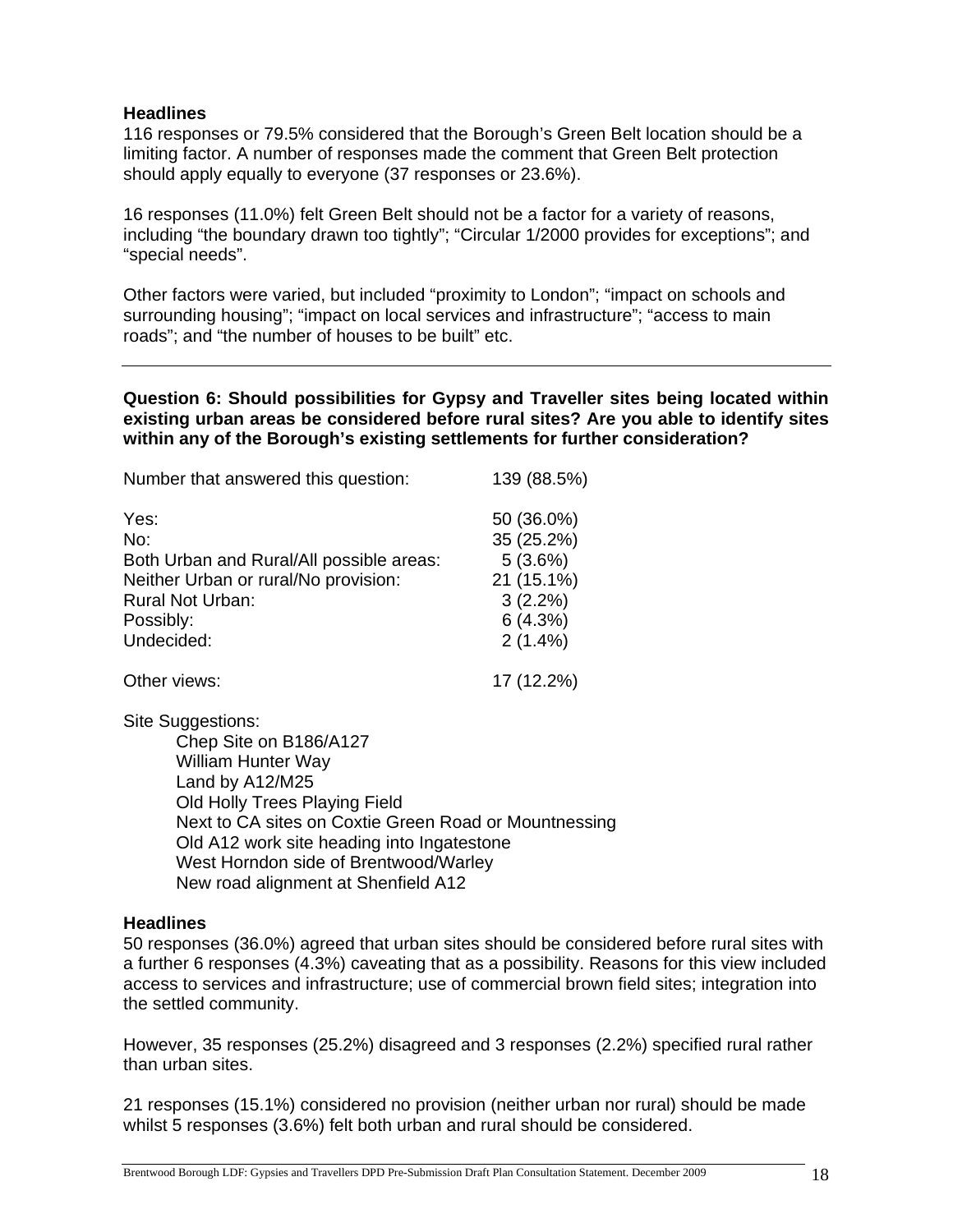The other views made varied from preference for vacant brown field sites to Travellers having a tradition of rural work.

8 site suggestions were put forward, both urban and rural.

**Question 7: If the level of pitch provision requires sites outside existing settlement boundaries, how and where should these be located? Should they be based on the existing unauthorised sites or should they be new sites, either removed from the Green Belt or identified as 'exception sites' within the Green Belt?** 

| Number that answered this question:            | 138 (87.9%) |
|------------------------------------------------|-------------|
| <b>Existing Unauthorised Sites - Yes:</b>      | 15 (10.9%)  |
| <b>Existing Unauthorised Sites - Possibly:</b> | $4(2.9\%)$  |
| New Sites - Yes:                               | 21 (15.2%)  |
| Existing Authorised and New Sites - Yes:       | 9(6.5%)     |
| Existing Unauthorised Sites - No:              | $10(7.2\%)$ |
| New Sites - No:                                | 1(0.7%)     |
| No exception Sites:                            | $4(2.9\%)$  |
| None of these (no more sites):                 | 41 (29.7%)  |
| Undecided:                                     | $2(1.4\%)$  |
| Other comments:                                | 31 (22.5%)  |

Site Suggestions:

Land off Stock Lane Land off Mountnessing Road Land by Navestock side Land at Curtis Mill Green Land off Chivers Lane and the Clapgate Estate Land off Wenlock Lane Land at Swallows Cross Land to the North of A127 Land at Thoby Priory Land Adjacent existing Tourist caravan site/caravan site itself Hutton Country Park Area between road and railway at Mountnessing

#### **Headlines**

There was a wide range of views in response to this question.

41 responses (29.7%) were against any more sites being provided, with 10 responses (7.2%) being against the use of existing unauthorised sites, 4 responses (2.9%) against exception sites and 1 response (0.7%) against any new sites.

Of the positive comments, 21 responses (15.2%) were in favour of new sites, whilst 19 responses (13.8%) were in favour of the use of existing unauthorised sites with or without caveats; and 9 responses were in favour of both.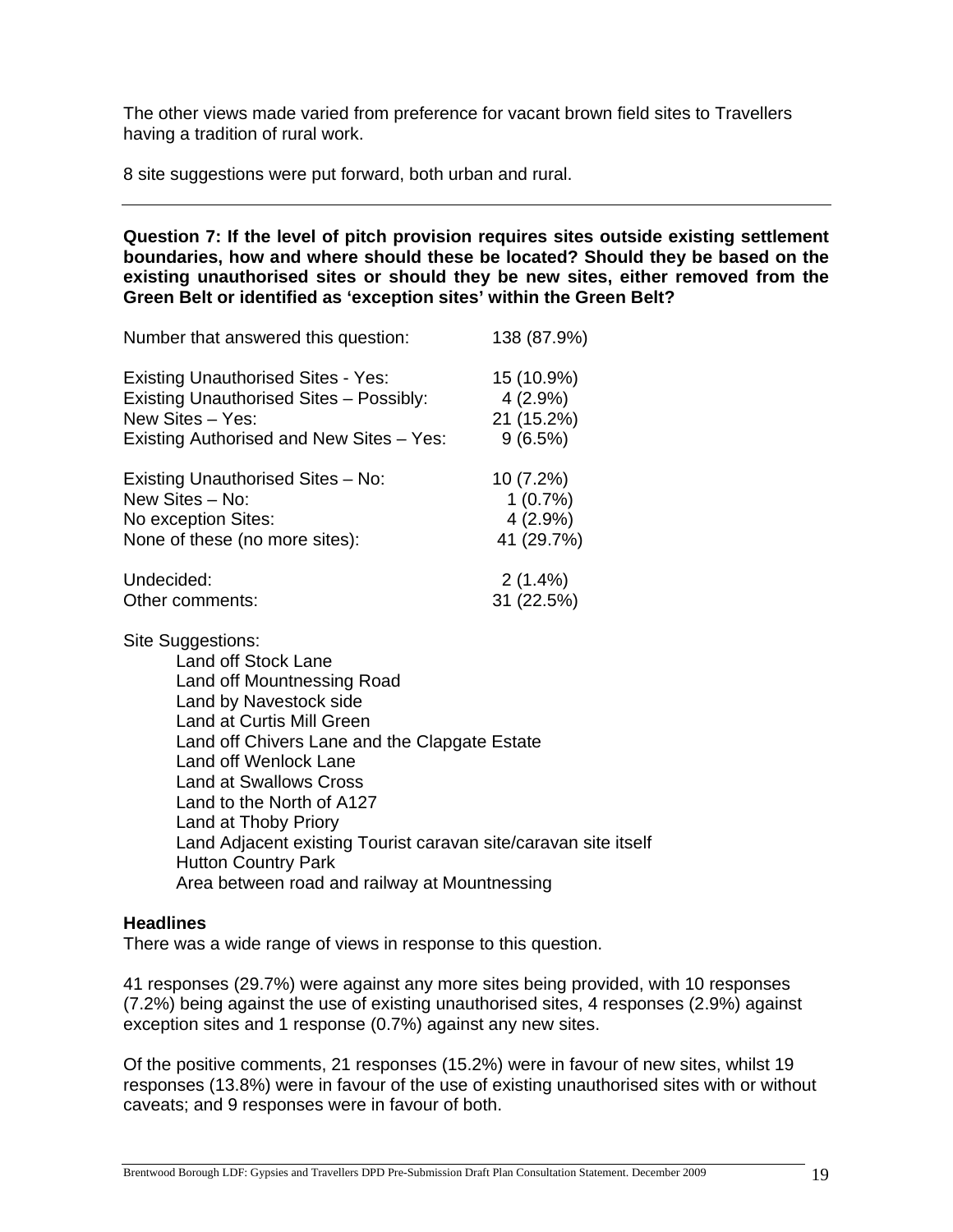Other comments again included preference for brown field sites, emphasising Green Belt and other planning rules apply to all, suggesting sites outside the Borough, and sites away from existing residential areas.

12 sites were put forward as suggestions (10 of which were suggested by the Brentwood Gypsy Support Group).

**Question 8: Should the Council adopt a criteria based policy (in addition to the allocation of specific sites), either to meet any current short fall in identifying sufficient suitable sites or as a basis for assessing unexpected need and/or the future projected growth in Gypsy and Traveller households** 

Number that answered this question: 135 (86.0%)

| Yes:                         | 23 (17.0%) |
|------------------------------|------------|
| No:                          | 73 (54.1%) |
| Possibly:                    | 2(1.5%)    |
| Shouldn't provide any sites: | 12 (8.9%)  |
| Other comments:              | 23 (17.0%) |
| Undecided:                   | 1(0.7%)    |
| Question not understood:     | 1(0.7%)    |

#### **Headlines**

73 responses (54.1%) considered the Council should not adopt a criteria based policy whilst 23 responses (17.0%) felt the Council should and 2 responses thought possibly. A number of comments were made regarding a criteria based policy should not delay provision of sites.

Comments were made on the criteria, such as access to essential services, schools, shops etc.

12 responses (8.9%) stated no more sites should be provided and a further 7 response making similar points.

12 responses (8.9%) made positive comments on the need to meet existing and future needs.

**Question 9: Should the Council seek to provide Gypsy and Traveller sites as part of proposed larger residential developments? If so, how should this be achieved and is there a site threshold that should be adopted?** 

Number that answered this question: 143 (91.1%)

| Yes:            | 25 (17.5%) |
|-----------------|------------|
| No:             | 93 (65.0%) |
| Possibly:       | $7(4.9\%)$ |
| Undecided:      | $3(2.1\%)$ |
| Other comments: | 15 (10.5%) |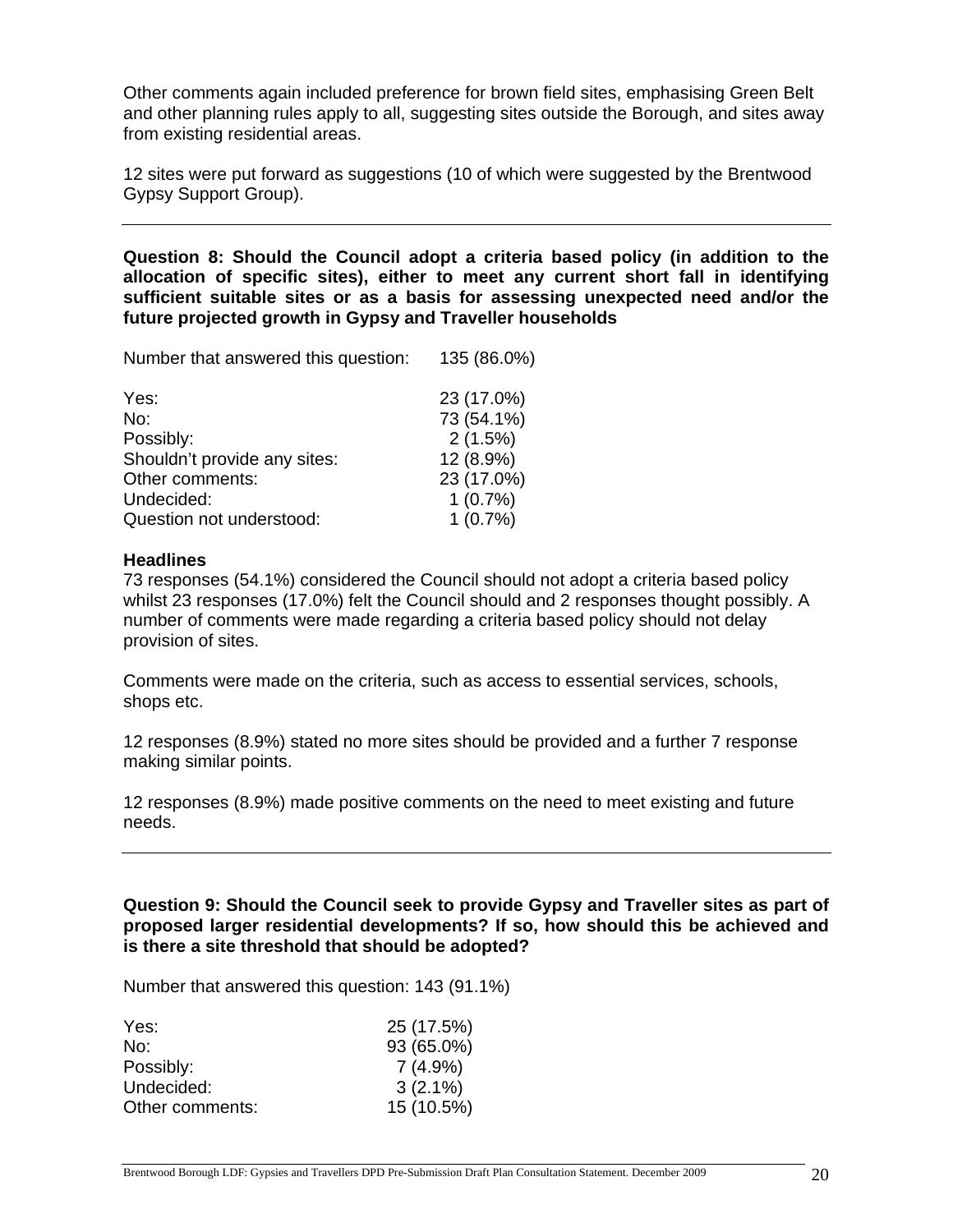#### **Headlines**

93 responses (65.0%) did not agree that the Council should seek to provide sites as part of larger residential developments. Not many of the responses expanded on this view, but 4 responses considered local housing/affordable housing needs should take priority.

Of the 25 responses (17.5%) in favour, a few comments were made encouraging discussion with Travellers/the local community. 7 responses suggested that the Council should press consideration of the Lea Valley for sites after the Olympics.

**Question 10: To what extent is it reasonable and appropriate to rely on Gypsies and Travellers delivering the required level of pitch provision through acquiring their own private sites?** 

Number that answered this question: 136 (86.6%)

| Is reasonable:                   | 63 (46.3%)  |
|----------------------------------|-------------|
| Is not reasonable:               | 40 (29.4%)  |
| Undecided/Not always reasonable: | 5(3.7%)     |
| Other responses:                 | $11(8.1\%)$ |
| Don't know:                      | 2(1.5%)     |
| Other comments:                  | 15 (11.0%)  |

#### **Headlines**

Of the 63 responses (46.3%) that considered this reasonable, the most common caveats were provided the sites had planning permission and/or the residents paid Council Tax (31 responses or 22.8%). [This was a recurring point in a number of responses across many questions.]

40 responses (29.4%) considered this not reasonable, with reasons including the need for the Council to be in control of site provision and management and the Gypsies and Travellers should not be able to acquire sites when other residents cannot. These comments were also included in the general responses.

#### **Question 11: Should the Council be responsible for acquiring and managing the required level of pitch provision through a Registered Social Landlord, and how should this be funded?**

Number that answered this question: 134 (85.4%)

| Yes:               | 42 (31.3%) |
|--------------------|------------|
| No:                | 57 (42.5%) |
| Possibly:          | 10(7.5%)   |
| Other comments:    | 18 (13.4%) |
| Undecided/No view: | $7(5.2\%)$ |

#### **Headlines**

Of the 42 responses (31.3%) who felt the Council should be responsible for acquiring and managing pitches, the most prevalent view was that they should be funded by Gypsies and Travellers paying rent/Council Tax (21 responses) although 10 responses suggested Central or Regional government funding.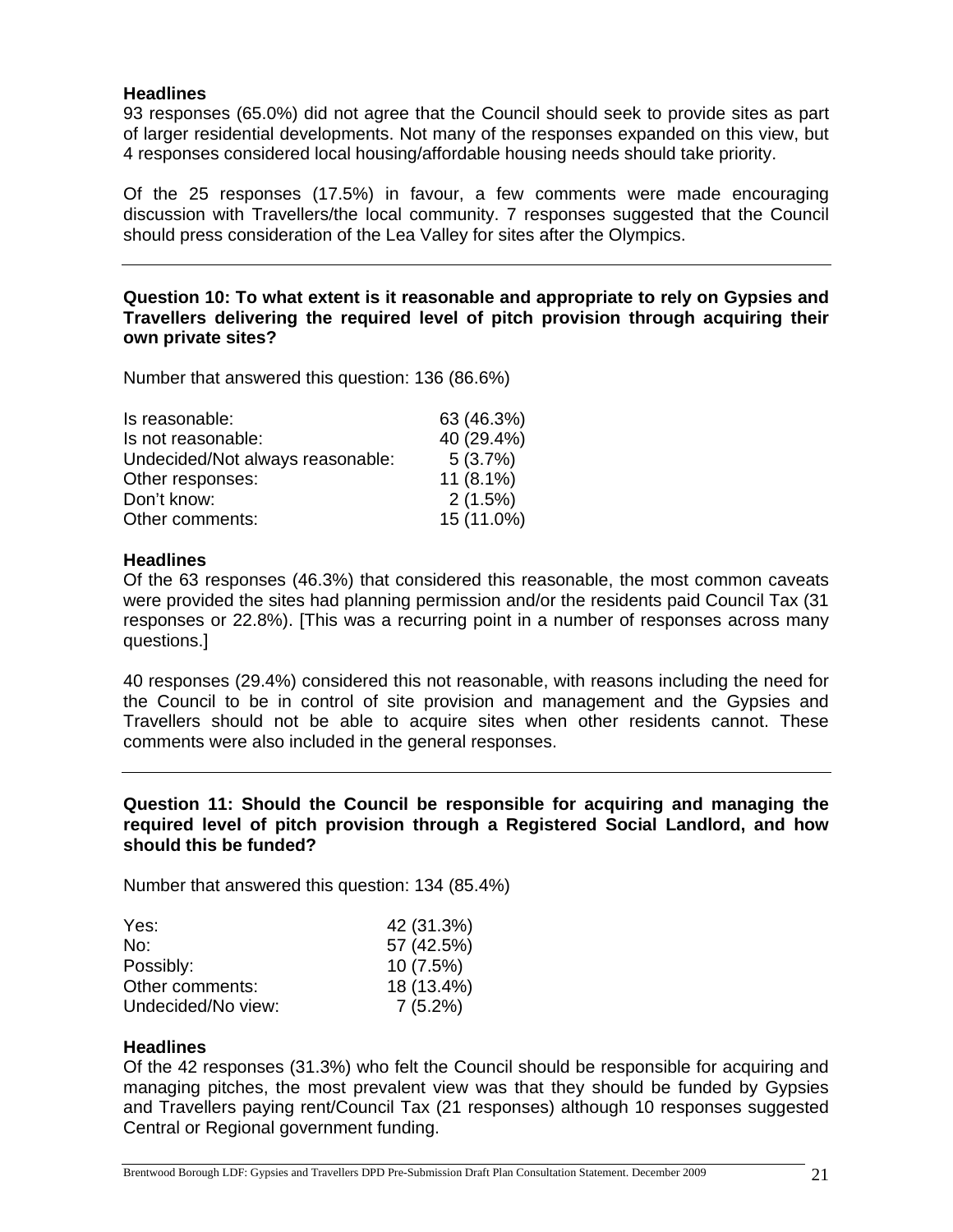57 responses (42.5%), however, felt that the Council should not be responsible, with 3 responses considering that it would mean higher Council Taxes and 2 responses being of this view unless government funding is provided (2 responses).

Of the other comments, 7 responses (5.2%) felt that this may be unnecessary as most urgent need could be met with owner occupied sites and 4 responses (2.9%) considered no further provision should be made.

#### **Question 12: How realistic is it to expect the development industry to provide sites as part of larger residential developments and how should such sites be funded?**

Number that answered this question: 127 (80.9%)

| Realistic:         | 18 (14.2%) |
|--------------------|------------|
| Not realistic:     | 85 (66.9%) |
| Undecided/No view: | $4(3.1\%)$ |
| Other comments:    | 20 (15.7%) |

#### **Headlines**

Only 18 responses (14.2%) felt this was realistic, whereas 85 responses (66.9%) considered this was not realistic.

7 responses (5.5%) considered that the idea would be unattractive to developers, whilst another 7 responses felt it would be in the longer term.

Views on funding were varied.

#### **Question 13: Is there an optimum site size in terms of number of pitches (or range of pitch numbers) and if so what is this?**

Number that answered this question: 129 (82.2%)

| <b>Specific Number:</b>         |            |
|---------------------------------|------------|
| Between 1 and 5:                | 30 (23.3%) |
| Between 6 and 10:               | 6(4.7%)    |
| Between 11 and 15:              | 2(1.6%)    |
| More than $15$ :                | 3(2.3%)    |
| Nil:                            | 21 (16.3%) |
| <b>Unspecific Number:</b>       |            |
| Small:                          | 31 (24.0%) |
| No optimum size/varies:         | 7(5.4%)    |
| Not possible to assess:         | 2(1.6%)    |
| <b>Consult with Travellers:</b> | 3(2.3%)    |
| Other comments:                 | 13 (10.1%) |
| Undecided/Don't know:           | 11 (8.5%)  |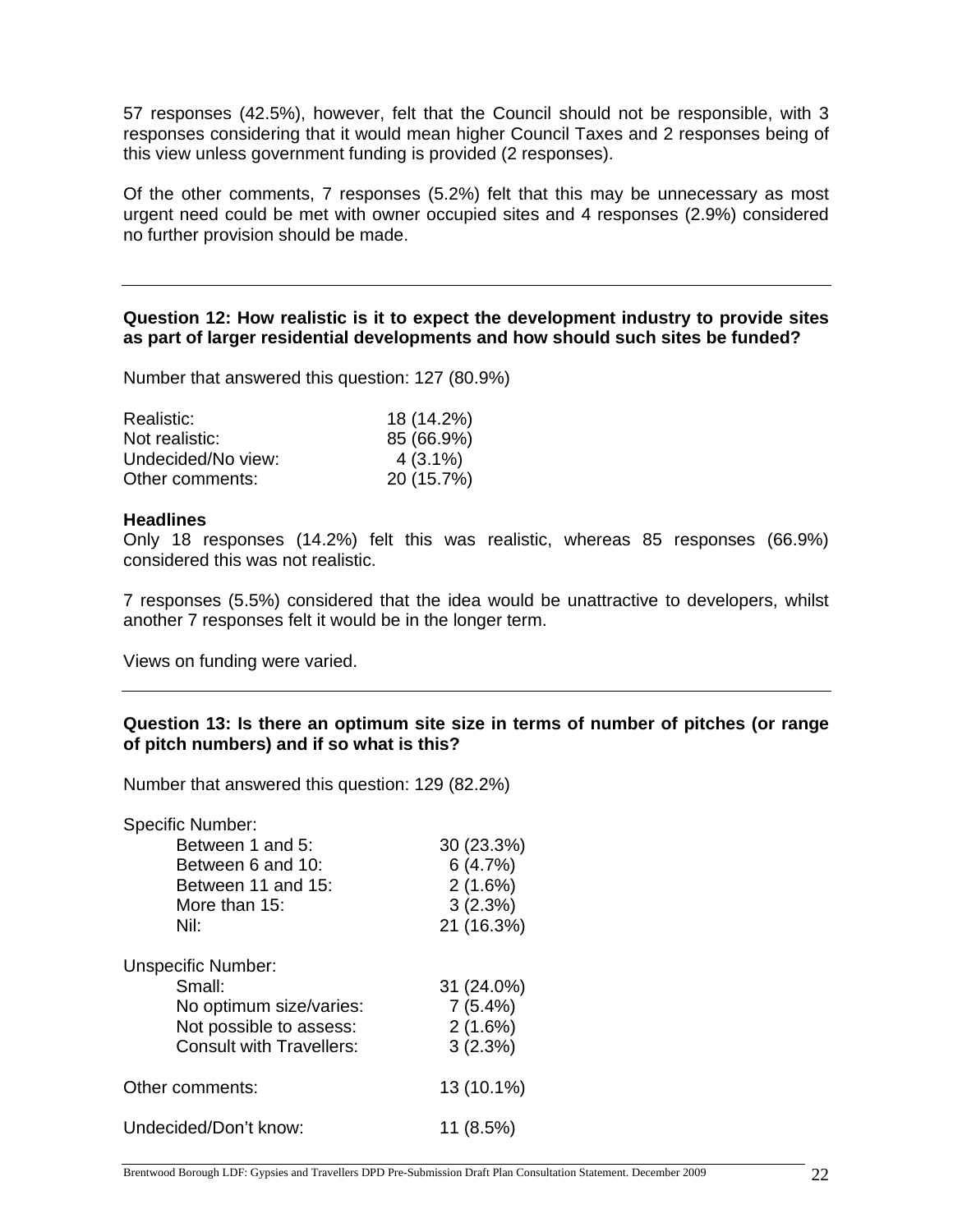#### **Headlines**

Of those comments expressing a view on a specific site size, the majority, 30 responses (23.3%), suggested a figure between 1 and 5 pitches. Of those comments not expressing a specific size, again the majority, 31 responses (24.0%), suggested "small sites" as preferable.

Of the other comments, there were again a number expressing preference for "small sites".

21 responses (16.3%) considered no sites should be provided (i.e. nil site size). 3 responses suggested a site size above 15 pitches.

#### **Question 14: Other Comments**

Number that answered this question: 119 (75.8%)

#### **Headlines**

The comments made were varied and difficult to amalgamate.

Of the 146 comments made on the Comment Forms, 67 are generally negative, 29 positive and 50 neutral (some responses made more than one point).

Of the 38 comments made in letters and emails, 13 are generally negative, 4 positive and 21 neutral.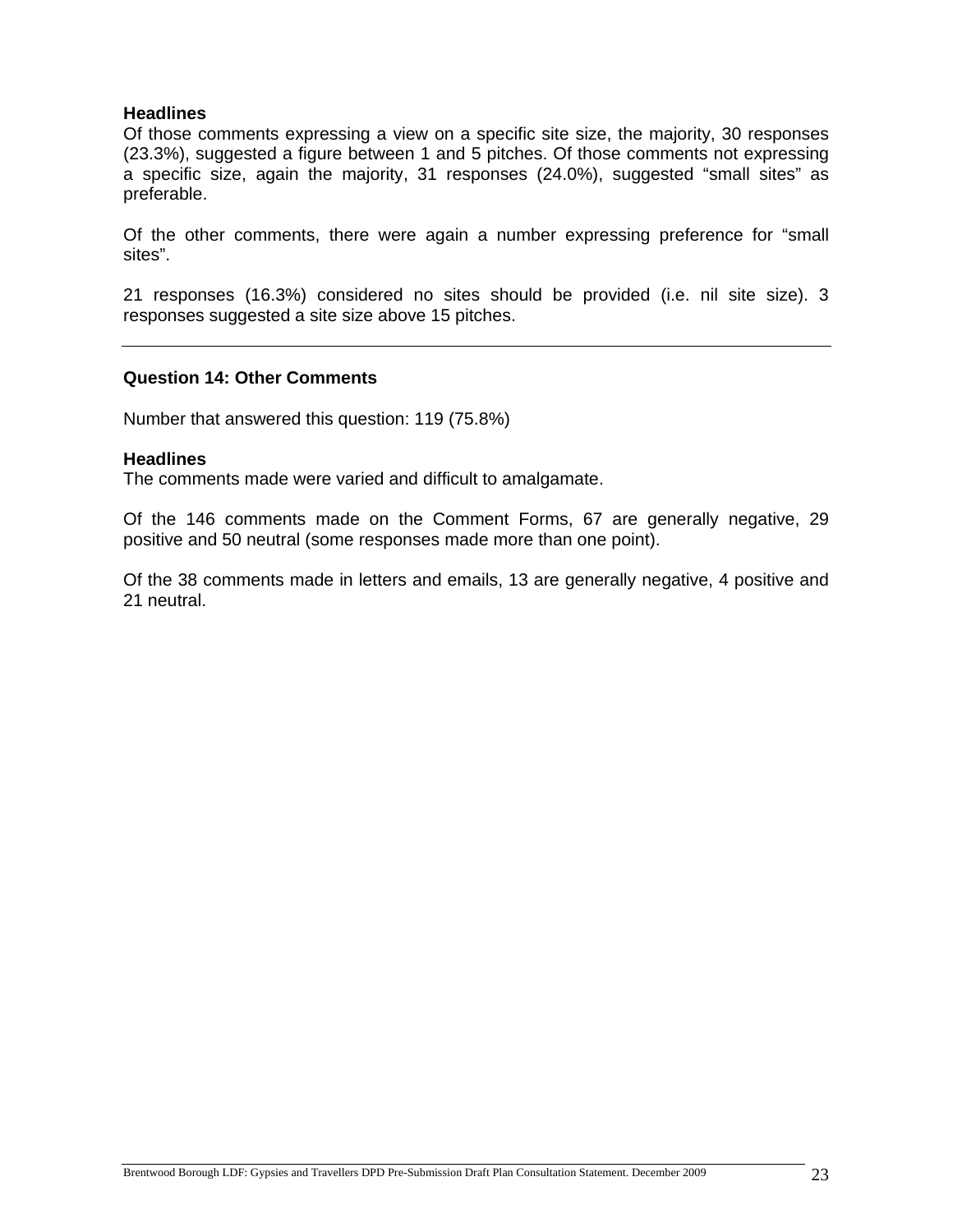### **Appendix 3: Gypsies and Travellers DPD Stage 2 Comment Form**



Please use this form to share with us your views on the sites that have been suggested to the Council as potential permanent residential Gypsy and Traveller sites. The inclusion of any of these sites in the consultation document does not reflect in any way the Council's support for or preference in regard to any of the sites or the Council's view as to their appropriateness. Your involvement at this stage of preparation of this policy document will, together with earlier consultation responses, help to draft the subsequent 'Preferred Options' consultation document and thereafter the document to be formally submitted to the Secretary of State for adoption, following an independent examination. Copies of all comments will be made available for public insection. They cannot be treated as confidential.

#### We can provide this form in other formats, such as large print, audio tape or a translation. For more information, please call 01277 312629.

| Title<br>First Name<br>Last Name                                                                                                                                                                                                       |
|----------------------------------------------------------------------------------------------------------------------------------------------------------------------------------------------------------------------------------------|
| Organisation (if applicable)                                                                                                                                                                                                           |
| Job Title (if applicable)                                                                                                                                                                                                              |
| Address<br>Post Code                                                                                                                                                                                                                   |
| Tel No.                                                                                                                                                                                                                                |
| Email                                                                                                                                                                                                                                  |
| To help us assess how well we have been able to achieve a representative response across a wide and diverse<br>cross-section of the community please provide the following information about yourself (tick the appropriate<br>boxes): |
| Female<br>Gender<br>Male                                                                                                                                                                                                               |
| 25-40<br>41-65<br>Under 19<br>19-24<br>Over 65<br>Age                                                                                                                                                                                  |
|                                                                                                                                                                                                                                        |

#### PERSONAL DETAILS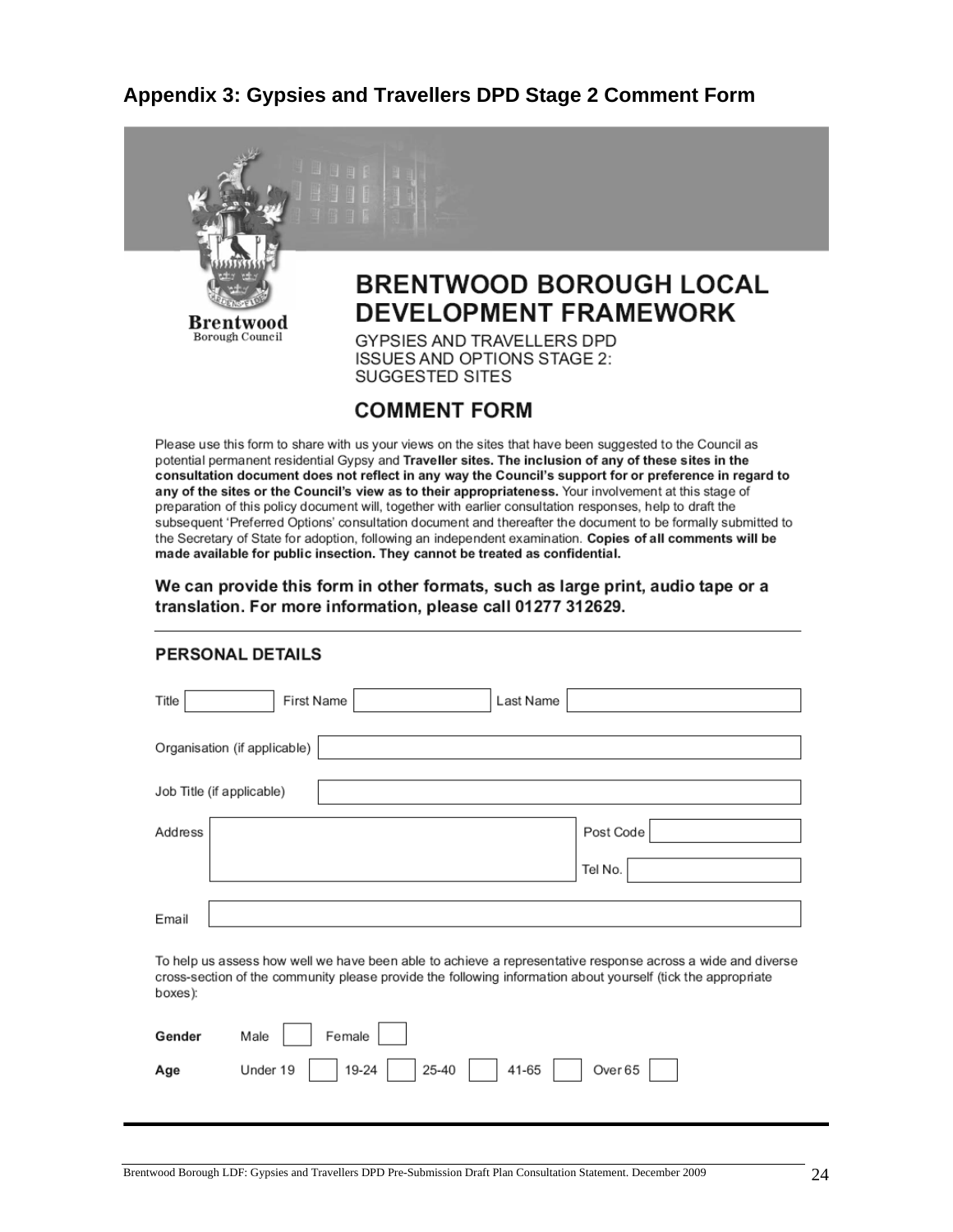| <b>Disability</b>         | Do you consider you have a disability?                                                                                                                                                                                                                                                                                                                                                                                                                                                                                     | No<br>Yes                                                                           |            |          |
|---------------------------|----------------------------------------------------------------------------------------------------------------------------------------------------------------------------------------------------------------------------------------------------------------------------------------------------------------------------------------------------------------------------------------------------------------------------------------------------------------------------------------------------------------------------|-------------------------------------------------------------------------------------|------------|----------|
|                           | <b>Ethnic Origin</b> How would you describe your ethnic origin?                                                                                                                                                                                                                                                                                                                                                                                                                                                            |                                                                                     |            |          |
| White<br>British<br>Irish | Any other White background                                                                                                                                                                                                                                                                                                                                                                                                                                                                                                 | <b>Black or Black British</b><br>Caribbean<br>African<br>Any other Black background |            |          |
| Mixed                     |                                                                                                                                                                                                                                                                                                                                                                                                                                                                                                                            | Asian of Asian British                                                              |            |          |
| White Asian               | White & Black Carribean<br>White & Black African<br>Any other Mixed background                                                                                                                                                                                                                                                                                                                                                                                                                                             | Indian<br>Pakistani<br>Bangladeshi<br>Any other Asian background                    |            |          |
| Chinese                   | Chinese and other ethnic groups<br>Other ethnic groups                                                                                                                                                                                                                                                                                                                                                                                                                                                                     |                                                                                     |            |          |
| <b>SUGGESTED SITES</b>    |                                                                                                                                                                                                                                                                                                                                                                                                                                                                                                                            |                                                                                     |            |          |
|                           | This form sets out the 18 sites and locations that were suggested as potential permanent residential Gypsy and<br>Traveller sites in various responses to the earlier Issues and Options Stage 1 consultation. A simple Yes/No box<br>is provided against each identified site to indicate support for or against a site, but a comment box is also<br>provided at the end of the form if you wish to expand on your views for any site or sites.                                                                          |                                                                                     |            |          |
|                           | Whilst these sites have been suggested for permanent residential sites, and the Council doesn't intend at this<br>time that the Gypsy and Traveller Document will include transit site provision (i.e. to provide temporary, short<br>stay stopping places for Gysies and Travellers as they travel for business and pleasure) unless the Regional<br>Plan provides futher guidance on need and distribution, views on whether any of these sites would be<br>considered as appropriate as transit sites would be welcome. |                                                                                     |            |          |
|                           | Further details and location plans for each site can be found in the consultation document.                                                                                                                                                                                                                                                                                                                                                                                                                                |                                                                                     |            |          |
|                           | Site 1: Land off Stock Lane, Ingatestone<br>I would support a permanent residential Gypsy and Traveller Site<br>I would support a transit Gypsy and Traveller Site                                                                                                                                                                                                                                                                                                                                                         |                                                                                     | Yes<br>Yes | No<br>No |
|                           | Site 2: Land off Roman Road, Mountnessing<br>I would support a permanent residential Gypsy and Traveller Site                                                                                                                                                                                                                                                                                                                                                                                                              |                                                                                     | Yes        | No       |

I would support a transit Gypsy and Traveller Site Yes Site 3: Land by Navestock Side (Hope Farm, Goatswood Lane) I would support a permanent residential Gypsy and Traveller Site Yes I would support a transit Gypsy and Traveller Site Yes Site 4: Land at Curtis Mill Lane I would support a permanent residential Gypsy and Traveller Site Yes I would support a transit Gypsy and Traveller Site Yes

No

No

No

No

No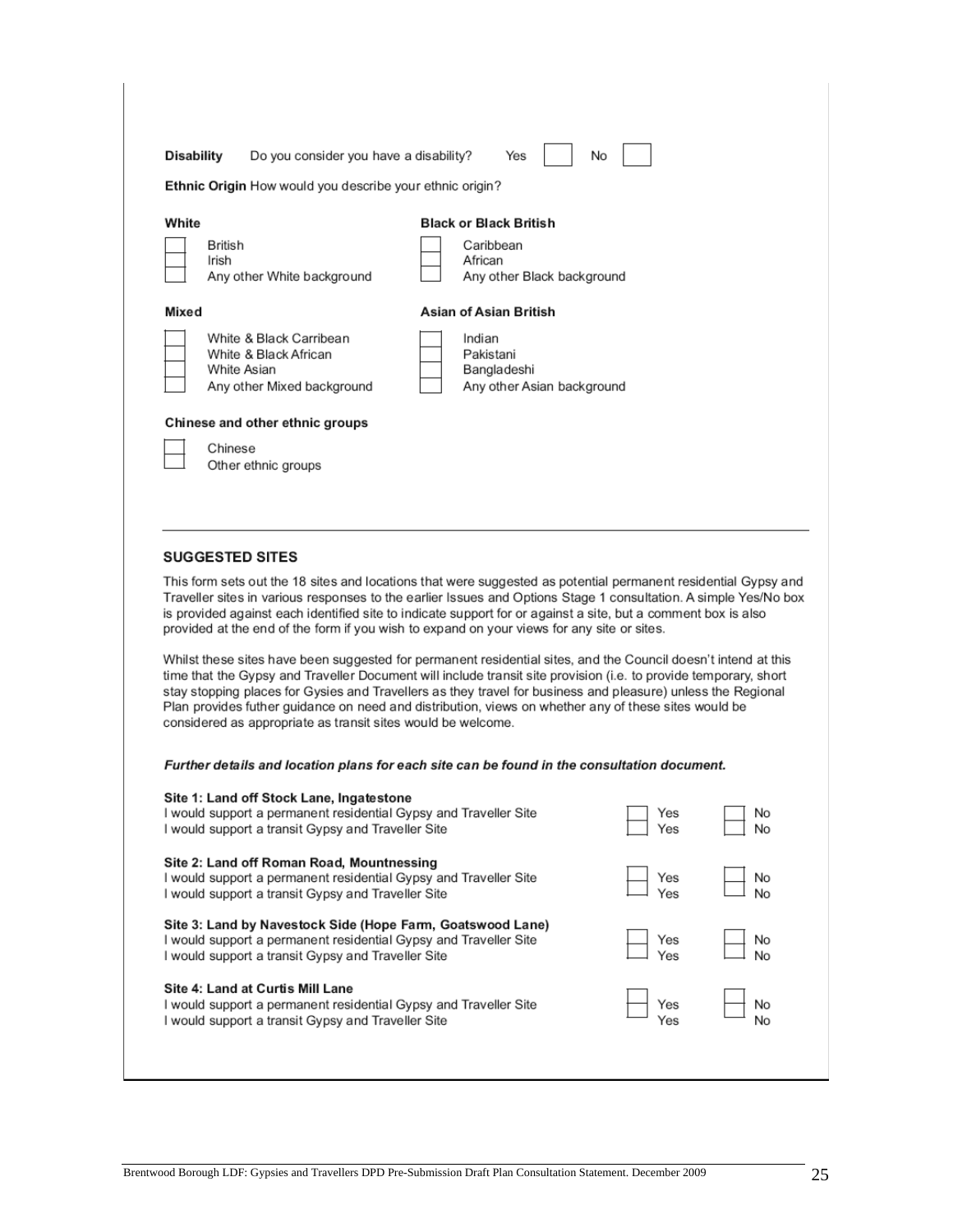| Site 5: Land off Chivers Lane and the Clapgate Estate<br>I would support a permanent residential Gypsy and Traveller Site<br>I would support a transit Gypsy and Traveller Site                  | Yes<br>Yes | No<br>No |
|--------------------------------------------------------------------------------------------------------------------------------------------------------------------------------------------------|------------|----------|
| Site 6: William Hunter Way Car Park, Brentwood<br>I would support a permanent residential Gypsy and Traveller Site<br>I would support a transit Gypsy and Traveller Site                         | Yes<br>Yes | No<br>No |
| Site7: Chep Site, Warley Street<br>I would support a permanent residential Gypsy and Traveller Site<br>I would support a transit Gypsy and Traveller Site                                        | Yes<br>Yes | No<br>No |
| Site 8: Former Holly Trees School Playing Field, Crescent Road, Warley<br>I would support a permanent residential Gypsy and Traveller Site<br>I would support a transit Gypsy and Traveller Site | Yes<br>Yes | No<br>No |
| Site 9: Old A12 Works Site, Ingatestone<br>I would support a permanent residential Gypsy and Traveller Site<br>I would support a transit Gypsy and Traveller Site                                | Yes<br>Yes | No<br>No |
| Site 10: Land off Wenlocks Lane<br>I would support a permanent residential Gypsy and Traveller Site<br>I would support a transit Gypsy and Traveller Site                                        | Yes<br>Yes | No<br>No |
| <b>Site 11: Land at Swallows Cross</b><br>I would support a permanent residential Gypsy and Traveller Site<br>I would support a transit Gypsy and Traveller Site                                 | Yes<br>Yes | No<br>No |
| Site 12: Land to the North of the A127/West of the A128<br>I would support a permanent residential Gypsy and Traveller Site<br>I would support a transit Gypsy and Traveller Site                | Yes<br>Yes | No<br>No |
| Site 13: Land at Thoby Priory, Mountnessing<br>I would support a permanent residential Gypsy and Traveller Site<br>I would support a transit Gypsy and Traveller Site                            | Yes<br>Yes | No<br>No |
| Site 14: Land adjacent the existing caravan site, Bentley<br>I would support a permanent residential Gypsy and Traveller Site<br>I would support a transit Gypsy and Traveller Site              | Yes<br>Yes | No<br>No |
| Site 15: Land by A12/M25<br>I would support a permanent residential Gypsy and Traveller Site<br>I would support a transit Gypsy and Traveller Site                                               | Yes<br>Yes | No<br>No |
| Site 16: Land next to Civic Amenity site, Coxtie Green Road<br>I would support a permanent residential Gypsy and Traveller Site<br>I would support a transit Gypsy and Traveller Site            | Yes<br>Yes | No<br>No |
| <b>Site 17: Hutton Country Park</b><br>I would support a permanent residential Gypsy and Traveller Site<br>I would support a transit Gypsy and Traveller Site                                    | Yes<br>Yes | No<br>No |
| Site 18: Land at Lower Road, Mountnessing<br>I would support a permanent residential Gypsy and Traveller Site<br>I would support a transit Gypsy and Traveller Site                              | Yes<br>Yes | No<br>No |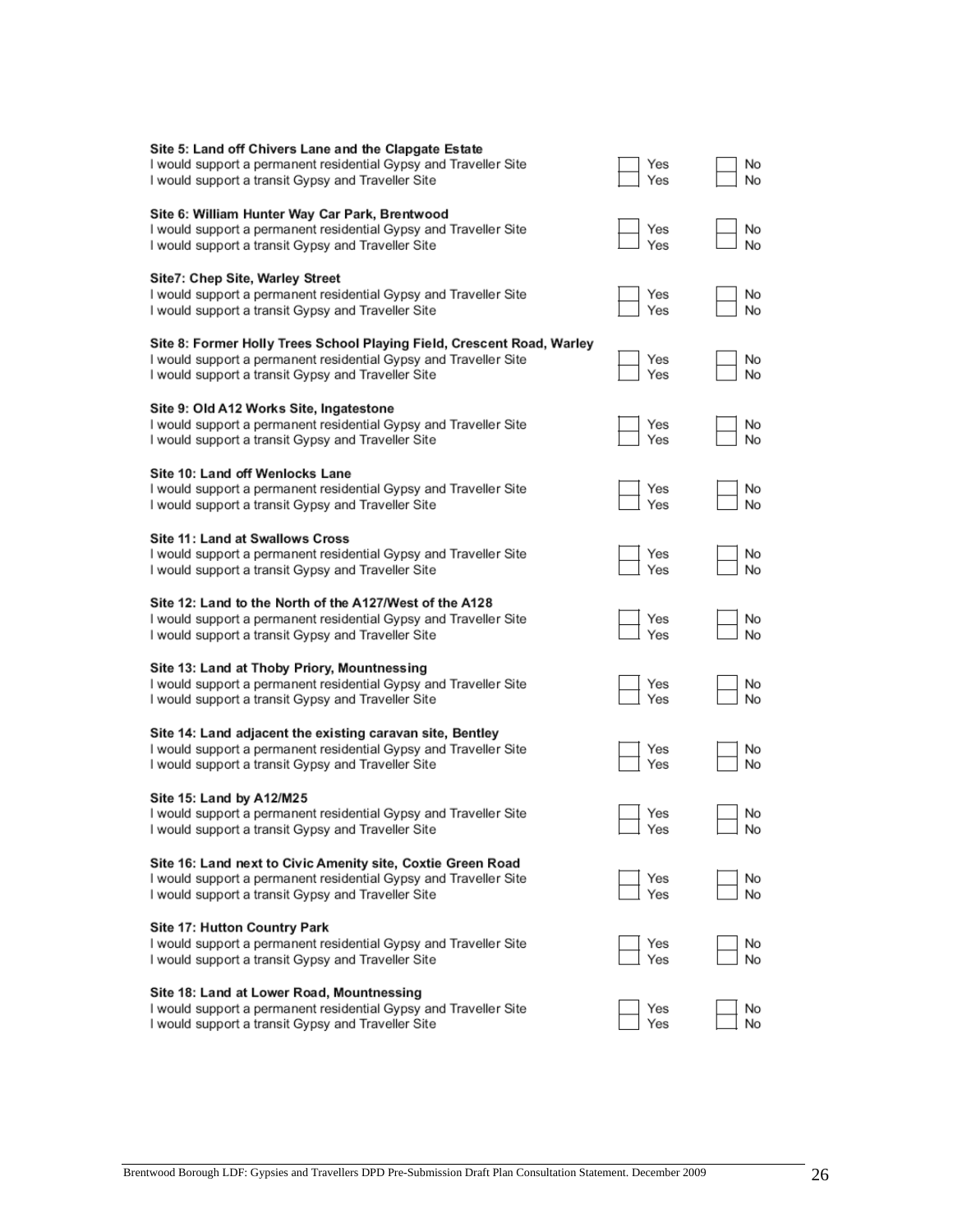| THIS COMMENT FORM | Did you find this Comment Form easy to use?                                                           | Yes                                                                                        | No |  |
|-------------------|-------------------------------------------------------------------------------------------------------|--------------------------------------------------------------------------------------------|----|--|
|                   | If not, why and what could be done to improve it?                                                     |                                                                                            |    |  |
|                   |                                                                                                       |                                                                                            |    |  |
|                   |                                                                                                       |                                                                                            |    |  |
|                   |                                                                                                       |                                                                                            |    |  |
|                   |                                                                                                       |                                                                                            |    |  |
|                   | Please return the completed form to The Chief Planning Officer, Brentwood Borough Council, Town Hall, | Ingrave Road, Brentwood Essex CM15 8 AY. Altematively, you can complete the form online at |    |  |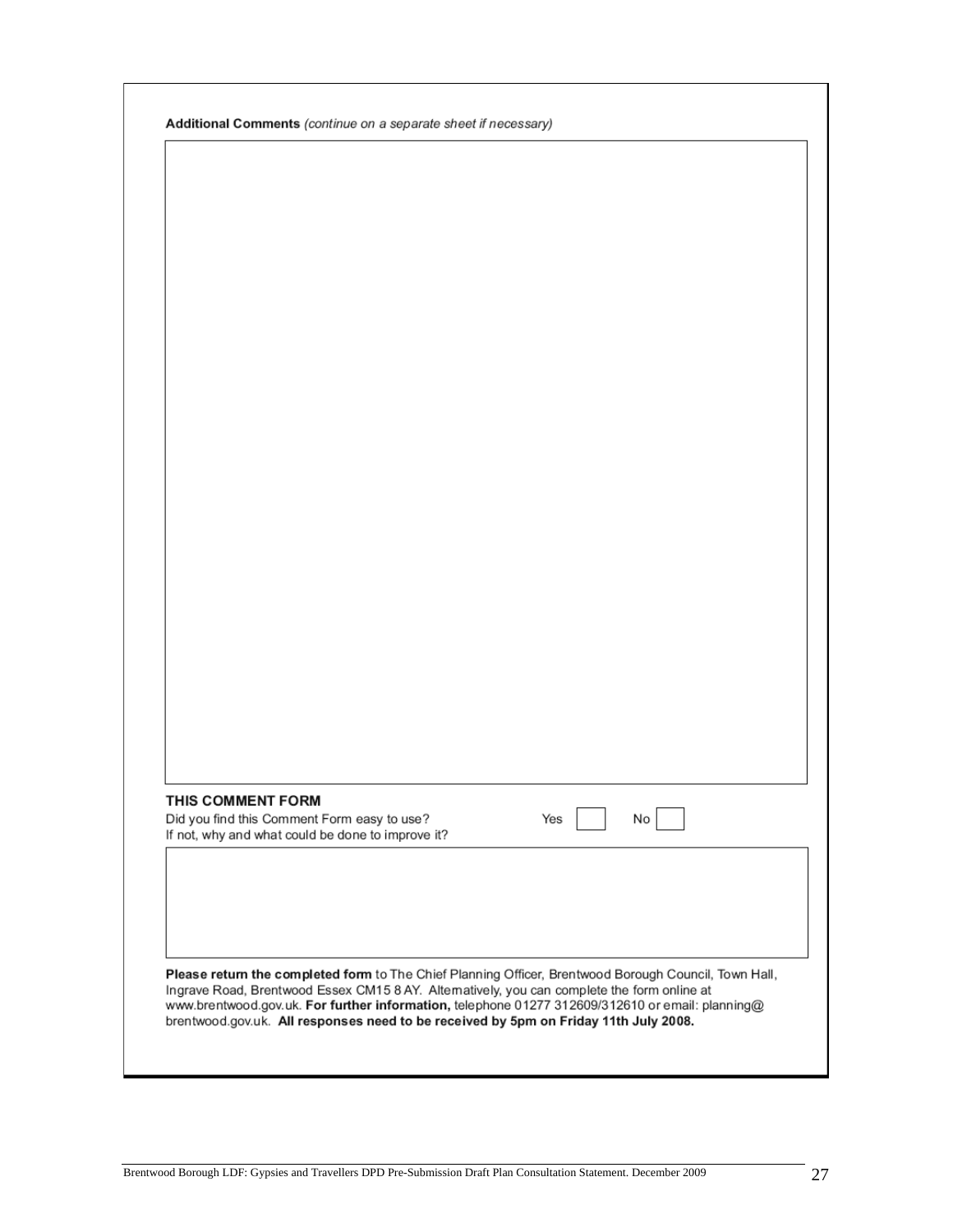### **Appendix 4: Summary Analysis of Comment Form Responses to the Issues and Options Stage 2 Consultation – Suggested Sites**

#### **Comments on the 18 Suggested Sites**

Detailed analysis of the responses to the 18 suggested sites provided the following break down:

- 841 responses (36.7%) responded 'NO' to all 18 sites suggestions
- 451 responses (19.7%) responded 'NO' to a specific site or sites
- 40 responses (1.7%) responded 'YES' to a specific site or sites
- 855 responses (37.3%) responded 'NO' to some sites and 'YES' to other sites
- 51 responses (2.2%) made no response on the 18 suggested sites (but made other remarks in the 'Comment Box'/letter)
- 66 responses (2.9%) were either blank responses or duplicates

The extent of support or otherwise for each site is set out in the following table:

| Extent of Support for Each Site/Location (i.e. 'YES' response) |                  |      |                |      |
|----------------------------------------------------------------|------------------|------|----------------|------|
| <b>Site/Location</b>                                           | <b>Permanent</b> |      | <b>Transit</b> |      |
|                                                                | Number           | %age | <b>Number</b>  | %age |
| Site 15: Land by A12/M25                                       | 285              | 12.4 | 353            | 15.4 |
| Site 14: Land adj. the existing<br>caravan site, Bentley       | 258              | 11.3 | 278            | 12.1 |
| 9: Old A12 Works<br>Site,<br>Site<br>Ingatestone               | 254              | 11.1 | 320            | 14.0 |
| Site 2: Land off Roman Road<br>Mountnessing                    | 247              | 10.8 | 177            | 7.7  |
| Site 12: Land to North of A127/West<br>of A128                 | 241              | 10.5 | 260            | 11.4 |
| Site 16: Land next to CA site, Coxtie<br><b>Green Road</b>     | 227              | 9.9  | 273            | 11.9 |
| Site 7: Chep Site, Warley Street                               | 211              | 9.2  | 261            | 11.4 |
| Site 3: Land by Navestock Side<br>(Hope Farm)                  | 182              | 7.9  | 176            | 7.7  |
| Site 1: Land off Stock Lane,<br>Ingatestone                    | 172              | 7.5  | 137            | 6.0  |
| Site 5: Land off Chivers Lane and the<br>Clapgate Estate       | 166              | 7.2  | 176            | 7.7  |
| Site 4: Land at Curtis Mill Lane                               | 141              | 6.2  | 142            | 6.2  |
| Site 13: Land at Thoby Priory                                  | 107              | 4.7  | 111            | 4.8  |
| Site 6: William Hunter Way Car Park                            | 105              | 4.6  | 126            | 5.5  |
| Site 10: Land off Wenlocks Lane                                | 97               | 4.2  | 110            | 4.8  |
| Site 11: Land at Swallows Cross                                | 97               | 4.2  | 100            | 4.4  |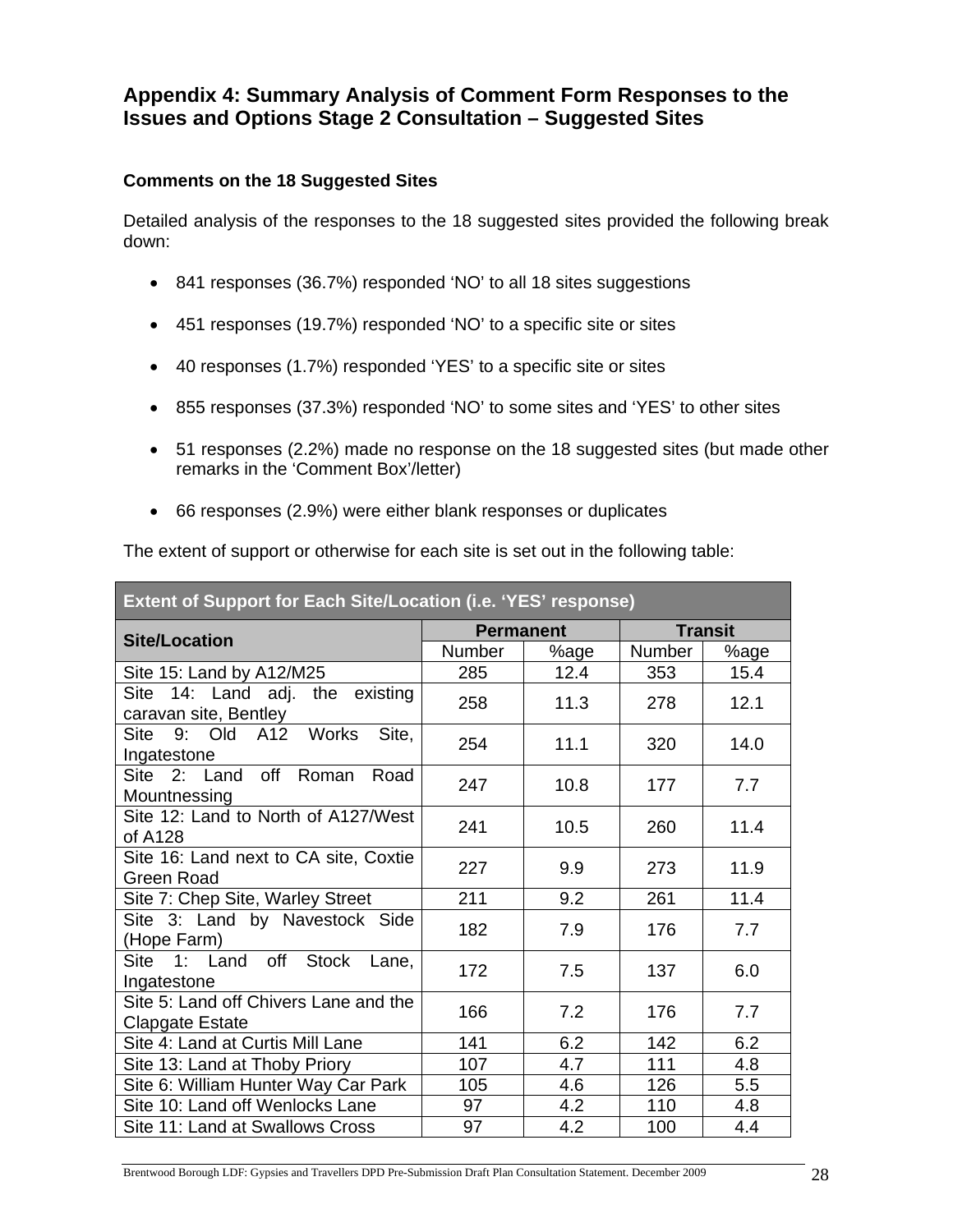| Site 18: Land at Lower Road,<br>84<br>94<br>-3.7<br>4.1<br>Mountnessing |    |      |    |     |
|-------------------------------------------------------------------------|----|------|----|-----|
| Site 8: Former Holly Trees School<br><b>Playing Field, Warley</b>       | 72 | -3.1 | 78 | 3.4 |
| Site 17: Hutton Country Park                                            | 35 | 1.5  | 38 | 17  |

The site which had the highest number of 'YES' responses supporting a permanent residential site was Site 15 'Land adjacent to the A12/M25' (285 or 12.4%), followed by Site 14 'Land adjacent to the existing caravan site, Bentley' (258 or 11.3%) and Site 9 'The Old A12 works Site, Ingatestone' (254 or 11.1%).

Of the existing unauthorised/temporary planning permission sites, the site with the highest 'YES' response was Site 2 'Land off Roman Road, Mountnessing (247 or 10.8).

The site with the lowest number of 'YES' responses was Site17 'Hutton Country Park' (35 or 1.5%), followed by Site 8 'Former Holly Trees School Playing Field, Warley' (72 or 3.1%).

Site 15 'Land by A12/M25' was also the most 'supported' site for a transit site (353 or 15.4%). Site 9 'Old A12 Works Site, Ingatestone', was the next highest number of 'YES' responses (320 or 14%). As with the response to permanent sites, Site 17 'Hutton Country Park' (38 or 1.7%) and Site 8 'Former Holly Trees School Playing Field, Warley' (78 or 3.4%) were the least supported for a transit site.

| Extent of Objection for Each Site/Location (i.e. 'NO' Response)  |                  |      |                |      |
|------------------------------------------------------------------|------------------|------|----------------|------|
| <b>Site/Location</b>                                             | <b>Permanent</b> |      | <b>Transit</b> |      |
|                                                                  | Number           | %age | <b>Number</b>  | %age |
| Site 17: Hutton Country Park                                     | 1750             | 76.4 | 1724           | 75.3 |
| Site<br>18: Land<br>at Lower<br>Road,<br>Mountnessing            | 1670             | 72.9 | 1645           | 71.8 |
| Site 6: William Hunter Way Car Park                              | 1664             | 72.7 | 1621           | 70.8 |
| Site 8: Former Holly Trees School<br>Playing Field, Warley       | 1646             | 71.9 | 1621           | 70.8 |
| Site 13: Land at Thoby Priory,<br>Mountnessing                   | 1600             | 69.9 | 1581           | 69.0 |
| off<br><b>Stock</b><br>Site<br>1: Land<br>Lane,<br>Ingatestone   | 1582             | 69.1 | 1588           | 69.3 |
| Site 2: Land off<br>Roman<br>Road,<br>Mountnessing               | 1532             | 66.9 | 1559           | 68.1 |
| Site 11: Land at Swallows Cross                                  | 1527             | 66.7 | 1508           | 65.9 |
| 12: Land<br>Site<br>the North<br>to<br>οf<br>A127/West of A128   | 1505             | 65.7 | 1477           | 64.5 |
| Site 10: Land off Wenlocks Lane                                  | 1499             | 65.5 | 1482           | 64.7 |
| <b>Site</b><br>Site,<br>9.<br>Old<br>A12<br>Works<br>Ingatestone | 1483             | 64.8 | 1407           | 61.4 |
| Site 3: Land by Navestock Side<br>(Hope Farm)                    | 1461             | 63.8 | 1444           | 63.1 |
| Site 4: Land at Curtis Mill Lane                                 | 1458             | 63.7 | 1443           | 63.0 |
| Site 7: Chep Site, Warley Street                                 | 1450             | 63.3 | 1381           | 60.3 |
| Site 16: Land nest to CA Site, Coxtie                            | 1447             | 63.2 | 1393           | 60.8 |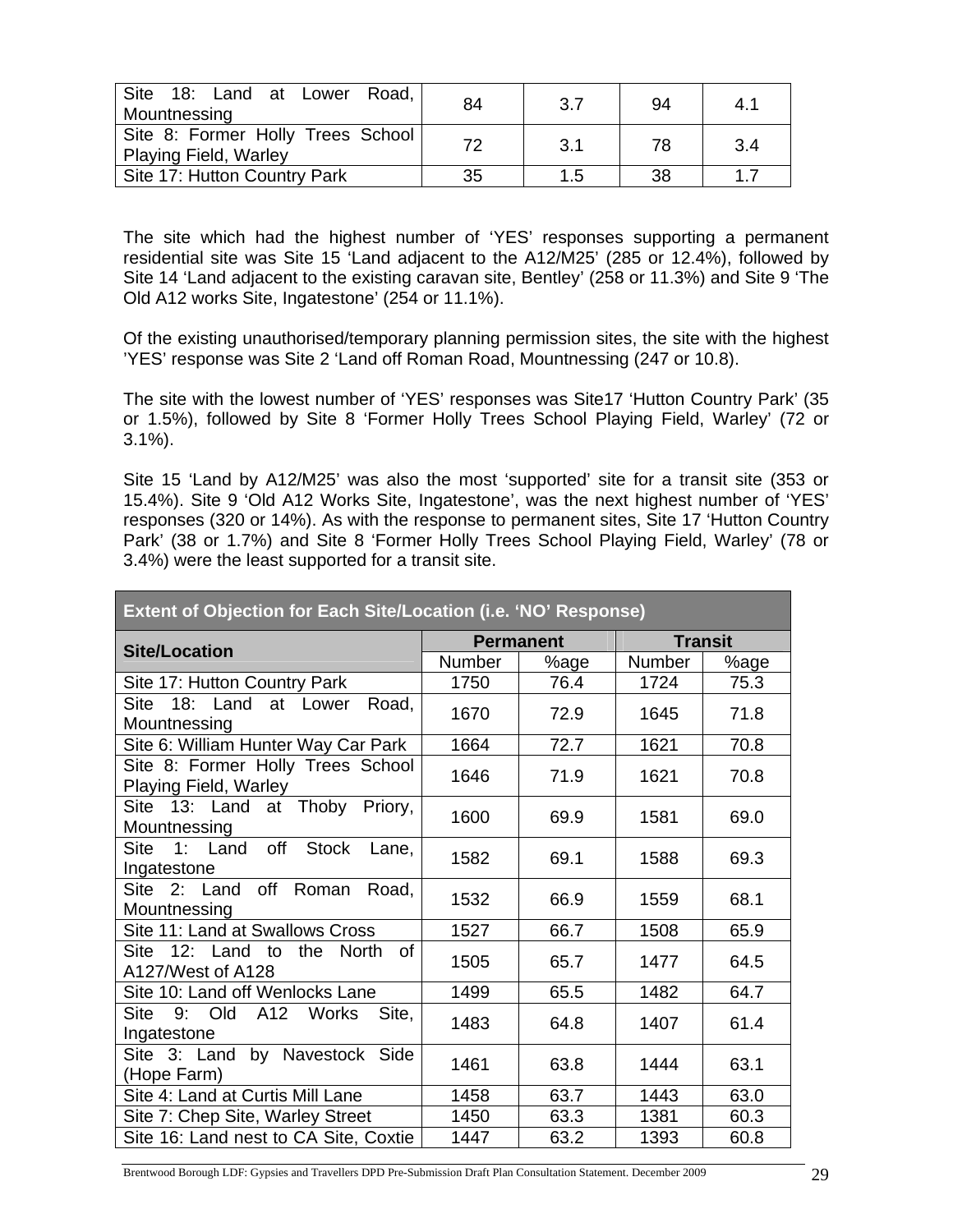| Green Road                                                      |      |      |      |      |
|-----------------------------------------------------------------|------|------|------|------|
| Site 5: Land off Chivers Lane and the<br><b>Clapgate Estate</b> | 1424 | 62.2 | 1396 | 61.0 |
| Site 15: Land by A12/M25                                        | 1419 | 62.0 | 1346 | 58.8 |
| Site 14: Land adj. the existing<br>caravan site, Bentley        | 1394 | 60.9 | 1355 | 59.2 |

The highest number of 'NO' responses was to Site 17 'Hutton Country Park' (1750 or 76.4%) followed by Site 18 'Land at Lower Road, Mountnessing (1670 or 72.9%), Site 6 'William Hunter Way Car Park (1664 or 72.7%) and Site 8 'Former Holly Trees School Playing Field, Warley (1646 or 71.9%).

The least number of 'NO' responses was Site 14 'Land adj. the existing caravan site Bentley' (1394 or 60.9%), followed by Site 15 'Land by A12/M25' (1419 or 62.0%). All sites, however, had a 'NO' response in excess of 60% of total responses.

These sites also represented the highest and lowest 'NO' responses to the transit site question.

Whilst the consultation was not a 'competition' to see which site or sites gained most support or not, the responses do provide information as to the public view of the alternative sites.

However, it can not be assumed that 'YES' responses indicated an objective support for a site – it is clear from a sample analysis that in some cases the 'YES' response was made to a site or sites furthest from the respondent, and conversely the 'NO' response was to the closest site. In other instances it was clear, however, that an assessment had been made of the sites' comparative qualities and appropriateness as a gypsy and traveller site.

Equally, it can not be assumed that sites which were not ticked in any way (either 'YES' or 'NO') indicated an implicit support – some responses specifically advised that they had only commented on those they were familiar with.

#### **Other Comments**

Other comments, both specific to one or more site suggestions and general views, were set out either in the 'Comment Box' on the form or in letters and emails.

By their very nature, there were a multiplicity of these other comments and views. The majority of comments were specific and individually couched, which were difficult to analyse into a more simplified schedule, as can be seen.

However, some comments were common across a number of responses and the following were most significant in terms of numbers:

#### **(i) General Comments**

#### **Negative**

• Don't support sites anywhere in the borough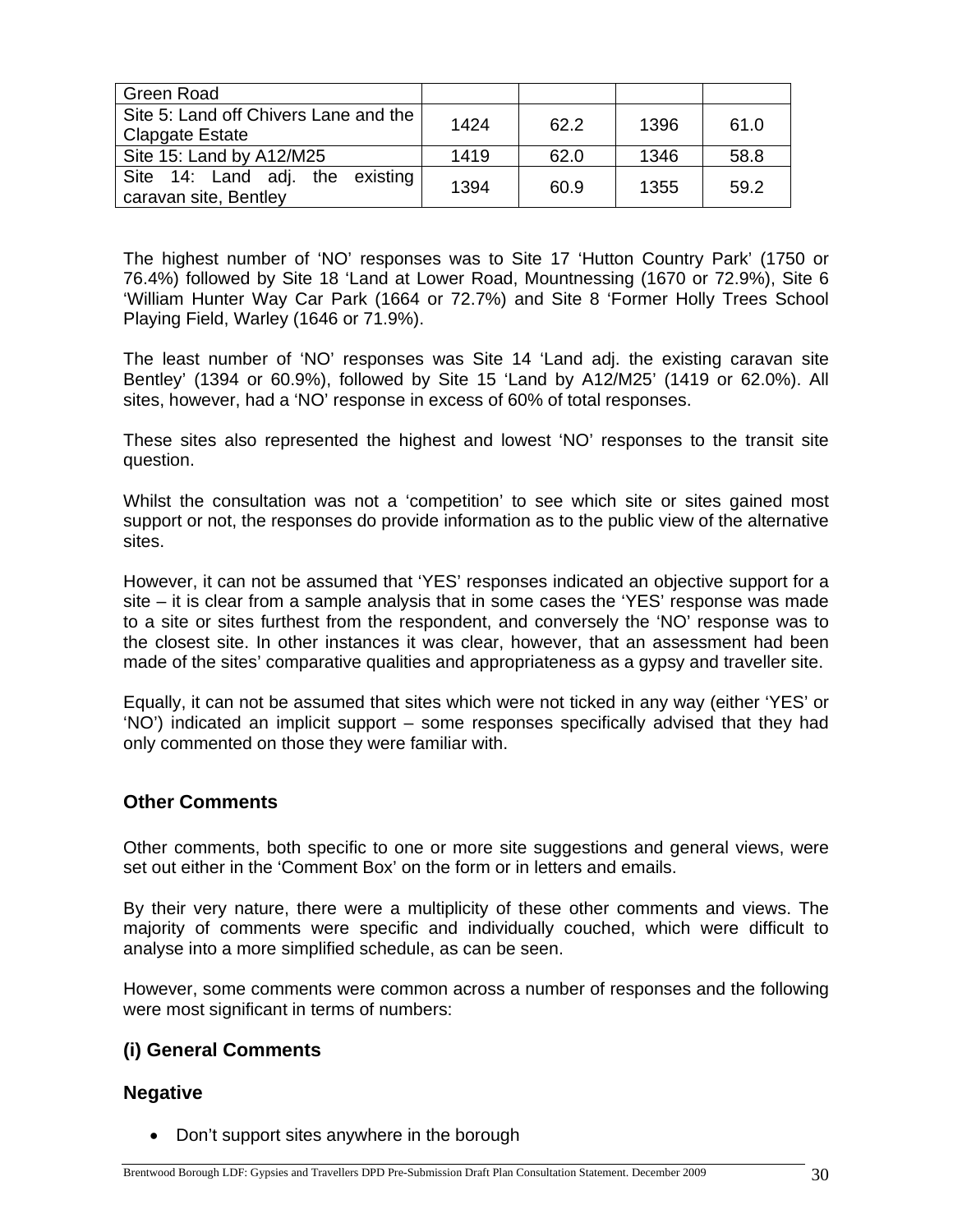- Don't support sites in the Green Belt (and on Country Parks, Nature Reserves, Open Space, Conservation areas)
- The law/planning legislation should apply equally to everyone/Gypsies and Travellers shouldn't be given sites that others wouldn't
- Wrong for central government to force this on Council/Council should defy government
- Gypsies and Travellers don't pay Council Tax and other costs for services etc./Gypsies and Travellers should pay Council Tax etc.
- Why should tax payers bear the cost of sites/ why should sites be made available to non-tax payers
- Crime rates increase/they are disruptive and intimidating
- Sites lead to damage and destruction/costs to clear up
- Schools, hospitals, doctors etc. wont be able to cope
- Highway problems
- Other counties should provide sites before Essex
- Sites will lead to property values decreasing
- Why do travellers need permanent sites?
- Gypsies and Travellers should buy/rent houses like everyone else
- Against existing unauthorised sites being authorised would create a precedent
- Council should direct money to be spent on local residents (Housing waiting lists, affordable housing, facilities for young/elderly people)

### **"Qualified"**

- Sites should be located where they don't impact on others/away from residential properties/businesses
- If forced to provide sites, better to have permanent rather than transit sites
- Provision of temporary sites, not permanent sites, for true travellers
- Use existing temporary or unauthorised sites
- Any sites should be limited in size
- Sites should be controlled, managed and regularly inspected, and residents pay Council Tax etc.
- More appropriate to use brown field sites with access to main roads
- Sites should be spread across the Borough

### **Positive**

- Sites should be found in the Borough/Brentwood should take responsibilities seriously
- Would support sites for Romany Gypsies (true travellers)
- Sites should be close to amenities/integrated into existing communities
- Sites should not be close to residential properties

#### **(ii) Site Specific Comments**

It is difficult to draw too many conclusions from the site specific comments, because the numbers of responses related to any specific site are relatively small in number. Generally,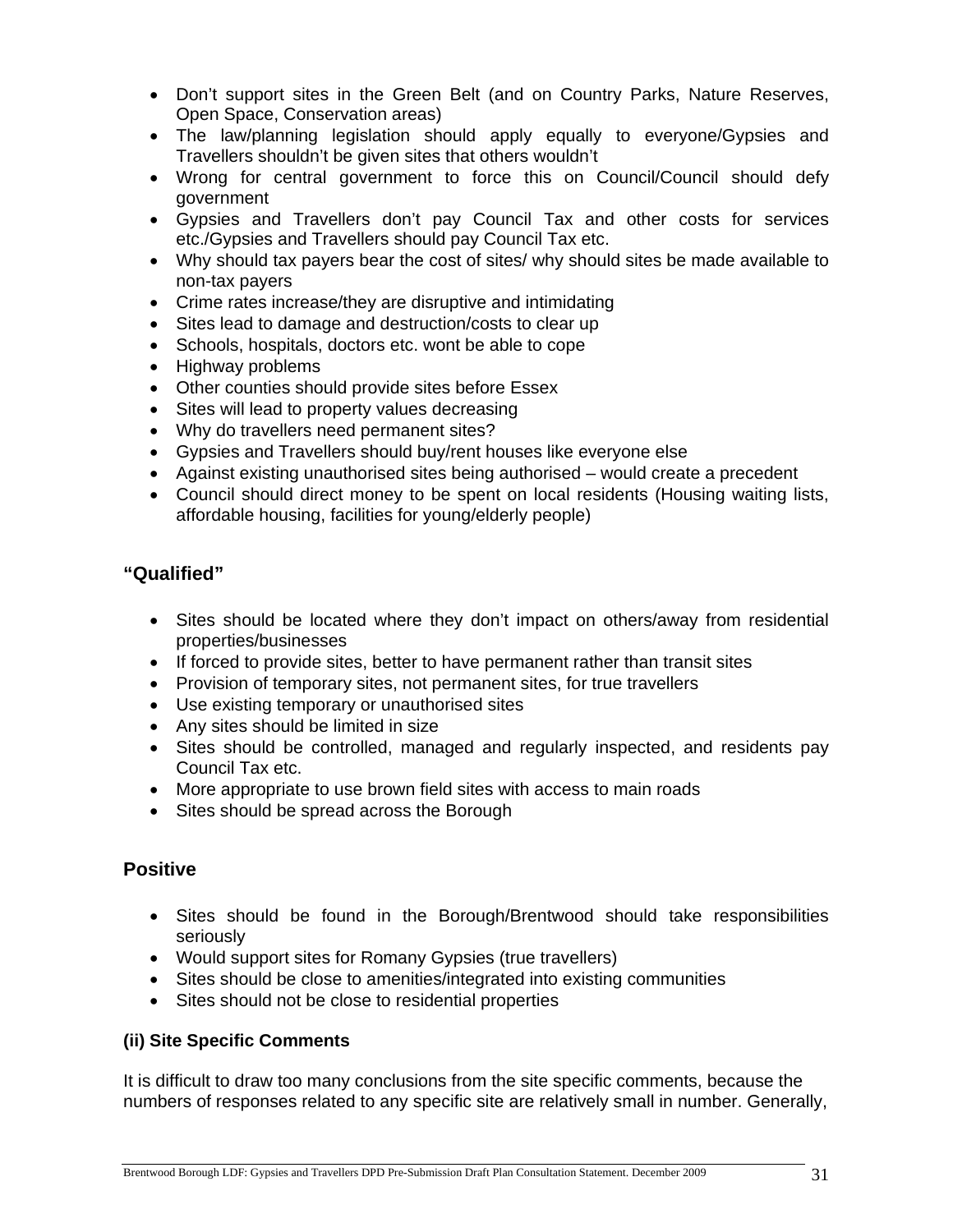however, site specific comments tended to reinforce the responses to the 18 Suggested Sites tick boxes.

#### **Negative**

- Too many sites/no more sites in Mountnessing and Ingatestone
- Additional sites in Mountnessing/Ingatestone would cause unacceptable burden on village facilities
- Highest number of negative comments expressed on Site 17 'Hutton Country Park' (important Green Belt, public park, valuable natural resource, next to wildlife sites, access and traffic concerns, increased crime and public safety concerns, already anti-social behaviour problems in area, flood problems, schools capacity)
- Second highest number of negative comments expressed on Site 12 'Land to North of A127/West of A128' (Green Belt, Special Landscape Area, Conservation Area, Site of Special Scientific Interest, next to wildlife sites, close to small villages, lack of amenities nearby, adjacent to country park, visually intrusive, close to listed building, concern with increased crime)
- Third highest number of negative comments expressed on Site 6 'William Hunter Way Car' (Cinema site, loss of car parking, negative impact on shoppers, local businesses, tourism, property values, historic town centre, concern with increased crime)
- Fourth highest number of negative comments expressed on Site 8 'Former Holly Trees School Playing Field' (surrounded by residential, too small, Protected Urban Open Space, eye sore, property prices will fall, surface water run-off concern, traffic congestion, return to allotments, believe land was gifted to school)

#### **"Qualified"**

- Site 16 'Land next to CA site, Coxtie Green Road (access to facilities and services)
- Site 15 'Land by A12/M25 (least detrimental effect)
- Site 7, Chep Site, Warley Street (least detrimental)
- Site 9 'Old A12 Works Site (Ingatestone, transit possibilities, screened from view, natural borders would prevent expansion)

#### **Positive**

- Site 12 'Land off Roman Road, Mountnessing' (Travellers already there, site not a problem and are part of local community)
- Site 7 'Chep Site, Warley Street (could offer both permanent and temporary sites in one location, next to major junction, in commercial use)
- Site 15 'Land by A12/M25' (next to major road junction, wont cause congestion)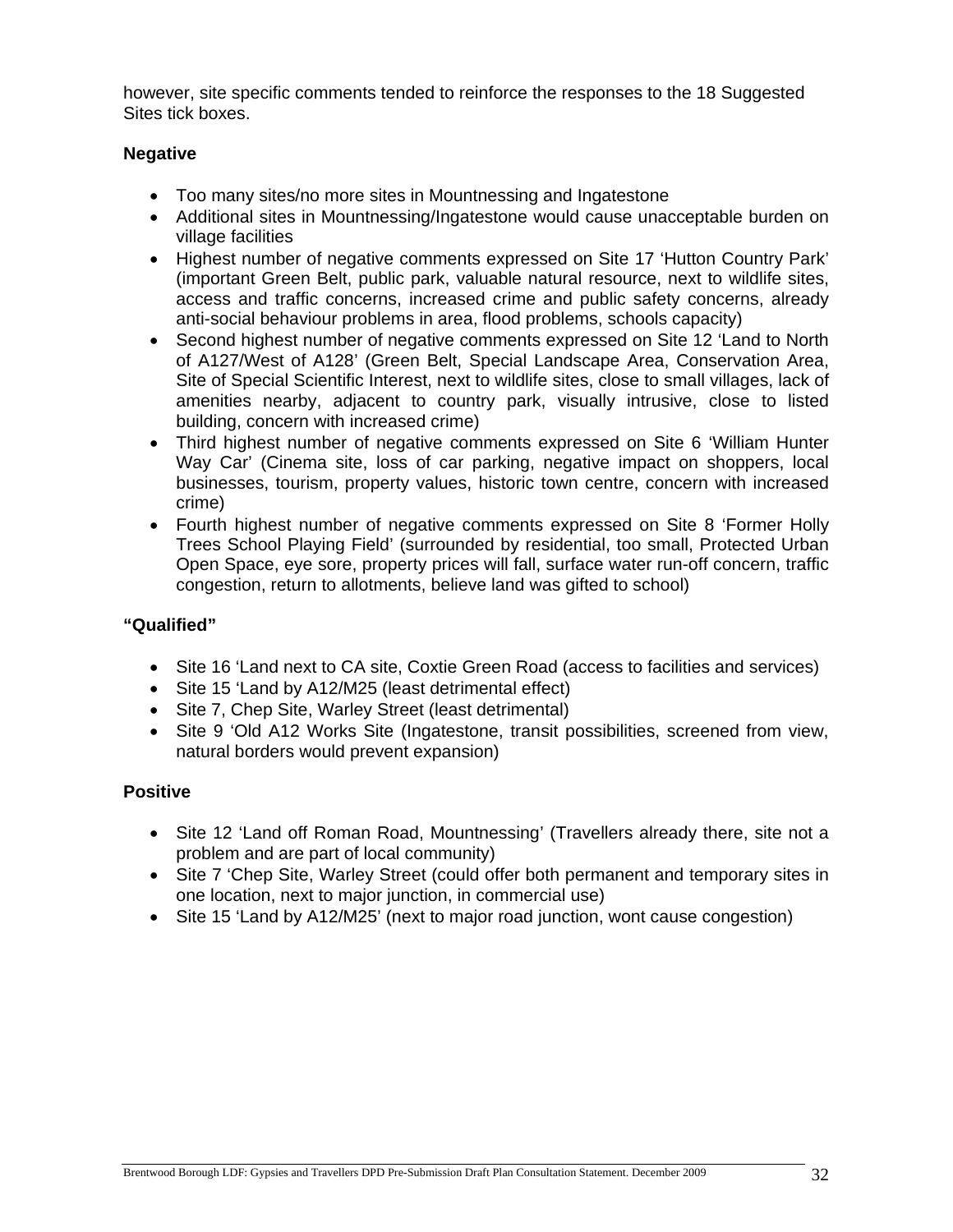### **Appendix 5: Summary Analysis of All Responses to the Issues and Options Stage 2 Consultation – Suggested Sites**

| Gypsy and Traveller DPD: Issues & Options Stage 2 - Suggested Sites |                         |                  |                   |  |  |
|---------------------------------------------------------------------|-------------------------|------------------|-------------------|--|--|
|                                                                     | <b>TOTAL</b>            |                  |                   |  |  |
| <b>Consultation Responses</b>                                       |                         | <b>Total No.</b> | <b>Total %age</b> |  |  |
|                                                                     | E-form                  | 949              | 41.4              |  |  |
| <b>Type of Response</b>                                             | Hard Copy Form          | 1218             | 53.2              |  |  |
|                                                                     | Letter/email            | 138              | 6.0               |  |  |
|                                                                     | No to all sites         | 841              | 36.7              |  |  |
|                                                                     | No to specific site(s)  | 451              | 19.7              |  |  |
|                                                                     | Yes to Specific site(s) | 40               | 1.7               |  |  |
| <b>General Response</b>                                             | Yes/No Response         | 855              | 37.3              |  |  |
|                                                                     | New Site(s)             |                  | 0.0               |  |  |
|                                                                     | No Comments             | 51               | 2.2               |  |  |
|                                                                     | Non response/Duplicate  | 66               | 2.9               |  |  |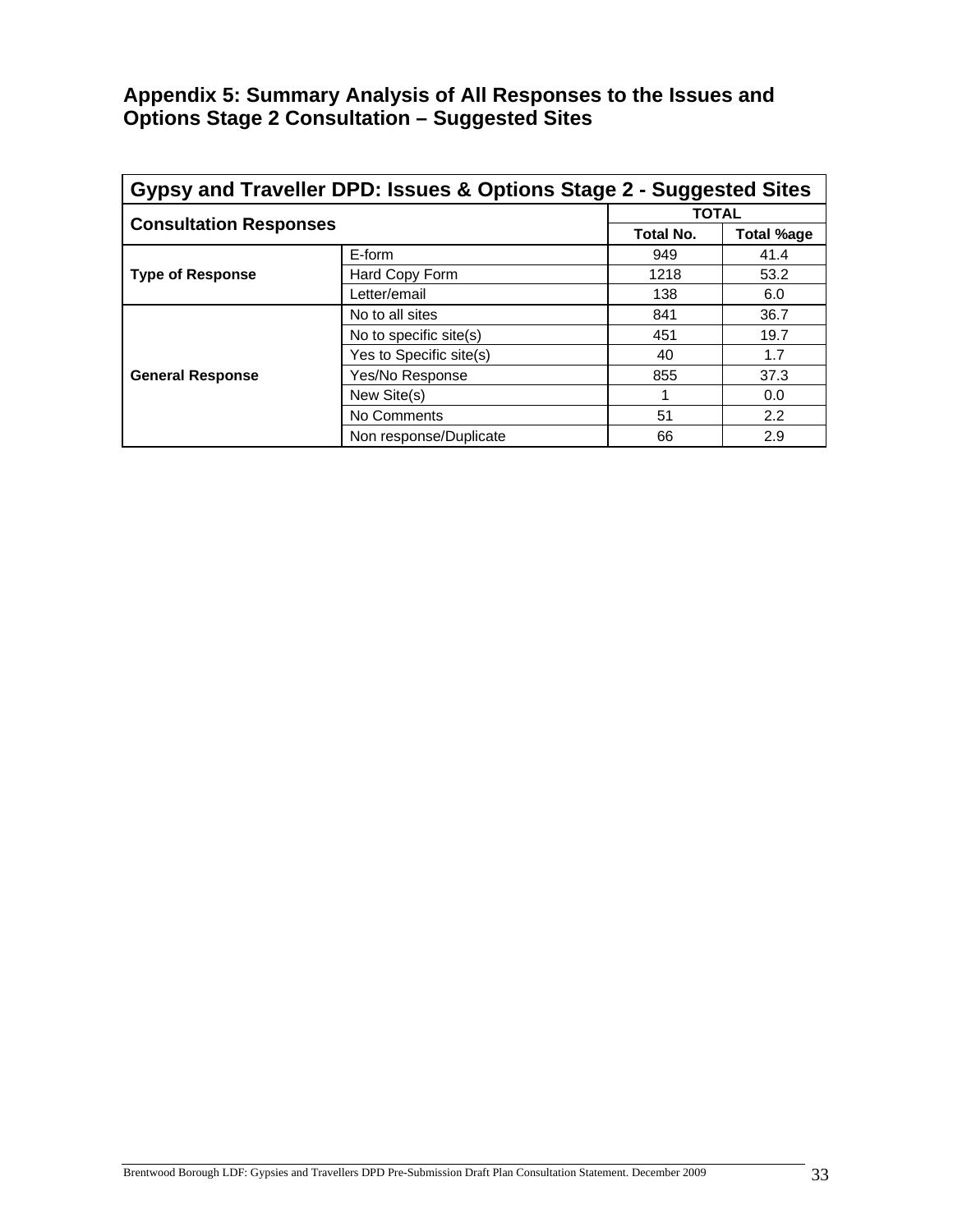# **Appendix 6: Summary Analysis of Comments on Suggested Sites**

| Gypsy and Traveller DPD: Issues and Options Stage 2 - Suggested Sites |                  |                                          |                     |                    |
|-----------------------------------------------------------------------|------------------|------------------------------------------|---------------------|--------------------|
| <b>Number of Responses to Each Site</b>                               |                  |                                          | <b>TOTAL</b>        |                    |
| <b>Site Location</b>                                                  | <b>Site Type</b> | <b>Support</b>                           | <b>Total No.</b>    | <b>Total %age</b>  |
|                                                                       | Permanent        | Yes<br>No                                | 172<br>1582         | 7.5<br>68.6        |
| Site 1: Land off Stock Lane, Ingatestone                              | Transit          | Yes                                      | 137                 | 5.9                |
|                                                                       | Permanent        | 1588<br>No<br>68.9<br>Yes<br>247<br>10.7 |                     |                    |
| Site 2: Land off Roman Road, Mountnessing                             | Transit          | No<br>Yes                                | 1532<br>177         | <u>66.5</u><br>7.7 |
|                                                                       |                  | No<br>Yes                                | 1559<br>182         | 67.6<br>7.9        |
| Site 3: Land by Navestock Side (Hope Farm)                            | Permanent        | No                                       | 1461                | 63.4               |
|                                                                       | Transit          | Yes<br>No                                | 176<br>1444         | 7.6<br>62.6        |
|                                                                       | Permanent        | Yes<br>No                                | 141<br>1458         | 6.1<br>63.3        |
| Site 4: Land at Curtis Mill Lane                                      | Transit          | Yes                                      | 142                 | 6.2                |
|                                                                       |                  | No<br>Yes                                | 1443<br>166         | 62.6               |
| Site 5: Land off Chivers Lane and the Clapgate Estate                 | Permanent        | No                                       | 1424                | 61.8               |
|                                                                       | Transit          | Yes<br>No                                | 176<br>1396         | 7.6<br>60.6        |
|                                                                       | Permanent        | Yes                                      | 105                 | 4.6<br>72.2        |
| Site 6: William Hunter Way Car Park, Brentwood                        | Transit          | No<br>Yes                                | 1664<br>126         | 5.5                |
|                                                                       |                  | No<br>Yes                                | 1621<br>211         | 70.3<br>9.2        |
| Site 7: Chep Site, Warley Street                                      | Permanent        | No                                       | 1448                | 62.8               |
|                                                                       | Transit          | Yes<br>No                                | 261<br>1381         | 11.3<br>59.9       |
|                                                                       | Permanent        | Yes                                      | 72                  | 3.1                |
| Site 8: Former Holly Trees School Playing Field, Warley               | Transit          | No<br>Yes                                | 1644<br>78          | 71.3<br>3.4        |
|                                                                       |                  | No<br>Yes                                | 1621<br>254         | 70.3<br>11.0       |
| Site 9: Old A12 Works Site, Ingatestone                               | Permanent        | No                                       | 1483                | 64.3               |
|                                                                       | Transit          | Yes<br>No                                | 320<br>1407         | 13.9<br>61.0       |
|                                                                       | Permanent        | Yes                                      | 97                  | 4.2                |
| Site 10: Land off Wenlocks Lane                                       | Transit          | No<br>Yes                                | 1499<br>110         | 65.0<br>4.8        |
|                                                                       |                  | No<br>Yes                                | 1482<br>97          | 64.3<br>4.2        |
| Site 11: Land at Swallows Cross                                       | Permanent        | No                                       | 1527                | 66.2               |
|                                                                       | Transit          | Yes<br>No                                | 100<br>1508         | 4.3<br>65.4        |
|                                                                       | Permanent        | Yes                                      | 241                 | 10.5               |
| Site 12: Land to the North of the A127/West of the A128               |                  | No<br>Yes                                | 1505<br>260         | 65.3<br>11.3       |
|                                                                       | Transit          | No                                       | 1477                | 64.1               |
|                                                                       | Permanent        | Yes<br>No                                | 107<br>1600         | 4.6<br>69.4        |
| Site 13: Land at Thoby Priory, Mountnessing                           | Transit          | Yes                                      | 111                 | 4.8                |
|                                                                       | Permanent        | No<br>Yes                                | 1581<br>258         | 68.6<br>11.2       |
| Site 14: Land adjacent the existing caravan site, Bentley             |                  | No<br>Yes                                | 1394<br>278         | 60.5<br>12.1       |
|                                                                       | Transit          | <u>No</u>                                | 1355                | <u>58.8</u>        |
|                                                                       | Permanent        | Yes<br>No                                | 285<br>1419         | 12.4<br>61.6       |
| Site 15: Land by A12/M25                                              | Transit          | Yes                                      | 353                 | 15.3               |
|                                                                       |                  | No<br>Yes                                | 1346<br>227         | 58.4<br>9.8        |
| Site 16: Land next to CA site, Coxtie Green Road                      | Permanent        | No                                       | 1447                | 62.8               |
|                                                                       | Transit          | Yes<br>No                                | 273<br><u> 1393</u> | 11.8<br>60.4       |
|                                                                       | Permanent        | Yes                                      | <u>35</u>           | 1.5                |
| Site 17: Hutton Country Park                                          | Transit          | No<br>Yes                                | 1750<br>38          | <u>75.9</u><br>1.6 |
|                                                                       |                  | No<br>Yes                                | 1724<br>84          | <u>74.8</u><br>3.6 |
| Site 18: Land at Lower Road, Mountnessing                             | Permanent        | No                                       | 1670                | <u>72.5</u>        |
|                                                                       | <b>Transit</b>   | Yes<br>No                                | 94<br>1645          | 4.1<br>71.4        |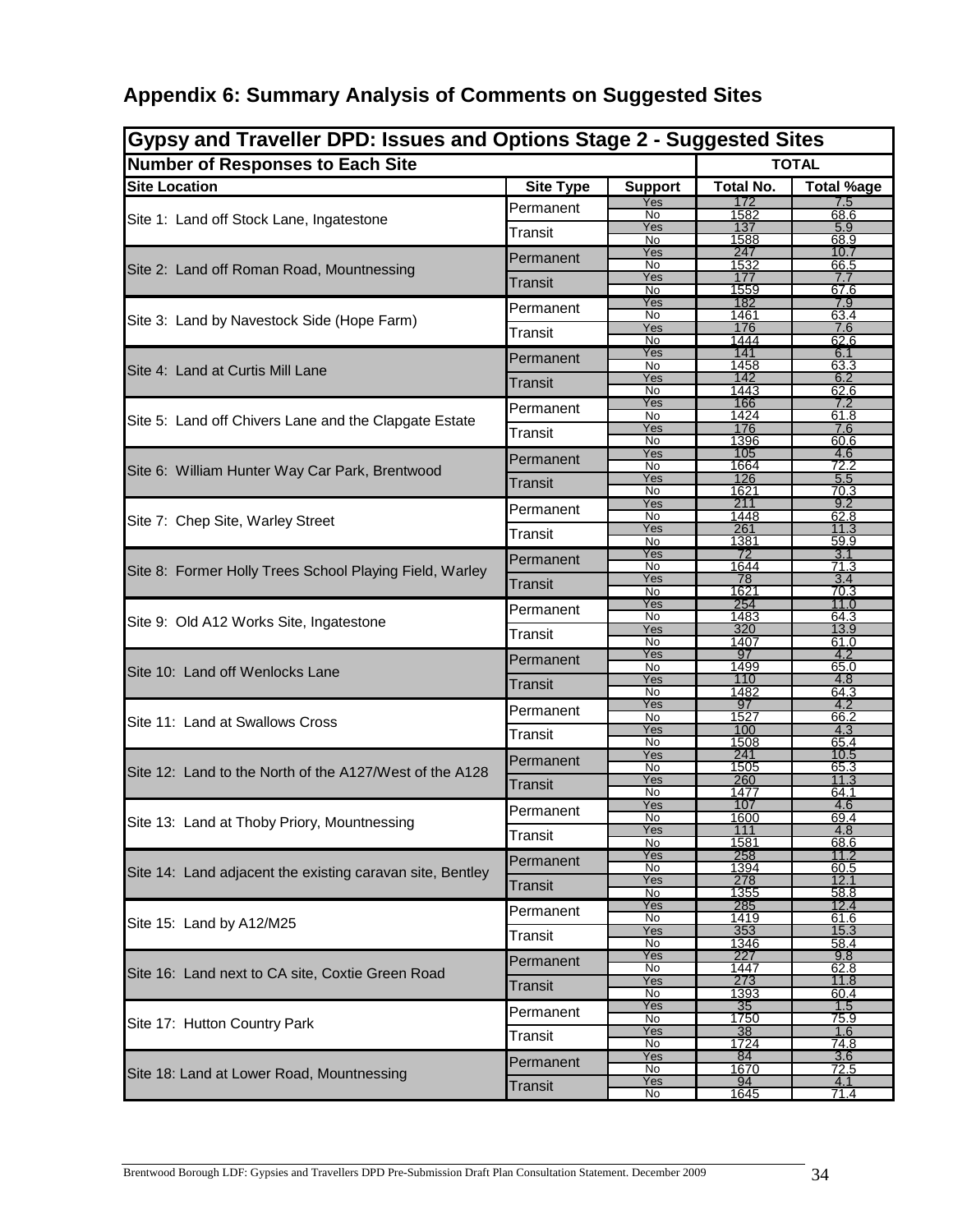### **Appendix 7: Summary Analysis of General Comments to the Issues and Options Stage 2 Consultation – Suggested Sites**

|                            | Gypsy and Traveller DPD: Issues and Options Stage 2 - Suggested Sites<br><b>Detailed Comments Analysis</b>                                            |
|----------------------------|-------------------------------------------------------------------------------------------------------------------------------------------------------|
| <b>Total</b><br>Responses. | <b>Comment</b>                                                                                                                                        |
|                            | <b>General</b>                                                                                                                                        |
|                            |                                                                                                                                                       |
|                            | <b>Negative Response</b>                                                                                                                              |
|                            | <b>Against all sites</b>                                                                                                                              |
| 214                        | Don't support any sites within the Borough                                                                                                            |
| 8                          | Prefer not to accommodate them at all.                                                                                                                |
| $\overline{c}$             | Already adequate provision in the Borough                                                                                                             |
| 5                          | Don't support further sites in Brentwood                                                                                                              |
| 1                          | Brentwood is not the right place for Traveller site                                                                                                   |
| 1                          | No historic association with Brentwood                                                                                                                |
|                            | <b>Against sites - Green Belt issues</b>                                                                                                              |
| 77                         | Don't support sites in the Green Belt/should prefer non-Green Belt                                                                                    |
| 6                          | Why include Green Belt land? Others would not get permission.                                                                                         |
| $\overline{7}$             | No Green Belt land should be used                                                                                                                     |
| 30                         | Don't support sites on Green Belt, Country Parks, Nature Reserves, PUOS, Conservation<br>Areas                                                        |
| 6                          | The use of Green Belt, playing fields and country parks is unacceptable                                                                               |
| 1                          | Green Belt land should only be considered if it is already developed                                                                                  |
|                            | <b>Against sites - Environmental issues</b>                                                                                                           |
| 1                          | Resent losing open spaces                                                                                                                             |
| 6                          | Leave countryside alone                                                                                                                               |
| 3                          | Pollution and Wildlife concerns                                                                                                                       |
|                            |                                                                                                                                                       |
| $\overline{2}$             | Don't support sites due to closeness to listed buildings or accessibility to services or<br>closeness to special wildlife sites                       |
| 1                          | Should be preserving the open areas/green spaces that remain                                                                                          |
|                            | <b>Against sites - Built environment issues</b>                                                                                                       |
| 1                          | Would not support any site in the residential area of Brentwood                                                                                       |
| $\overline{7}$             | Most of sites are in, or very close to, small village communities in Green Belt and are totally<br>unsuitable                                         |
| 5                          | Whilst I recognise the dilemma and travellers have a right to their chosen way of life, as we<br>all do, nobody would choose to have a site close by. |
|                            | <b>Government to Blame</b>                                                                                                                            |
| 22                         | Council should defy government by refusing to make provision                                                                                          |
| 16                         | Wrong for government to force this on Council                                                                                                         |
| 1                          | Government policy should be reviewed rather than find sites.                                                                                          |
| 176                        | Planning legislation should apply to all. Gypsies shouldn't be given sites which others<br>wouldn't.                                                  |
|                            | <b>Council Tax and other financial issues</b>                                                                                                         |
| 59                         | Why should sites be made available to non-tax paying individuals/why should tax payers<br>bear the costs?                                             |
| 52                         | Gypsies and Travellers don't pay Council Tax etc., should pay taxes                                                                                   |
| 15                         | Don't see why tax payers should fund (transit) sites - can use camp sites if they travel                                                              |
| 30                         | Who will finance this project? Will they pay Council Tax?                                                                                             |
| 3                          | Will bring extra cost for tax payers                                                                                                                  |
| $\overline{c}$             | Let them rent land when they pay Council Tax, etc.                                                                                                    |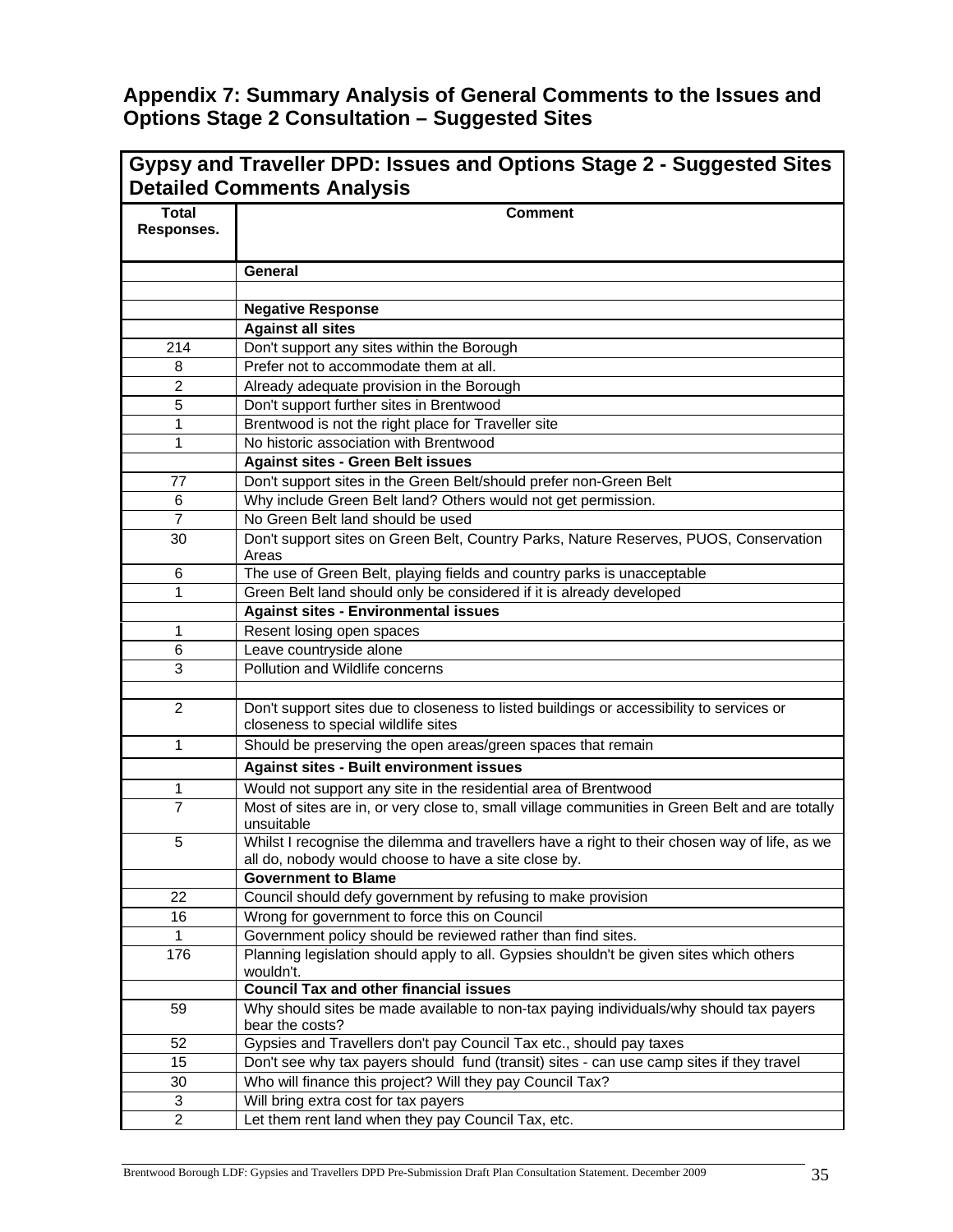| 1                | Travellers can afford to buy a property or land                                                                                                                                             |
|------------------|---------------------------------------------------------------------------------------------------------------------------------------------------------------------------------------------|
|                  | <b>Infrastructure and Services Issues</b>                                                                                                                                                   |
| 48               | Schools, hospitals, doctors etc. wont be able to cope                                                                                                                                       |
| 11               | Won't benefit local school, will add to the area's problems                                                                                                                                 |
| 4                | Leave Brentwood schools to people of Brentwood, will give schools a bad name                                                                                                                |
| $\overline{c}$   | Against larger scale provision in rural areas - lack of facilities                                                                                                                          |
| 4                | Infrastructure and resources already overstretched                                                                                                                                          |
|                  | <b>Highways Issues</b>                                                                                                                                                                      |
| $\overline{2}$   | Problems of traffic on narrow roads, animals, environmental pollution                                                                                                                       |
| 5                | Problems of congestion and highway safety                                                                                                                                                   |
| 6                | Would increase traffic/road safety                                                                                                                                                          |
|                  | <b>Social Issues</b>                                                                                                                                                                        |
| 99               | Any location will cause properties to devalue and other social problems, will we be                                                                                                         |
|                  | compensated?                                                                                                                                                                                |
| 126              | Leads to damage and destruction, problems of unrest and costs to clear up sites                                                                                                             |
| $\overline{7}$   | Sites will become eyesores                                                                                                                                                                  |
| 118              | Crime rates increase, children are disruptive and intimidating.                                                                                                                             |
| 3                | Fairly or not the expectation of crime is generally held                                                                                                                                    |
| 4                | Will cause huge problems with the people that live here                                                                                                                                     |
| 8                | Travellers have no affinity or sense of responsibility to the local community                                                                                                               |
| 3                | Feel that trouble will result from bringing people from such diverse backgrounds together.                                                                                                  |
| 9                | Supporting these sites adds nothing and costs the community                                                                                                                                 |
| 11               | Why are Gypsy and Traveller human rights more important?                                                                                                                                    |
|                  | <b>Locational Issues</b>                                                                                                                                                                    |
| $\overline{2}$   | Majority of existing sites are in the rural north - should not have to accept more due to<br>impact on communities                                                                          |
| $\boldsymbol{2}$ | Too many sites in too small an area                                                                                                                                                         |
| $\overline{2}$   | Don't believe this area will be able to support this amount of people without serious<br>problems                                                                                           |
| 60               | Sites should be located where they don't impact on others/away from residential dwellings.                                                                                                  |
| 6                | To place Gypsies in high income residential areas would compound their social deprivation.<br>They can't afford the private facilities and in Hutton there is limited community facilities. |
| 1                | Any site close to town centres, schools, residential areas unsuitable due to lack of<br>sanitation.                                                                                         |
|                  | <b>Permanent Sites &amp; Travellers</b>                                                                                                                                                     |
| 100              | Confused by the term traveller/ travellers don't need permanent site                                                                                                                        |
| 5                | Why do travellers want permanent sites, they should stay on transit sites                                                                                                                   |
| 2                | Against permanent sites - they are travellers                                                                                                                                               |
|                  | <b>Crays Hill concerns</b>                                                                                                                                                                  |
| 1                | I eventually moved away from Crays Hill - definitely not again                                                                                                                              |
| 3                | Don't want another Crays Hill in Brentwood                                                                                                                                                  |
| 3                | What safeguards would Brentwood Council propose to prevent the same problems as<br>Crays Hill?                                                                                              |
| 14               | Have the largest Gypsy in Europe (Crays Hill), other counties should provide before<br>Essex/enough sites in Essex                                                                          |
|                  | <b>Other Issues</b>                                                                                                                                                                         |
| 1                | Use of heavily populated areas is breach of Council's own planning policies                                                                                                                 |
| 1                | Money should be spent on facilities and services for Brentwood people not transients                                                                                                        |
| $\overline{2}$   | Preferable if no requirement to provide permanent sites - already so many illegal sites that<br>are not adequately controlled                                                               |
| 1                | Not the proper place to create a traveller site where there is no police station nearby.                                                                                                    |
| 1                | Believe in helping disadvantaged, those with ill-health or ill-fortune - but travellers don't fall                                                                                          |
|                  | into this needy category                                                                                                                                                                    |
| 2                | Not in my backyard                                                                                                                                                                          |
| 70               | They should buy/rent proper homes.                                                                                                                                                          |
| 4                | Wont matter what Council decides - Gypsies will decide for themselves and cause usual                                                                                                       |
|                  |                                                                                                                                                                                             |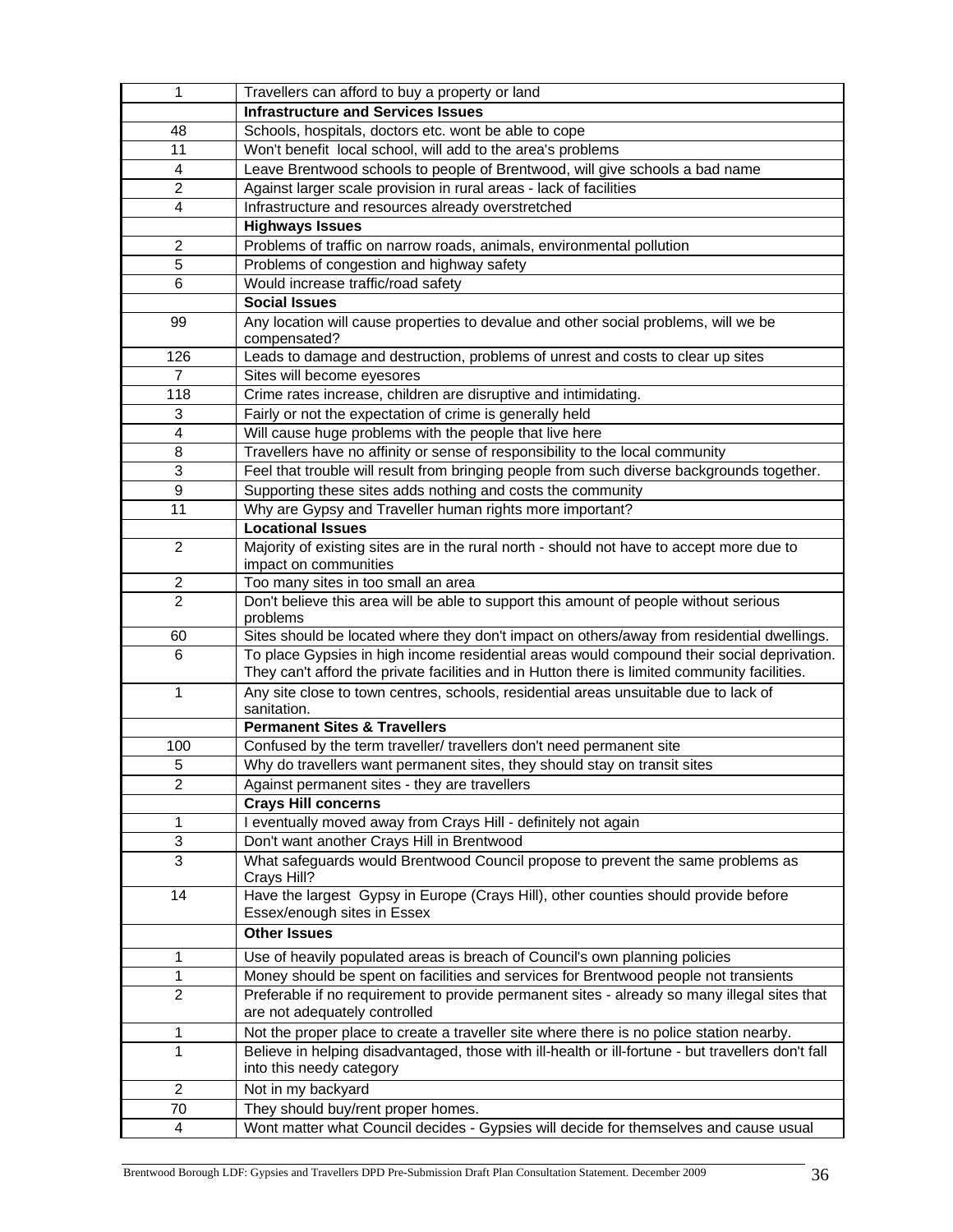|                         | disruption                                                                                                  |
|-------------------------|-------------------------------------------------------------------------------------------------------------|
| 3                       | Transit sites are wrong, they will become permanent.                                                        |
|                         |                                                                                                             |
|                         | <b>Qualified Response</b>                                                                                   |
|                         | <b>Permanent rather than Transit</b>                                                                        |
| 11                      | If forced to provide sites, it would be better to have permanent rather than transit sites (they            |
|                         | are clean and tidy).                                                                                        |
| 1                       | Support permanent but not transit sites, due to waste left behind                                           |
| 1                       | Any permanent sites should be hard paved and fenced and strictly controlled                                 |
| 8                       | Permanent sites should be away from residents/businesses with all mains facilities                          |
| 3                       | Don't support transit sites                                                                                 |
|                         | <b>Transit rather than Permanent</b>                                                                        |
| 1                       | If sites have to be found - only transit, limited to 1/2 vans                                               |
| 1                       | Support properly regulated transit not permanent sites                                                      |
| $\overline{2}$          | Support transit sites                                                                                       |
| 27                      | Provision of temporary sites, not permanent (limited stay, controlled), for true travellers                 |
| 1                       | Do not want permanent sites                                                                                 |
| 6                       | Transit sites, not permanent sites, and not in Green Belt, and with access to schools, utility              |
|                         | services etc                                                                                                |
| 4                       | Transit sites away from mass populous                                                                       |
| 3                       | Agree official temporary sites need to be provided to prevent unlawful occupation                           |
| $\overline{4}$          | Should temporary site be required it should be in more remote locations, such as beside                     |
|                         | A127 or M25                                                                                                 |
| 4                       | Only if transit sites are open to any member of the public whilst travelling                                |
| 3                       | Transit sites should be unto 5/6 vans, close to main roads                                                  |
| 1                       | Only support a transit site at A12/M25, all other sites could become another 'Crays Hill'                   |
| 1                       | Transit sites should not breach Green Belt rules, be near existing homes or be subsidised,                  |
|                         | and should be controlled                                                                                    |
| 1                       | Temporary sites should be provided for 6 months and then revert to its former state and                     |
|                         | another location provided                                                                                   |
|                         | <b>Existing Sites</b>                                                                                       |
| 8                       | Against sites in principle, but it forced to provide sites, use existing temporary or<br>unauthorised sites |
| 1                       | May be most practical to have existing sites - but only as transit sites                                    |
|                         | <b>Site Size</b>                                                                                            |
| 5                       | Any site should be limited in size, rubbish clearance covered                                               |
| 2                       | Any site should be no more than 3 caravans, well screened and not near schools.                             |
| $\overline{2}$          | Fairest solution would be to make provision for a small pitch (max. 3 vans) in every                        |
|                         | ward/Parish                                                                                                 |
| 1                       | Sites should be small (up to 4 pitches) and regulated                                                       |
| $\overline{c}$          | Any site should be no more than 5 units, to avoid no go areas like Crays Hill                               |
| 1                       | Any site should be no more than 6 pitches and Council owned and run.                                        |
| 3                       | Plots should be small, landscaped and well accessed with realistic ground rents                             |
| 3                       | Single family sites would be better neighbours                                                              |
|                         | <b>Locational Issues</b>                                                                                    |
| 2                       | Any site should be away from public areas and parkland                                                      |
| 1                       | Any sites should be on landfill, near motorways/railway lines                                               |
| 11                      | A travellers site should be close to major transport routes i.e. M25 or A12                                 |
| 12                      | More appropriate to use a brownfield site with access to main roads                                         |
| 1                       | Much better to use waste or derelict land                                                                   |
| $\overline{\mathbf{c}}$ | Ex-work sites rather than virgin countryside                                                                |
| $\overline{c}$          | If a site must be located, must be in town location close to services and facilities                        |
| 1                       | Larger areas of Brentwood in non-village and non-rural areas would be able to adsorb new                    |
|                         | Gypsies and Travellers better than small villages.                                                          |
| 1                       | If Council must find a site - it would be better at edge of town                                            |
| 3                       | Preferably as far away from houses as possible                                                              |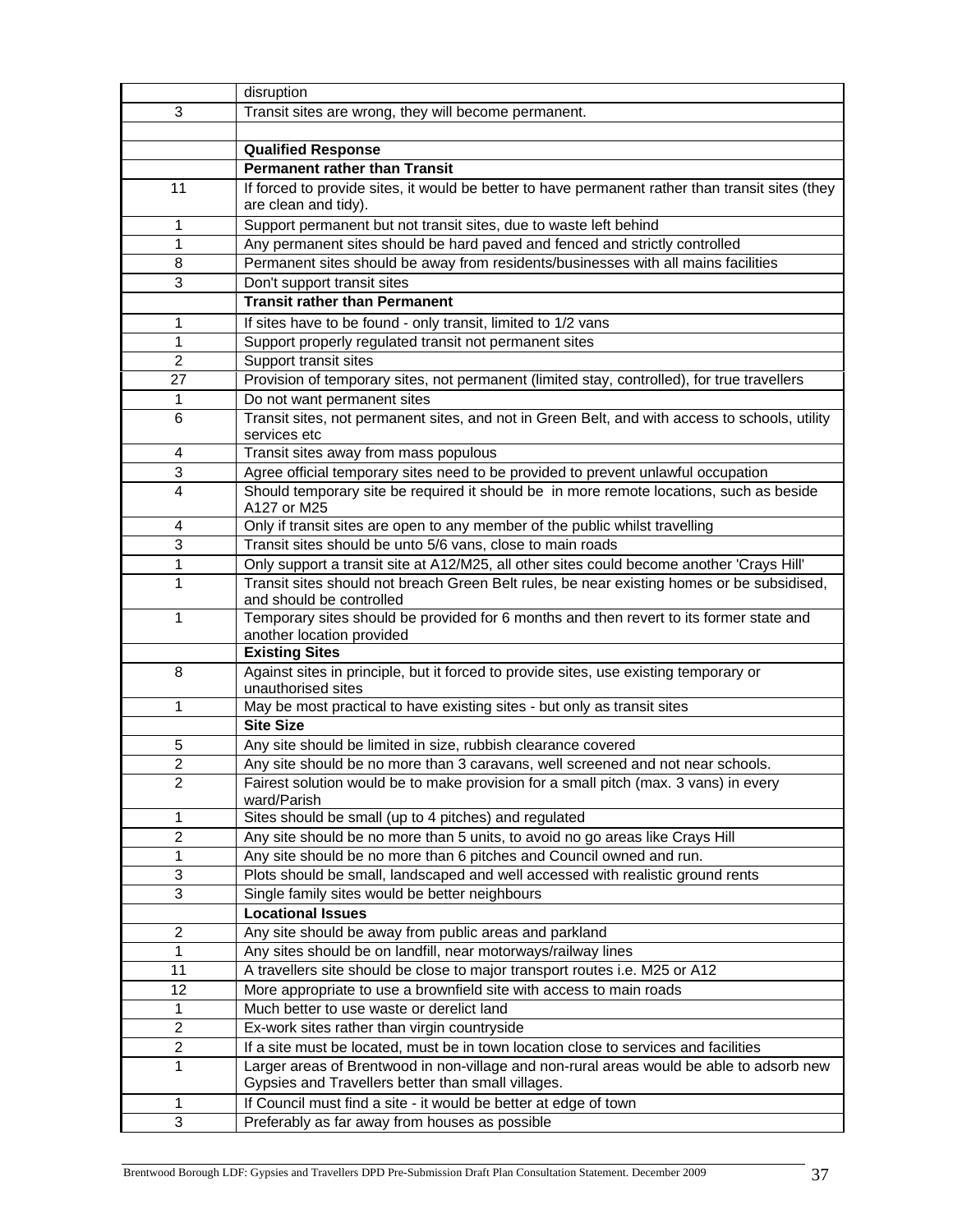| 6                       | If Council is legally required to find sites, should not be near existing residential properties                                                                               |
|-------------------------|--------------------------------------------------------------------------------------------------------------------------------------------------------------------------------|
| 5                       | Accept sites need to be put somewhere - but need to be semi-rural                                                                                                              |
| 3                       | Put sites where police near at hand                                                                                                                                            |
| 1                       | Very special circumstances must apply in the Green Belt                                                                                                                        |
| 1                       | Sites should not be on wildlife sanctuaries/SSSI                                                                                                                               |
| 1                       | Council should maintain their criteria based policy - therefore not rural locations.                                                                                           |
| 6                       | Sites should be based on spreading the burden across the borough                                                                                                               |
| 1                       | Need to find a green field site, away from residential properties                                                                                                              |
|                         | <b>Financial caveats</b>                                                                                                                                                       |
| 27                      | Against any sites unless they pay taxes and abide by local by-laws, and are regularly                                                                                          |
|                         | inspected, managed etc.                                                                                                                                                        |
| 13                      | If they wish to have facilities, they must be prepared to contribute towards it/ not fair that                                                                                 |
|                         | local tax payers subsidise others                                                                                                                                              |
| 1                       | Although sites required, cannot condone use of Council Tax or government money, which                                                                                          |
|                         | should be better used on amenities and facilities in the borough                                                                                                               |
| 13                      | Only if all planning and building regulations followed, Council Tax, utilities etc. paid for.                                                                                  |
|                         | <b>Other Issues</b>                                                                                                                                                            |
| 1                       | Only sites which would get planning permission for housing are suitable                                                                                                        |
| $\overline{7}$          | Sites would be better managed if owned and controlled by council                                                                                                               |
| 3                       | Sites shouldn't be allowed to grow, and Gypsy Council should be responsible for condition                                                                                      |
|                         | of sites and upkeep                                                                                                                                                            |
| 3                       | CCTV should be employed on all sites - quiet countryside location not appropriate                                                                                              |
| $\overline{c}$          | Any site must include environmental impact, permanent utilities provided                                                                                                       |
| $\overline{2}$          | Understand need to provide sites but not to the detriment of the environment                                                                                                   |
| 1                       | Remain unconvinced of need to support this group - but Site 16 might have least                                                                                                |
|                         | detrimental effect on the community                                                                                                                                            |
| 3                       | Support for sites based on residents removing rubbish before moving on                                                                                                         |
| $\overline{\mathbf{4}}$ | Support sites if limited numbers and control on rubbish/waste                                                                                                                  |
| 1                       | Should not incur disruption to existing roads                                                                                                                                  |
| 1                       | Whilst gypsies need to be accommodated, Hutton, Warley and the centre of Brentwood<br>would not provide sufficient space for settlements                                       |
| 1                       | Need to identify resources for health services and education before considering brown field<br>sites                                                                           |
| 1                       | If they could distance themselves from less reputable element, more sites could be made<br>available                                                                           |
| 1                       | Why can't they use proper caravan sites?                                                                                                                                       |
| 1                       | Specific designated traveller sites should be set up by government with their own facilities<br>(schools, doctors, policing etc.), more than 5 miles from existing communities |
|                         |                                                                                                                                                                                |
|                         | <b>Positive Response</b>                                                                                                                                                       |
|                         | Sites should be provided                                                                                                                                                       |
| 13                      | Sites should be found in the Borough                                                                                                                                           |
| 1                       | Understand a need to provide sites                                                                                                                                             |
| 1                       | It is clear there is a need in Brentwood                                                                                                                                       |
| 1                       | These people need somewhere to stop                                                                                                                                            |
| 1                       | Hope that consultation will find a reasonable solution that meets needs of Travellers and                                                                                      |
|                         | wider population.                                                                                                                                                              |
| 3                       | Gypsies and Travellers have same right to accommodation which suits them as other<br>citizens                                                                                  |
| 1                       | Consideration should be extended to travellers - civic duty to provide a suitable plot                                                                                         |
| $\overline{2}$          | Would like to hear more from Council on how they propose to support Gypsies and                                                                                                |
|                         | Travellers as part of the community                                                                                                                                            |
| 6                       | Council should be suggesting sites to cooperate with the government                                                                                                            |
| $\overline{7}$          | Time for Brentwood Council to take responsibilities seriously and provide permanent sites                                                                                      |
|                         | with access to schools, health services.                                                                                                                                       |
|                         | <b>Type of Site</b>                                                                                                                                                            |
| 1                       | Need for transit site in Brentwood                                                                                                                                             |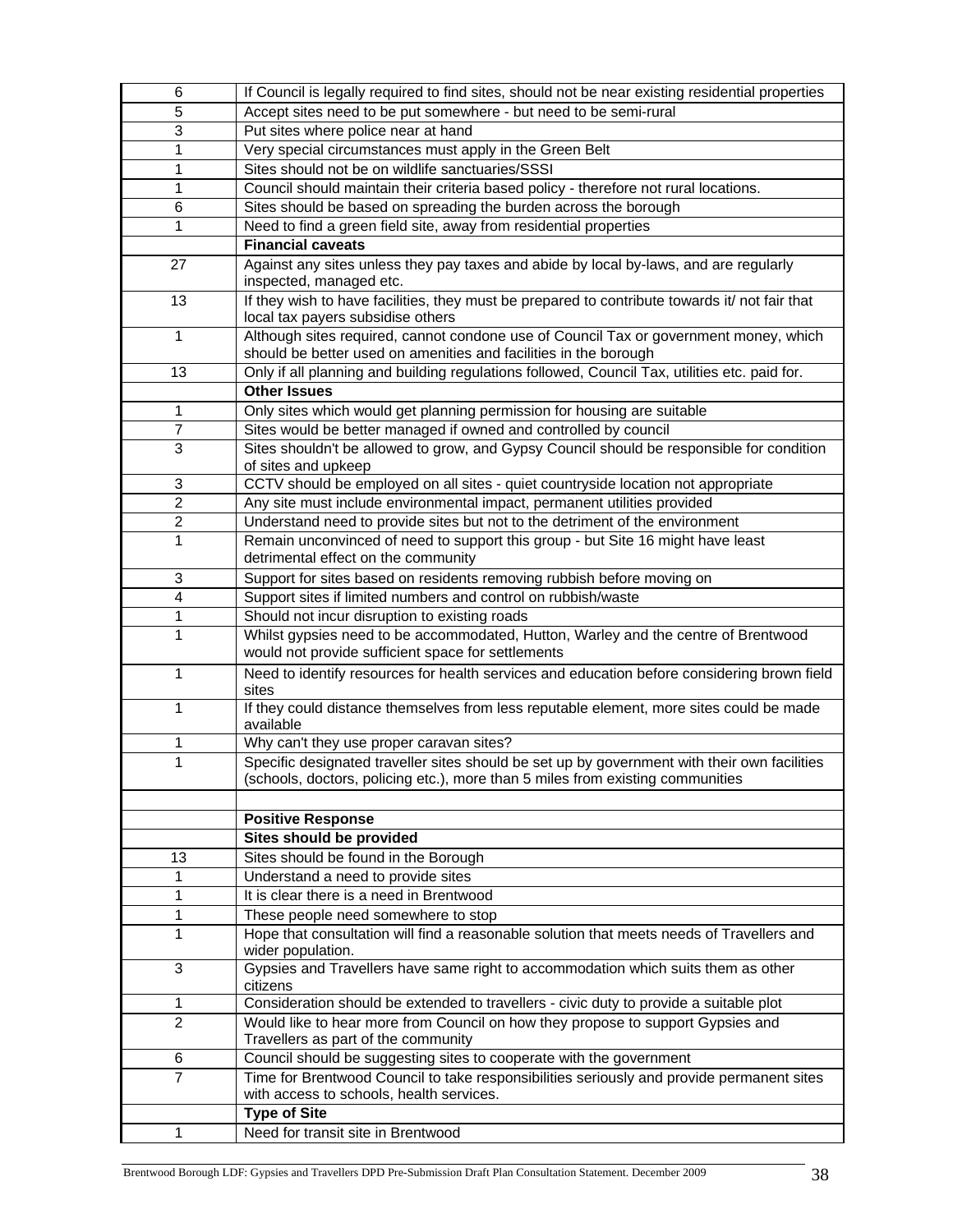| 1                       | Would like to see small existing family sites allowed                                                                               |
|-------------------------|-------------------------------------------------------------------------------------------------------------------------------------|
| 1                       | Need for a transit site for those to visit families in the area                                                                     |
| 1                       | Site should be of a size to allow schools in vicinity to cope                                                                       |
| $\overline{2}$          | Would support properly laid out sites with access to services, public transport etc. funded                                         |
|                         | by central government and residents paying Council Tax. Should be small sites, integrated                                           |
|                         | into the community and subject to the same laws.                                                                                    |
|                         | <b>Site Location</b>                                                                                                                |
| $\overline{c}$          | Existing sites should be made the most of, not country parks or Green Belt                                                          |
| $\overline{7}$          | Select sites which are already industrial, not 'country' close to residential properties                                            |
| 5                       | Sites should be integrated into existing communities, not areas with little or no amenities                                         |
| 3                       | Sites need to be close to amenities for families                                                                                    |
| 1                       | Supportive of sites provided investment to minimise nuisance and disruption to neighbours                                           |
| 6                       | Sites should be spread out across Borough to reduce impact on infrastructure, different                                             |
|                         | groups should be kept apart                                                                                                         |
| 5                       | Sites should be close to police, health, education, employment and similar facilities                                               |
| 3                       | Sites should not be close to heavily populated areas - would put a strain on public services<br>and make integration more difficult |
| 1                       | Sites should be located near or with easy access to local schools, but traveller children                                           |
|                         | should not exceed 10% of intake                                                                                                     |
| 4                       | Council should make available ex industrial sites or sites next to major roads, so that they                                        |
|                         | can be observed/avoid traffic problems.                                                                                             |
| $\overline{2}$          | All people have a right to a safe living environment - sites shouldn't be adjacent to busy                                          |
|                         | roads, civic amenity sites etc.                                                                                                     |
| 1                       | Site liable to flooding, designated as conservation areas or adjoining two main roads                                               |
|                         | should be avoided                                                                                                                   |
|                         | <b>Site Size</b>                                                                                                                    |
| 1<br>1                  | All boroughs should make provision, with small sites of 5 units max.<br>Site should be no more than 6 caravans                      |
|                         | <b>Other Issues</b>                                                                                                                 |
| $\overline{\mathbf{c}}$ | Sites should be based on criteria agreed in consultation with public and Gypsies                                                    |
| 1                       | Would support the construction of permanent and temporary sites, done in consultation                                               |
|                         | with those who will occupy the sites.                                                                                               |
| 1                       | Gypsies and Travellers should be encouraged to meet with existing communities to advise                                             |
|                         | on what they can bring to the community.                                                                                            |
| 4                       | Sites should have strict rules and code of conduct                                                                                  |
| 1                       | Sites should be provided to meet actual identified local need or statutory requirement                                              |
| 1                       | Those on authorised sites should pay community charge                                                                               |
| 8                       | Would support sites for Romany Gypsies (true travellers) only.                                                                      |
| $\overline{2}$          | Sites shouldn't be anywhere where possible 'conflicts' are possible or likely                                                       |
| 1                       | Council should only consider sites that are not larger than required by 2011, to prevent<br>growth with unauthorised use.           |
|                         |                                                                                                                                     |
| 1                       | Why no proposed sites in Herongate/Shenfield. What about land by Brentwood Police<br>Station or A127 by Half way House              |
| 3                       |                                                                                                                                     |
|                         |                                                                                                                                     |
|                         | Traveller woman residents/owner of Roman Triangle - always worked, always paid taxes                                                |
|                         | and bills. Need permanent site for health services as we get older, education for children,                                         |
| 1                       | and access to services. We are not criminals. Need a settled environment to ac<br>Majority are law abiding                          |
| 1                       | Travellers not as bad as media make out.                                                                                            |
| 2                       | Too many NIMBYs in Brentwood                                                                                                        |
| 1                       | Plenty of land in Brentwood that isn't serving any purpose                                                                          |
| 1                       | Permanently reserved sections on caravan parks                                                                                      |
|                         |                                                                                                                                     |
|                         | <b>Specific</b>                                                                                                                     |
|                         |                                                                                                                                     |
|                         | <b>Negative Response</b><br><b>General Locations</b>                                                                                |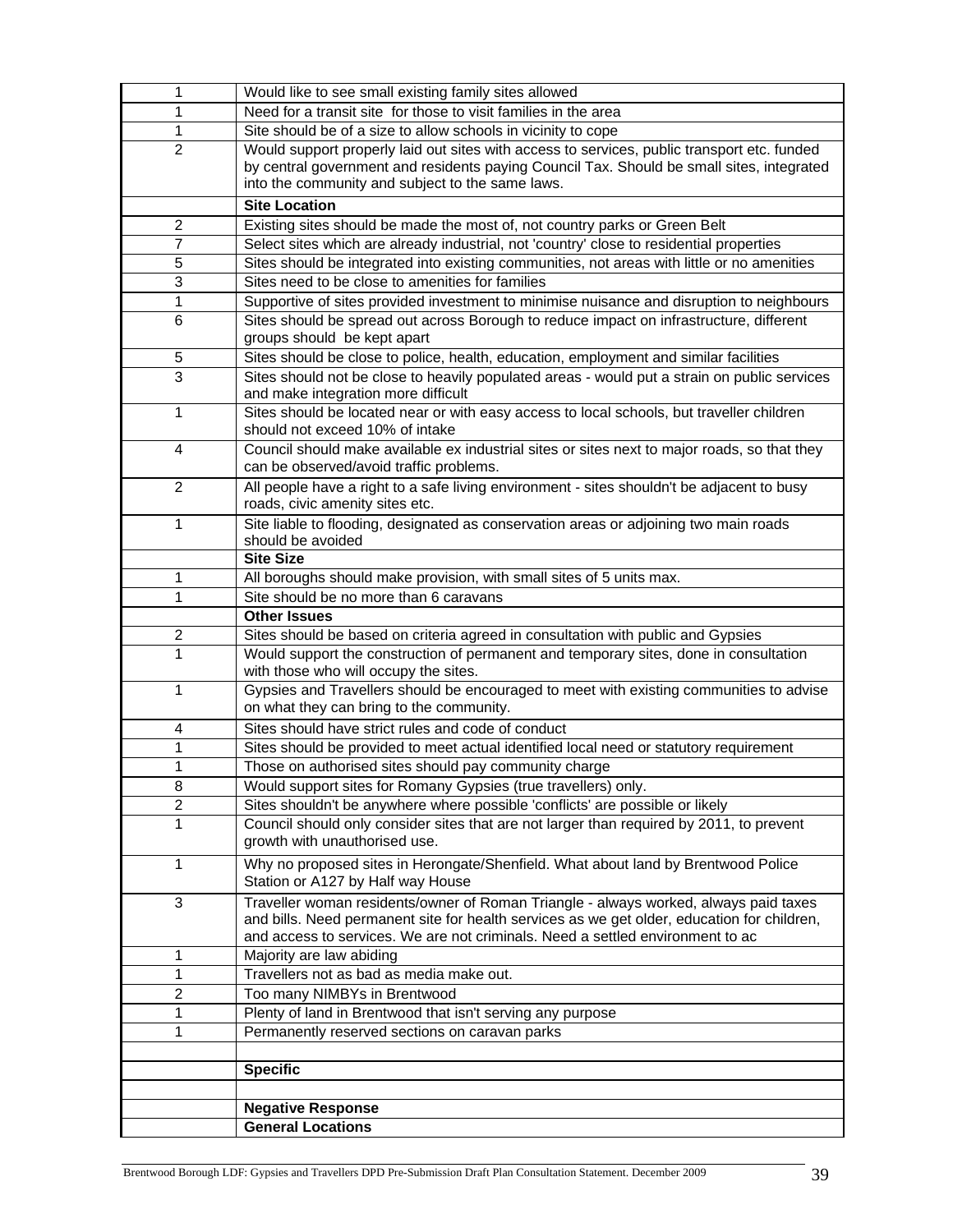| 71              | Too many/no more sites in Ingatestone and Mountnessing                                                                                                                                   |
|-----------------|------------------------------------------------------------------------------------------------------------------------------------------------------------------------------------------|
| 27              | Additional sites in Mountnessing/Ingatestone would cause unacceptable burden on local<br>schools, doctors, utilities and amenities.                                                      |
| 1               | Traveller site in Ingatestone would put too much pressure on local services, village is                                                                                                  |
|                 | small, have 2 sites already                                                                                                                                                              |
| $\overline{2}$  | Sites around Clements Park would be unwise and unwelcome.                                                                                                                                |
| 1               | Schools around Shenfield and Hutton already over-subscribed                                                                                                                              |
| 1               | Comment on Clapgate Site.                                                                                                                                                                |
| 1               | Can't see where in Curtis Mill Lane a Gypsy site could be? All land in areas is SSSI                                                                                                     |
| 1               | Crays Hill should provide enough transit plots to cover the county.                                                                                                                      |
| 1               | Goatswood Lane site has given rise to illegal dumping.                                                                                                                                   |
| 1               | Navestock already has its fair share of sites                                                                                                                                            |
| 1               | Too many sites along A127                                                                                                                                                                |
| 1               | Most facilities in Shenfield/Hutton - why no sites?                                                                                                                                      |
| 1               | Why no sites near Hutton Mount?                                                                                                                                                          |
|                 | <b>Groups of Sites</b>                                                                                                                                                                   |
| 1               | Against sites 1, 2, 3, 4, 5, 7 and 9 - Green Belt                                                                                                                                        |
| 1               | Against sites 1, 2, 6, 8, 9, 13, 15 and 18 - infrastructure, services and amenities already                                                                                              |
|                 | strained to capacity.                                                                                                                                                                    |
| $\overline{2}$  | Against Sites 1, 2, 9, 13, 17 and 18 for Green Belt, landscape and nature conservation                                                                                                   |
| 1               | reasons<br>Against sites 1, 2, 9, 13 and 18 due to infrastructure overloaded, congested A12                                                                                              |
| 1               | Against sites 1, 2, 12, 17 and 18 - on periphery of Green Belt, much valued countryside                                                                                                  |
| 1               | Particularly against sites 6, 7, 8 and 12                                                                                                                                                |
| 1               |                                                                                                                                                                                          |
|                 | Against sites 12, 14, 16 and 17 - Green Belt or nature reserve<br><b>Individual Sites</b>                                                                                                |
| 21              | Site 1, Stock Lane - is unsuitable and illegal, Green Belt, highway safety, has already                                                                                                  |
|                 | changed area, eyesore, lack of amenities, potential intensification                                                                                                                      |
| 12              | Site 2, Roman Triangle - shouldn't be considered as either a permanent or transit site. It is                                                                                            |
|                 | unsuitable and illegal, Green Belt, would be a waste of the money spent to remove them,                                                                                                  |
|                 | unsightly                                                                                                                                                                                |
| 9               | Site 3, Hope Farm - is farmland, no community facilities, flood problems, other sites in                                                                                                 |
|                 | Horsemanside, would create a precedent, eyesore, dangerous access                                                                                                                        |
| 24              | Site 4, Curtis Mill Lane - is farmland, no infrastructure, no amenities, conservation area,<br>flood problems, other sites in Horsemanside, would create a precedent, SSSI, wildlife etc |
| 9               | Sites 5, Clapgate - Would create a precedent; Green Belt, unsuitable small country roads,                                                                                                |
|                 | house values would plummet, inadequate drainage                                                                                                                                          |
| 131             | Site 6, William Hunter Way - stupid site (historic town, negative impact on tourism,                                                                                                     |
|                 | shoppers, local businesses, property values, crime, loss of parking, cinema site)                                                                                                        |
| 9               | Site 7, Chep Site - rural area, no schools, shops, Green Belt                                                                                                                            |
| 1               | Site 7, Chep Site - On behalf of owners, the site is now fully used by PERI Ltd as part of a                                                                                             |
|                 | national operation network, and cannot be considered for any other purpose                                                                                                               |
| 77              | Site 8, Former Hollytrees School playing field - live opposite, too small, surrounded by                                                                                                 |
|                 | residential, eye sore, property prices will fall, PUOS, traffic congestion, surface water                                                                                                |
|                 | runoff, return it to allotments                                                                                                                                                          |
| 4               | Site 8, Hollytrees School playing field - believe land was gifted for use as a school                                                                                                    |
| $\overline{19}$ | Site 9, Old A12 Works site - concerned about highway safety and materials left by works                                                                                                  |
|                 | would require this land be a brown field site, Green Belt. Site is too large, would create                                                                                               |
| 9               | another Crays Hill. Too close to housing<br>Site 10, Wenlocks Lane - too close to Blackmore village, already an unofficial site on the                                                   |
|                 | outskirts, Protected Lane, Green Belt, unsuitable roads, lack of services, schools                                                                                                       |
| 17              | Site 11, Swallows Cross - highway safety, not close to amenities, unspoilt countryside, on                                                                                               |
|                 | or next to Wildlife Sites                                                                                                                                                                |
| 210             | Site 12, A127/A128 - very close to Ingrave, Herongate and West Horndon - crime rates                                                                                                     |
|                 | would shoot up, adj. to country park, listed building, no shops, schools amenities nearby;                                                                                               |
|                 | Green Belt, SLA, bordered by Country Park, conservation area, SSSI; sloping site, visually                                                                                               |
|                 | intrusive, on or next to Wildlife Sites                                                                                                                                                  |
| $\overline{7}$  | Site 13, Land at Thoby Priory - no footpaths, no amenities, public transport etc.                                                                                                        |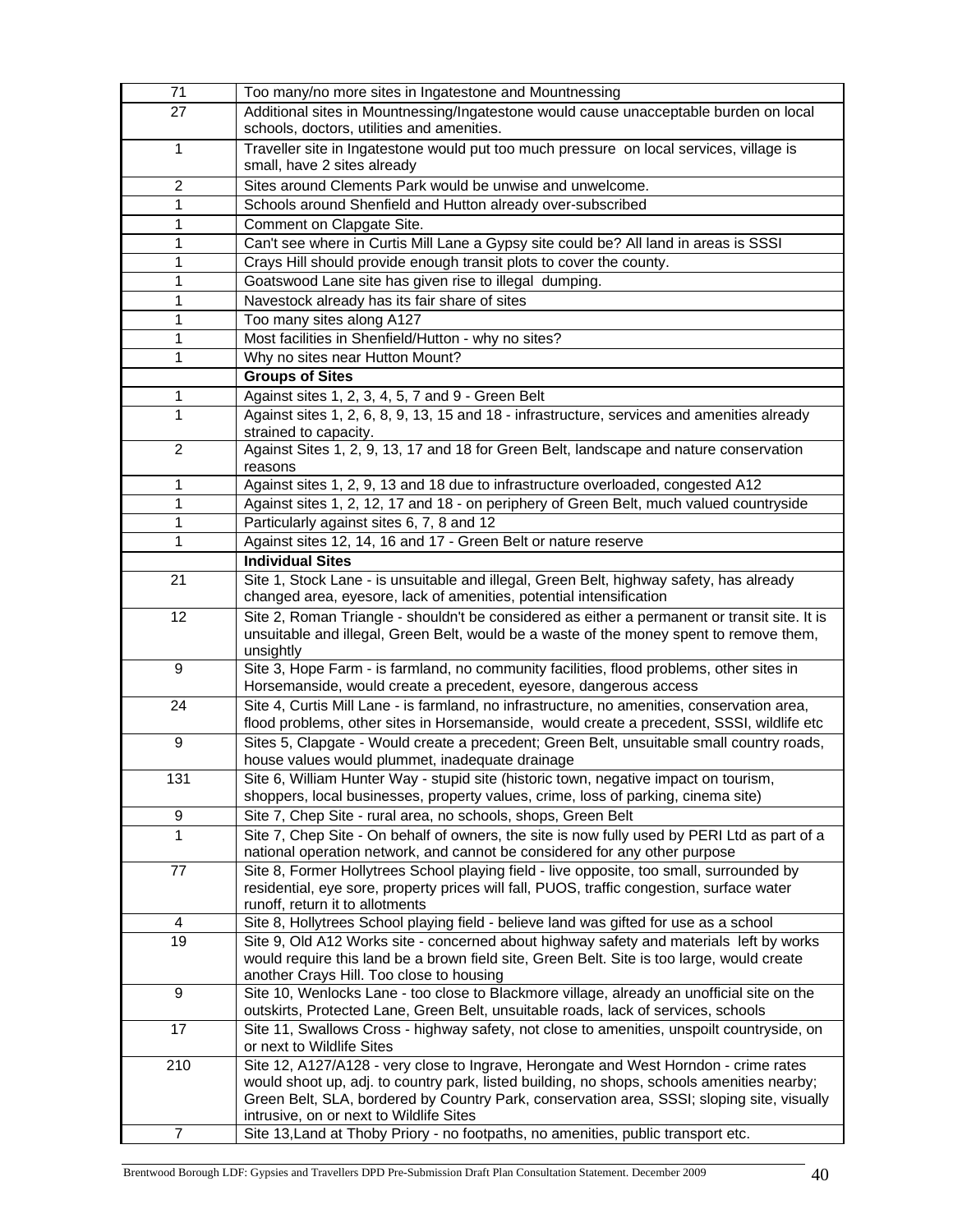| 17             | Site 14, adj. existing camp site, Bentley - would have adverse impact on golf course and<br>caravan club site and local schools, Green Belt land, local roads not suitable, prone to<br>flooding                                                                                                                             |
|----------------|------------------------------------------------------------------------------------------------------------------------------------------------------------------------------------------------------------------------------------------------------------------------------------------------------------------------------|
| 32             | Site 15, A12/M25 - not safe for children, main entry point and Green Belt break between<br>Brentwood and London, flood zone, highway safety, school facilities, noise and pollution,<br>on or next to Wildlife Sites                                                                                                         |
| 28             | Site 16, Land next to CA site, Coxtie Green Road - too close to educational site, Weald<br>Park and residential area, Green Belt, could be toxic - not a healthy site for anyone, on or<br>next to Wildlife Sites, impact on hotel and other commercial businesses                                                           |
| 154            | Site 17, Hutton Country Park - is a public park and valuable natural resource, important<br>Green Belt gap, access concerns, traffic congestion, increased crime and public safety<br>concerns, flood problems, doubtful schools could cope, on or next to Wildlife Sites, already<br>anti-social behaviour problems in area |
| 14             | Site 18, Lower Road, Mountnessing - should be for a hotel, will destroy entrance to village                                                                                                                                                                                                                                  |
|                | <b>Qualified Responses</b>                                                                                                                                                                                                                                                                                                   |
|                | <b>General Locations</b>                                                                                                                                                                                                                                                                                                     |
| 1              | Any site proposed between Brentwood and West Horndon preferred                                                                                                                                                                                                                                                               |
| 1              | Why all majority of sites situated in north of the Borough?                                                                                                                                                                                                                                                                  |
|                | <b>Individual Sites</b>                                                                                                                                                                                                                                                                                                      |
| 6              | Site 6, William Hunter Way Car park - to stop such a large development, will be overlooked                                                                                                                                                                                                                                   |
| 5              | Site 7, Chep Site - may be worth looking in to, least detrimental effect                                                                                                                                                                                                                                                     |
| 2              | Sites 7 offers transit site possibilities.                                                                                                                                                                                                                                                                                   |
| $\overline{7}$ | Site 9, offers transit site possibilities, screened from view and natural borders would<br>prevent expansion, least detrimental effect                                                                                                                                                                                       |
| 3              | Site 12, A127/A128 - if they pay taxes, well behaved, have jobs etc, least detrimental effect                                                                                                                                                                                                                                |
| 1              | Site 13, Thoby Priory - best of choices offered, if planned and regulated                                                                                                                                                                                                                                                    |
| 4              | Site 14, Adj caravan site, Bentley - to extend the caravan site would cause least amount of<br>disruption and anguish                                                                                                                                                                                                        |
| 5              | Site 15, A12/M25 - if Brentwood has to have a site, least detrimental effect                                                                                                                                                                                                                                                 |
| 1              | Site 15, A12/M25 - only if land lying between A12 and A1023                                                                                                                                                                                                                                                                  |
| 1              | Preferred site would be Site15, A12/M25                                                                                                                                                                                                                                                                                      |
| 3              | Site 16, Coxtie Green Road - accessible to facilities and services                                                                                                                                                                                                                                                           |
| 4              | Site 16, Next to CA site, Coxtie Green Road - if any site is suitable it is this one.                                                                                                                                                                                                                                        |
|                | <b>Positive</b>                                                                                                                                                                                                                                                                                                              |
|                | <b>General Locations</b>                                                                                                                                                                                                                                                                                                     |
|                | Support sites in Ingatestone/Mountnessing as experienced in dealing with sites                                                                                                                                                                                                                                               |
|                | <b>Groups of Sites</b>                                                                                                                                                                                                                                                                                                       |
| 1              | Sites 1, 2, 3, 4, 5, 6, 7, 8, 9, 13, 14, 16 and 18, already have facilities and local amenities<br>and would speed along the development plan and reduce costs.                                                                                                                                                              |
| $\overline{c}$ | Sites 3, 7, 12 and 15 have access to main roads                                                                                                                                                                                                                                                                              |
| 1              | Sites 3, 9, 10, 11, 12, 14, 15 and 18 are more suitable due to be away from residents and<br>not on Green Belt land.                                                                                                                                                                                                         |
| 1              | Sites 6 and 12 as transit sites                                                                                                                                                                                                                                                                                              |
| 1              | Sites 9, 12 and 16 are least damaging                                                                                                                                                                                                                                                                                        |
|                | <b>Individual Sites</b>                                                                                                                                                                                                                                                                                                      |
| $\sqrt{3}$     | Site 1, Stock Lane - this is the least unacceptable of the 5 sites in<br>Mountnessing/Ingatestone, but only as a permanent site because of poor access; is<br>already legal and should remain                                                                                                                                |
| 3              | Site 2, Roman Triangle - is ok but do not want to see it increase in size                                                                                                                                                                                                                                                    |
| 16             | Site 2, Roman Triangle - would support permanent site, travellers already there                                                                                                                                                                                                                                              |
| 17             | Site 2, Roman Triangle - Travellers on this site are not a problem and are a big part of the<br>community, they pay tax etc.                                                                                                                                                                                                 |
| $\overline{c}$ | Site 3, Navestock Side - travellers already there                                                                                                                                                                                                                                                                            |
| 1              | Site 4, Curtis Mill Lane - not a problem apart from drainage                                                                                                                                                                                                                                                                 |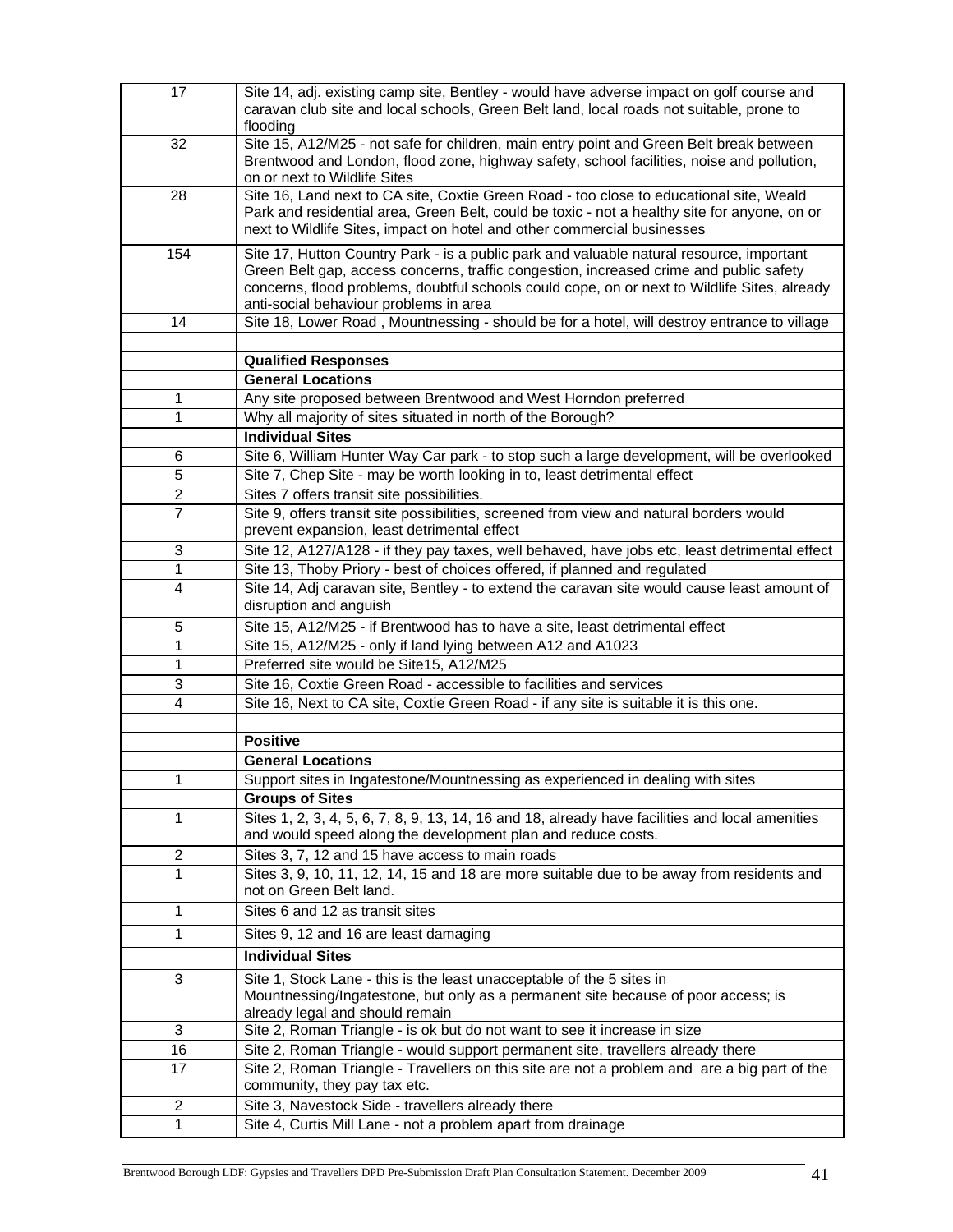| $\overline{2}$               | Site 5, Land off Chivers Lane - support current owners application for permanent<br>occupation, but not a travelling site                                                                      |
|------------------------------|------------------------------------------------------------------------------------------------------------------------------------------------------------------------------------------------|
| 9                            | Site 6, William Hunter Way - would be an option if not for roads leading to it (roundabouts,<br>tight turns), less of a problem for a permanent site, visible site, has access to services and |
| $\mathbf{1}$                 | amenities                                                                                                                                                                                      |
| 20                           | Site 6, William Hunter Way - Transit site, no more than 3 caravans, 2 days maximum stay<br>Site 7, Chep Site - probably best as it could offer both permanent and temporary sites in           |
|                              | one location and some limited development; next to major road junctions; big enough to                                                                                                         |
|                              | allow all illegal sites to be vacated and returned to their original state, has been in                                                                                                        |
|                              | commercial use, transit only                                                                                                                                                                   |
| 6                            | Site 9, Old A12 works site - most suitable, enclosed by railway, old A12 and CA site                                                                                                           |
| 5                            | Site 9, Old A12 works - transit site only, wont cause congestion                                                                                                                               |
| 1                            | Site 10, Wenlocks Lane                                                                                                                                                                         |
| $\overline{c}$               | Site 11, Swallows Cross                                                                                                                                                                        |
| 3                            | Site 12, A127/A128 - better site, plenty of room, most of sites are small rural villages                                                                                                       |
|                              | schools would not have capacity<br>Site 13, Land at Thoby Priory - existing industrial site, well screened                                                                                     |
| 5<br>5                       | Site 14, Adj. caravan site, Bentley - only permanent site to be considered, although                                                                                                           |
|                              | possible health issues?                                                                                                                                                                        |
| 1                            | Site 14, Adj. caravan site, Bentley - transit site only                                                                                                                                        |
| 10                           | Site 15, A12/M25 - next to major road junction, wont cause congestion                                                                                                                          |
| 6                            | Site 16, Coxtie Green Road                                                                                                                                                                     |
| 1                            | Site 16, Coxtie Green Road - transit site only                                                                                                                                                 |
| 1                            | Two sites missed off consultation - Lizvale and Orchard View, Horsemanside                                                                                                                     |
|                              |                                                                                                                                                                                                |
|                              | General                                                                                                                                                                                        |
|                              | <b>Equity of process</b>                                                                                                                                                                       |
| 21                           | Why are Gypsies and Travellers getting preferential treatment? Young people cannot afford<br>to live in Brentwood and have to move away. Further accommodation should be for those             |
|                              | on the waiting list.                                                                                                                                                                           |
| 27                           | Against any existing unauthorised sites - would create a precedent                                                                                                                             |
| 1                            | Gypsies and travellers should buy land themselves                                                                                                                                              |
| $\overline{2}$               | Any authorised sites should only be granted to 'proper gypsies'                                                                                                                                |
| 9                            | Money should be spent on local residents, facilities for young/elderly people                                                                                                                  |
| $\overline{c}$               | This is discrimination against resident tax payers                                                                                                                                             |
|                              | <b>Financial issues</b>                                                                                                                                                                        |
| 10                           | Travellers must pay rent in advance and large deposit                                                                                                                                          |
| $\overline{4}$               | Trust they will pay to use sites, water, electricity etc.                                                                                                                                      |
| 1                            | If authorised sites provided, law should be properly enforces against unauthorised sites.                                                                                                      |
| 1                            | Don't need the unpleasantness/issues that this gives rise to<br>Help them to conform not fight                                                                                                 |
| 1<br>$\overline{\mathbf{c}}$ | Approval of traveller sites should not lead to permanent housing                                                                                                                               |
| 1                            | Would the sites be subject to planning permission?                                                                                                                                             |
|                              | <b>The Consultation</b>                                                                                                                                                                        |
| 1                            | Whilst trying to realise the need for transit sites to stop problems of unauthorised                                                                                                           |
|                              | encampments, impossible to ask people to welcome sites in and around their villages                                                                                                            |
| $\overline{c}$               | Rather than pick an area not near me we should encourage them to move on                                                                                                                       |
| $\overline{c}$               | Inappropriate to comment on sites not near to you                                                                                                                                              |
| 5                            | Wouldn't want to vote for sites that effect other residents                                                                                                                                    |
| 1                            | Little option than to state what will be the least problematic - doesn't mean support for                                                                                                      |
|                              | further mobile homes                                                                                                                                                                           |
| 1<br>1                       | Prefer to comment on Council's proposals<br>Should have excluded sites flagged in SA process                                                                                                   |
| 1                            | General locations too vague                                                                                                                                                                    |
| 1                            | Needs to adequate and direct consultation with local Gypsy and Traveller community                                                                                                             |
| 1                            | Would have been more helpful if Council had set a range of options                                                                                                                             |
| 1                            | Not enough forms delivered to Victoria Court                                                                                                                                                   |
|                              |                                                                                                                                                                                                |